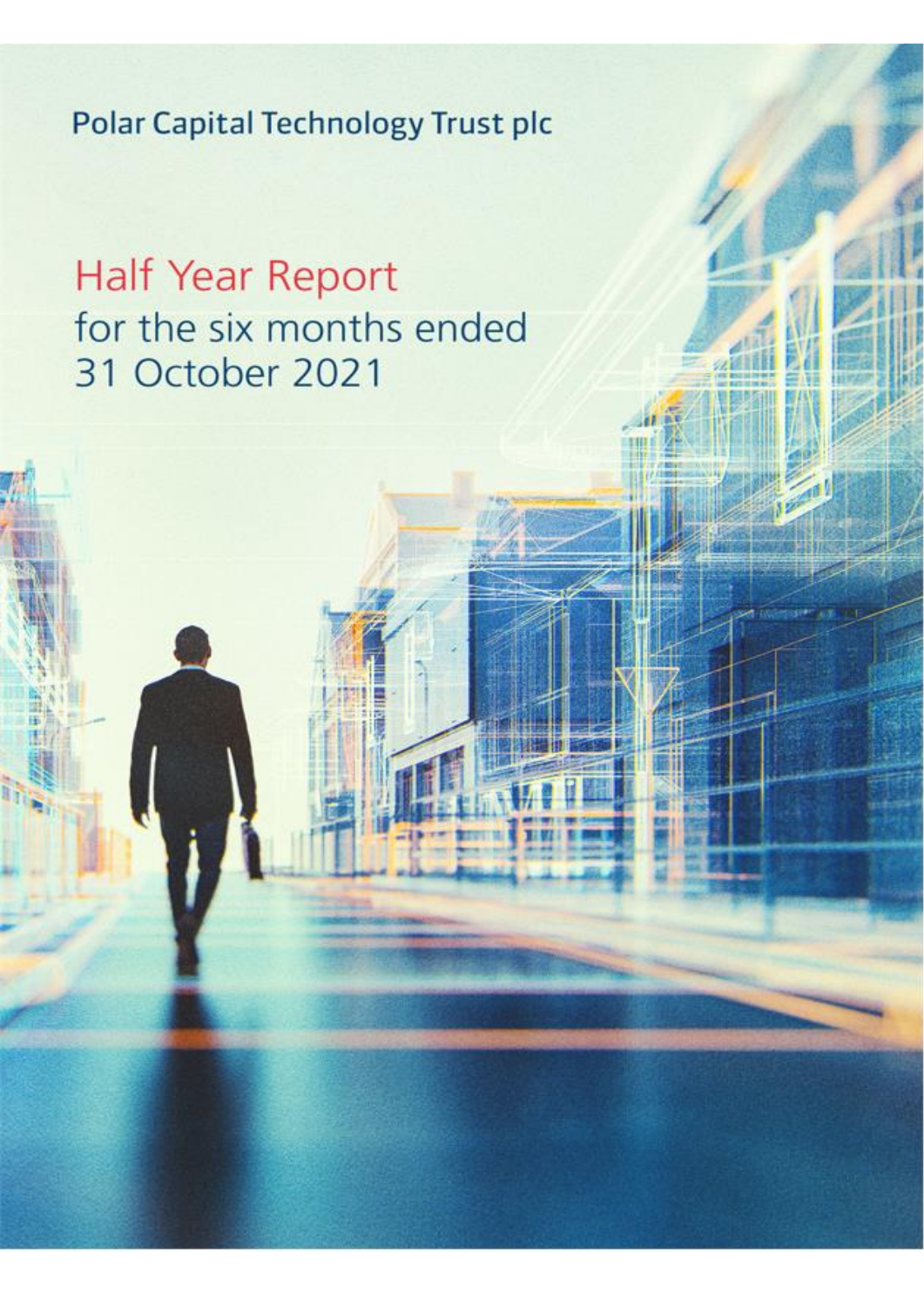# **YOUR COMPANY AT A GLANCE**

#### **PURPOSE**

The purpose of the Company is to provide a vehicle in which investment is spread across a diversified portfolio of technology companies which aim to deliver long term capital growth to shareholders. The purpose is achieved though the Investment Objective and policy incorporating parameters to ensure excessive risk is not undertaken.

#### **INVESTMENT OBJECTIVE**

The Investment Objective is to maximise long-term capital growth through investing in a diversified portfolio of technology companies around the world. The investment policy is set out in full in the Strategic Report of the Annual Report for the year ended 30 April 2021.

#### **INVESTMENT RATIONALE AND APPROACH**

Over the last three decades the technology industry has been one of the most vibrant, dynamic and rapidly growing segments of the global economy. Technology companies can offer the potential for substantially faster earnings growth than the broader market.

Technology may be defined as the application of scientific knowledge for practical purposes and technology companies are defined accordingly.

While this offers a very broad and dynamic investment universe and covers many different companies, the portfolio focuses on companies which use technology, or which develop and supply technological solutions as a core part of their business models. This includes areas as diverse as information, media, communications, environmental, healthcare, financial, e-commerce and renewable energy, as well as the more obvious applications such as computing and associated industries.

#### **MANAGEMENT STRUCTURE**

The Company is an investment trust led by an experienced Board of Non-executive Directors with extensive knowledge of investment matters, the regulatory and legal framework within which your Company operates. The role of the Board is to provide oversight of the Company's activities and to seek to ensure that the appropriate financial resources and controls are in place to deliver the Investment Objective and manage the risks associated with such activities. The Directors have appointed various third-party suppliers to provide a range of services including investment management, depositary and administrative services to the Company.

Polar Capital LLP has been the appointed Investment Manager and AIFM throughout the year. Ben Rogoff, the appointed portfolio manager, has been responsible for the Company's portfolio since 1 May 2006 and is supported by a team of technology specialists. Polar Capital LLP is authorised and regulated by the Financial Conduct Authority.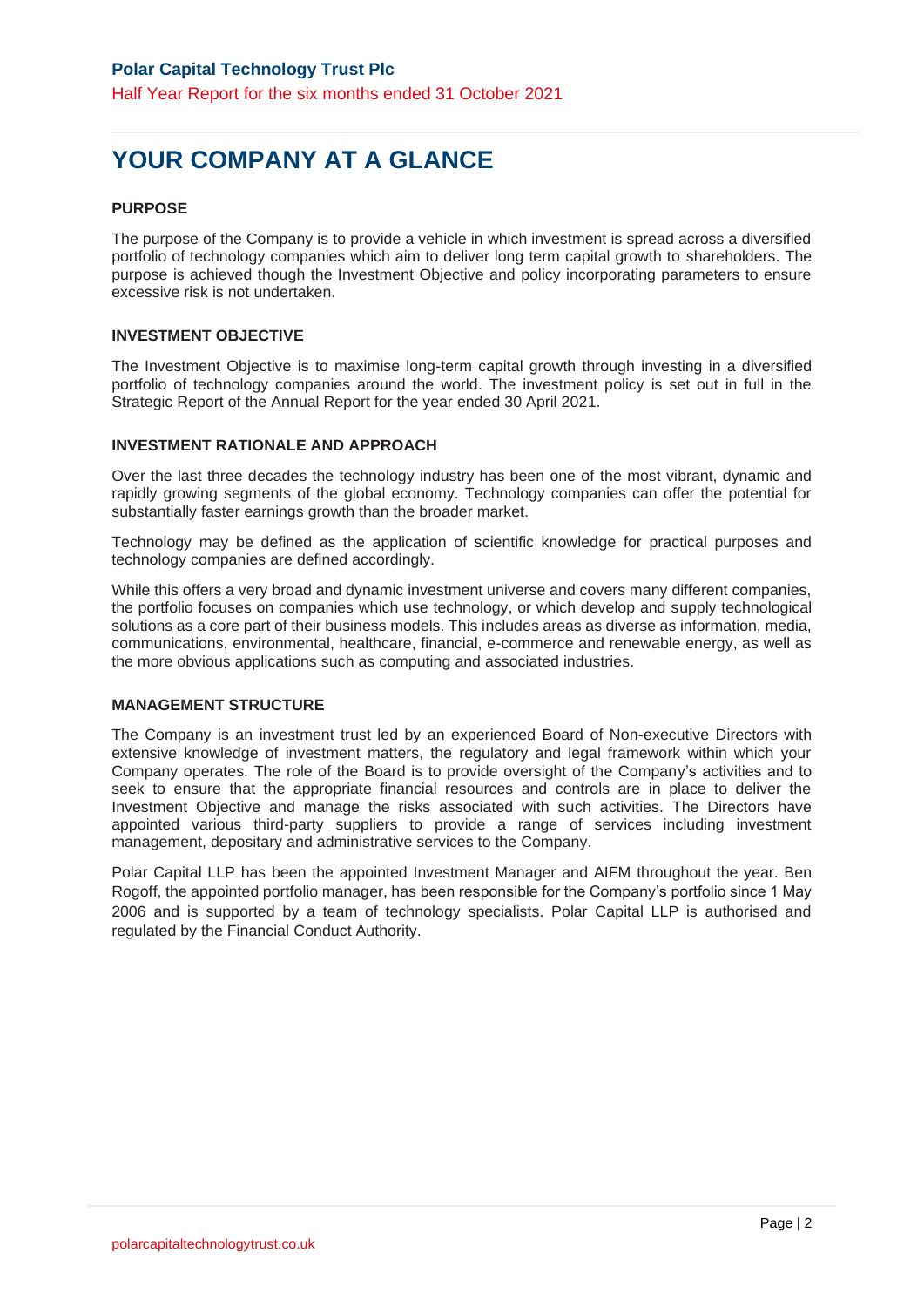# **FINANCIAL HIGHLIGHTS**

|                                                                                                                                              | (Unaudited)<br>As at 31 October | (Audited)<br>As at 30 April |                |
|----------------------------------------------------------------------------------------------------------------------------------------------|---------------------------------|-----------------------------|----------------|
|                                                                                                                                              | 2021                            | 2021                        | Movement %     |
| Total net assets                                                                                                                             | £3,763,061,000                  | £3,408,763,000              | 10.4           |
| Net Asset Value (NAV) per ordinary<br>share                                                                                                  | 2782.81p                        | 2496.44p                    | 11.5           |
| Price per ordinary share                                                                                                                     | 2514.00p                        | 2364.00p                    | 6.3            |
| <b>Benchmark</b><br>Dow Jones World Technology Index<br>(total return, Sterling adjusted, with the<br>removal of relevant withholding taxes) | 4006.92                         | 3535.05                     | 13.3           |
| (Discount)/premium of ordinary share<br>price to NAV per ordinary share                                                                      | (9.7%                           | (5.3%)                      |                |
| Ordinary shares in issue<br>Ordinary shares held in treasury                                                                                 | 135,225,396<br>2,089,604        | 136,544,764<br>770,236      | (1.0)<br>171.3 |

#### **KEY DATA**

|                                                                          | For the six months to 31 October | 2021                                    |
|--------------------------------------------------------------------------|----------------------------------|-----------------------------------------|
|                                                                          | <b>Local Currency</b><br>%       | <b>Sterling</b><br><b>Adjusted</b><br>℅ |
| Benchmark (see above)<br>Other Indices over the period (total<br>return) | 12.2                             | 13.3                                    |
| <b>FTSE World</b>                                                        | 7.8                              | 9.0                                     |
| <b>FTSE All-share</b>                                                    |                                  | 5.4                                     |
| S & P 500 composite                                                      | 10.9                             | 12.2                                    |
| Nikkei 225                                                               | 1.1                              | $-2.0$                                  |
| Eurostoxx 600                                                            | 10.2                             | 6.9                                     |
|                                                                          | As at                            | As at                                   |
| <b>Exchange rates</b>                                                    | 31 October 2021                  | 30 April 2021                           |
| $US$$ to $£$                                                             | 1.3708                           | 1.3846                                  |
| Japanese Yen to £                                                        | 156.30                           | 151.34                                  |
| Euro to £                                                                | 1.1845                           | 1.1502                                  |

No interim dividend has been declared for the period ended 31 October 2021, nor were there for periods ended 31 October 2020 or 30 April 2021, and there is no intention to declare a dividend for the year ending 30 April 2022.

*References throughout this document to "the Company" or "the Trust" relate to Polar Capital Technology Trust PLC while references to "the portfolio" relate to the assets managed on behalf of the Company.*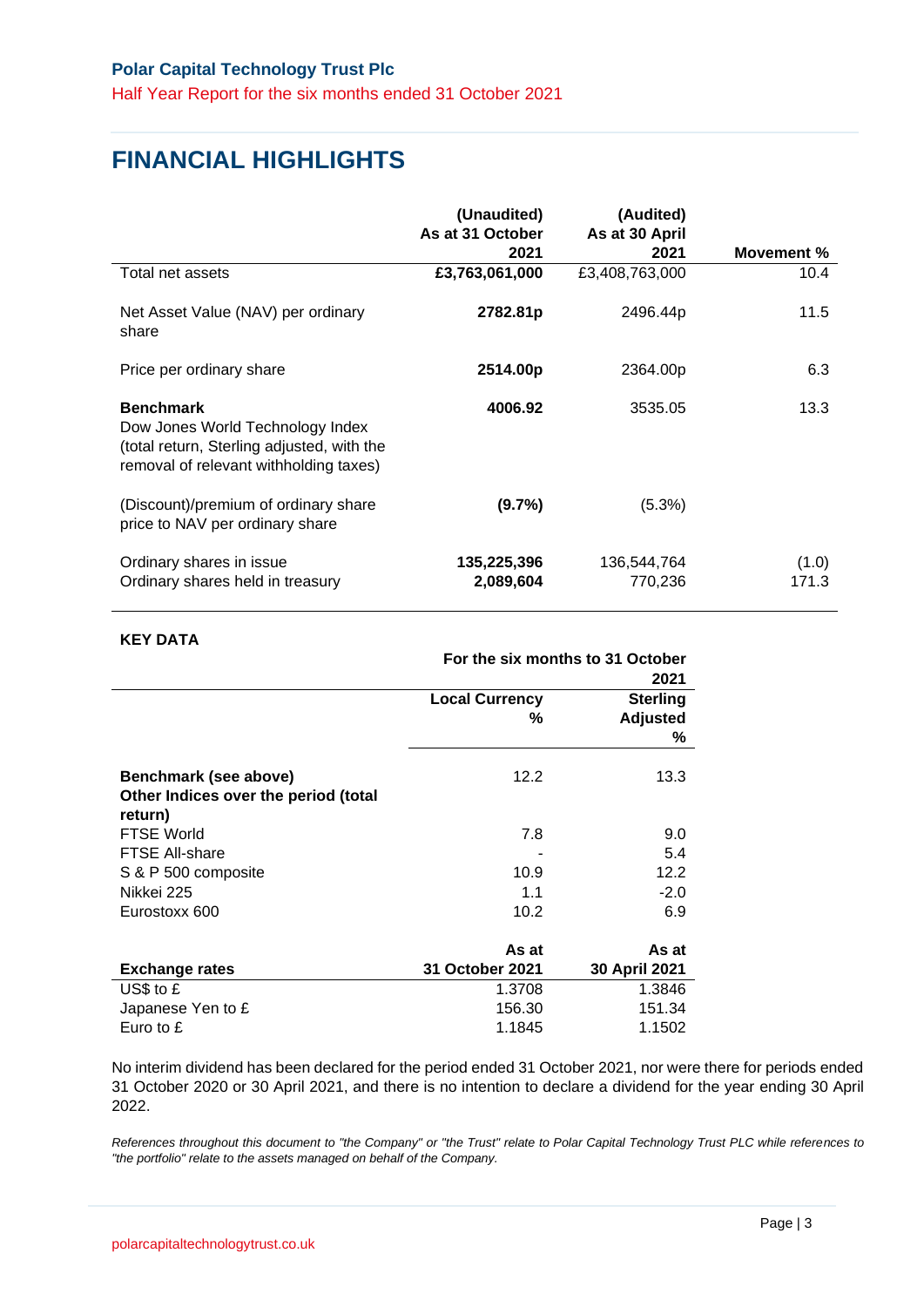## **INVESTMENT MANAGER'S REPORT**

#### **Market Review**

The half year to 31 October 2021 saw global markets make further progress, the FTSE World index delivering a total return of 9%, in sterling terms. While the COVID-19 death toll surpassed 5m during the period, positive equity returns reflected economic recovery made possible by the global vaccination rollout, upward revisions to earnings estimates, rampant M&A activity, and record equity inflows. Returns would likely have been greater but for elevated commodity prices and cycle-high inflation. While policymakers believe this is likely to prove transitory, higher inflation (and the risk posed to accommodative monetary policy and future economic growth) exerted downward pressure on valuations during the period. Nevertheless, stocks achieved positive returns in every month bar September against a supportive backdrop of ongoing monetary and fiscal stimulus, although – unlike last year - progress was subject to significant regional variation, much like the pace of vaccine rollouts and economic reopening. The return of US exceptionalism saw the S&P 500 deliver total returns of 12.2% in sterling terms, well ahead of those achieved in Europe (Eurostoxx 600 +7.0%), Japan (Nikkei 225 -2.0%) and Asia ex Japan (MSCI Asia ex-Japan -5.9%-). US performance was driven by strong positive earnings revisions, technology outperformance and Dollar strength, the tradeweighted USD basket gaining 3% during the period. Weakest performance was reserved for Asian stocks as the region struggled with the Delta variant, soaring energy prices and a deluge of regulatory changes and market unfriendly developments in China, that took their toll on investor sentiment and stock prices alike. Lower risk-free rates saw growth outperform value, while large-cap stocks significantly outpaced smaller names, the Russell 1000 returning 11% versus 3% for the Russell 2000. Despite US stocks ending the period at highs, this deteriorating breadth left only 41% of NYSE stocks above their 200-day moving average, compared to 58% in April.

If last year owed everything to policymakers and unprecedented stimulus, 2021 belongs to science. Despite the higher-transmission Delta variant becoming the dominant variant globally, vaccination programmes appear to have succeeded in breaking the link between COVID-19 infections and deaths. In Israel – one of the earliest countries to roll-out vaccines – case numbers in August 2021 that reached similar levels to those seen in October 2020 and January 2021 have not translated into similar numbers of deaths thanks to 81% of people having received two vaccine doses. In the UK, the rate of hospitalisation per 100,000 cases has declined by nearly 80% from January highs. Vaccine rollouts continue to make good progress, with over 50% of the world now having received at least one dose of a COVID-19 vaccine, while the EU reached its goal of fully vaccinating 70% of its adult population in August. However, vaccine rollouts remain uneven and not just because of affordability and availability; in early October, less than 55% of Americans were fully vaccinated. Despite this, vaccines still allowed countries and economies to significantly reopen. The recovery in consumption and labour markets has seen global GDP rebound sharply with forecast growth this year of 5.9% in stark contrast to the 3.1% contraction experienced in 2020 driving a near-record recovery in corporate fortunes, too. At time of writing, third-quarter results season has seen the S&P 500 deliver year over year revenue and earnings growth of 17.3% and 27.4% respectively.

Perhaps inevitably given the pandemic backdrop, the global economic recovery has been complicated with several negative developments weighing on forward growth prospects such that the US ten-year Treasury yields declined during the half year from 1.63% to 1.56%. These included waning stimulus as old programmes rolled off and new ones – such as Biden's \$3.5trn infrastructure bill – were delayed or meaningfully scaled back. This, together with power cuts, supply chain issues and real estate developer Evergrande on the brink of defaulting on \$300bn debt, saw Chinese Q3 GDP grow just 4.9% in Q3, down from +7.9% in Q2. Stalling labour market recovery represented another growth headwind as the Delta-variant, together with enhanced unemployment benefits resulted in little to no improvement in the labour force participation rate which at 61.7% remained well below pre-pandemic levels (>63%). Instead, average hourly earnings growth of 4.6% took the strain while the number of unfilled job openings in the US ended at record highs. The UK economy continues its robust recovery despite persistently high covid cases and inflation in October reaching 4.2%. There is also evidence of labour shortages and a 'great resignation' similar to the US, as the share of workers changing employment increased to a record high of 3.2% during the third quarter.

However, the most significant headwind to growth (and investor sentiment) was commodity shortages and soaring energy prices as strong demand outstripped supply constrained by earlier underinvestment, environmental considerations and frustrated by pandemic outbreaks in critical links of global supply chains. The CRB index advanced 19%, led by WTI Crude +37% (exceeding \$80/barrel for the first time since 2014).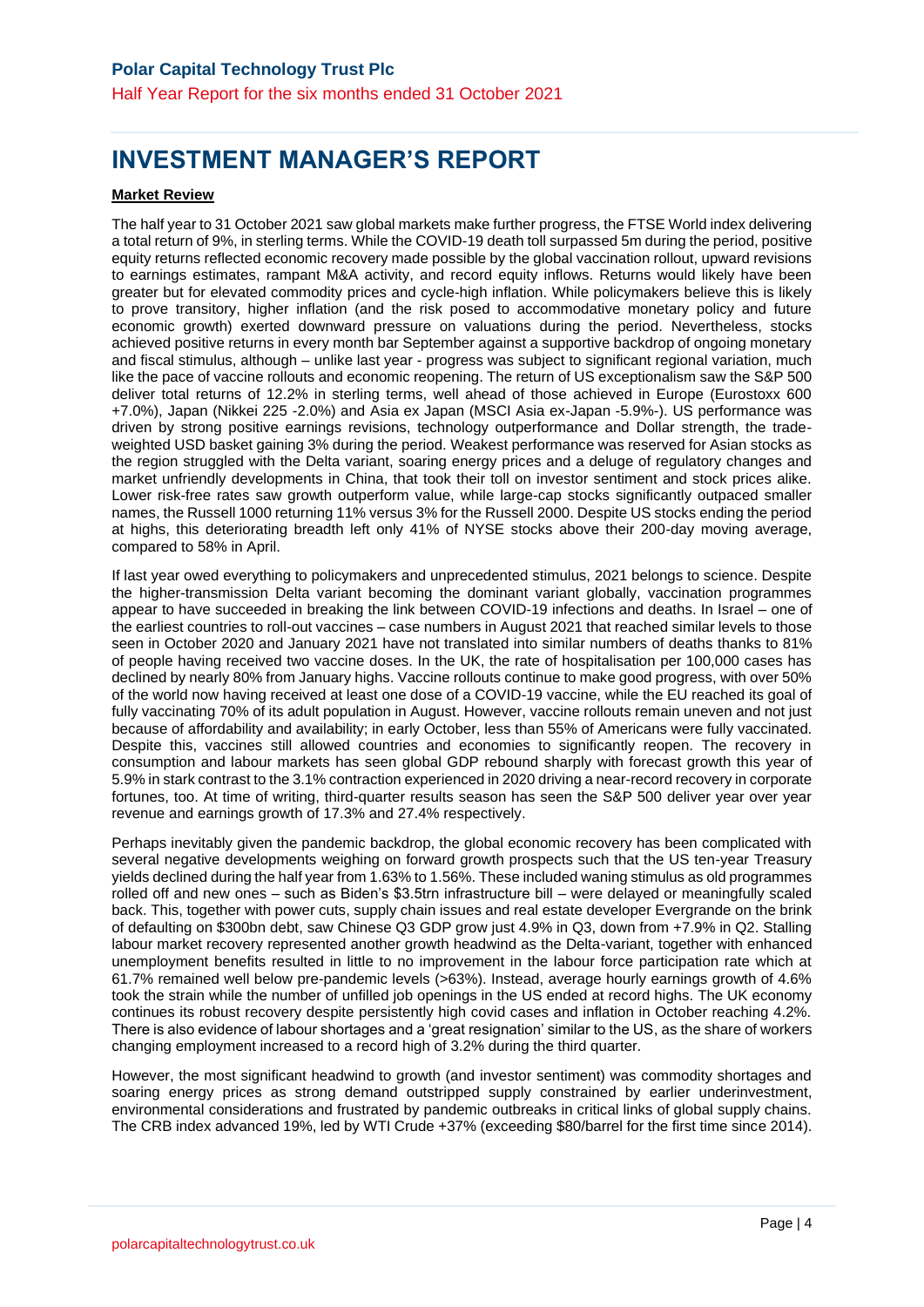Moves in natural gas were even more extreme with prices 1.5x higher in the US and Asia, and up fivefold in Europe – equivalent to oil trading at \$200 per barrel. Higher energy prices fed into higher electricity prices that represented an additional indirect growth headwind, both to consumer spending and industrial production, already challenged by raw material shortages. Sharply higher input prices saw US producer price inflation (PPI) rise 8.3% y/y in August, the largest y/y increase on record, while stresses and strains in the global supply chain resulted in used UK car prices rising 24% in a year, fuel outages at UK pumps and magnesium shortages threatening aluminum and steel production. The combination of shortages and stresses, together with a surfeit of freshly printed liquidity saw CPI increase 5% y/y in May – the fastest growth in consumer prices since August 2008.

Despite this (or perhaps because it finds itself trapped between a rock and a hard place) the Federal Reserve (Fed) has maintained that "above-average" inflation is both transitory and somewhat welcome having spent the post-financial crisis period fighting deflationary impulses. This consistent dovish message from the Fed (repeated by the ECB) combined with keeping asset purchases steady at \$120bn per month allowed equity markets to shrug off concerns about inflation forcing the central banks to tighten policy ahead of schedule. That said, a slightly more hawkish June FOMC saw the so-called 'dot plot' imply two hikes in 2023 from zero in March and in October, Fed Chair Powell indicated that the Fed could begin scaling back asset purchases ('tapering') as soon as November and complete the process by mid-2022. However, he also emphasised that the economy remained "still a long way" from maximum employment, a necessary condition for raising rates under the Fed's forward guidance – a view supported by weaker Q3 data including GDP that missed expectations at just 2% annualised down sharply from growth of 6.5% in Q2.

#### **Technology Review**

After a difficult start to 2021, the technology sector outpaced the broader market during the half year, the Dow Jones Global Technology Index advancing 13.3%, in sterling terms (total return). However, and even more extreme than in the broader market, returns were dominated by US stocks which advanced 13.1% while non-US technology stocks (as measured by the W2TEC index) fell 3.8% during the half year. Breadth deteriorated within US technology too, as large caps outperformed significantly, the Russell 1000 (large) and Russell 2000 (small) technology indices gaining +20% and +12% respectively. US relative strength was driven by the performance of software stocks (IGV +23%) led by Microsoft (+34%) and a narrower group of next-generation winners. Semiconductors performed surprisingly well too, the Philadelphia Semiconductor Index (SOX) rising +13%, well ahead of the semiconductor-rich Asia ex-Japan technology (-16%) due to the underperformance of memory and smartphone-related chipmakers relative to datacentre / AI and capital equipment suppliers. Internet stocks trailed significantly despite stellar returns from Alphabet (+27%) and Netflix (+36%) as weaker engagement due to reopening, difficult comparisons, changes to user tracking and supply chain stresses challenged nearly all the earlier pandemic beneficiaries. This included most work from home (WFH) segments including PC-related stocks, video communications, telemedicine, and home fitness. However, weakest performance was reserved for Chinese Internet stocks following a regulatory crackdown that for investors was both unexpected and unwelcome.

Having been well-positioned during lockdown, the Internet sector was challenged by reopening trends which initially impacted engagement trends. Pinterest had exploded into relevance during 2020 but in Q2, the company announced that its US monthly active user ("MAU") had declined 7% y/y amid reopening, and it declined to offer Q3 MAU guidance due to their lack of visibility. In hindsight, Pinterest was the proverbial canary in the coalmine, but at the time most of its peers continued to deliver strong growth. Ecommerce platform Shopify epitomised this when in June its President declared that it had seen "no slowdown whatsoever". However, many of the key ecommerce and payment-related stocks such as Amazon (-2%) and PayPal (-10%) saw their stock prices peak in the summer and drift lower during the remainder of the half year. Amazon itself struggled to maintain its earlier momentum; its Prime Day held in June rather than July (some said to help the company make Q2 numbers) was lackluster with Morgan Stanley estimating just 9% y/y Gross Merchandise Value growth from the event. The company still missed Q2 revenue forecasts and guided Q3 lower. With Amazon sneezing, it was inevitable that most other ecommerce players would catch a cold. Indeed, the combination of reopening, supply tightness and higher input prices resulted in widespread profit warnings and/or guidance resets with very few exceptions. Unsurprisingly travel-related names such as Booking.com\* performed better as the end of lockdowns spurred demand. Airbnb (flat) delivered strong results driven by robust domestic travel as well as long-term stays of 28 days or more, which in Q2 accounted for 24% of nights booked, up from 14% in 2019, highlighting the company's positive exposure to the 'work from anywhere' use case and the sustainability of new working and living modalities. However, third-quarter earnings season once again saw Amazon fall short of consensus with weaker trends (exacerbated by several billion dollars of additional costs due to labour shortages and supply chain issues) as did Shopify, which missed revenue forecasts for the first time in at least five years.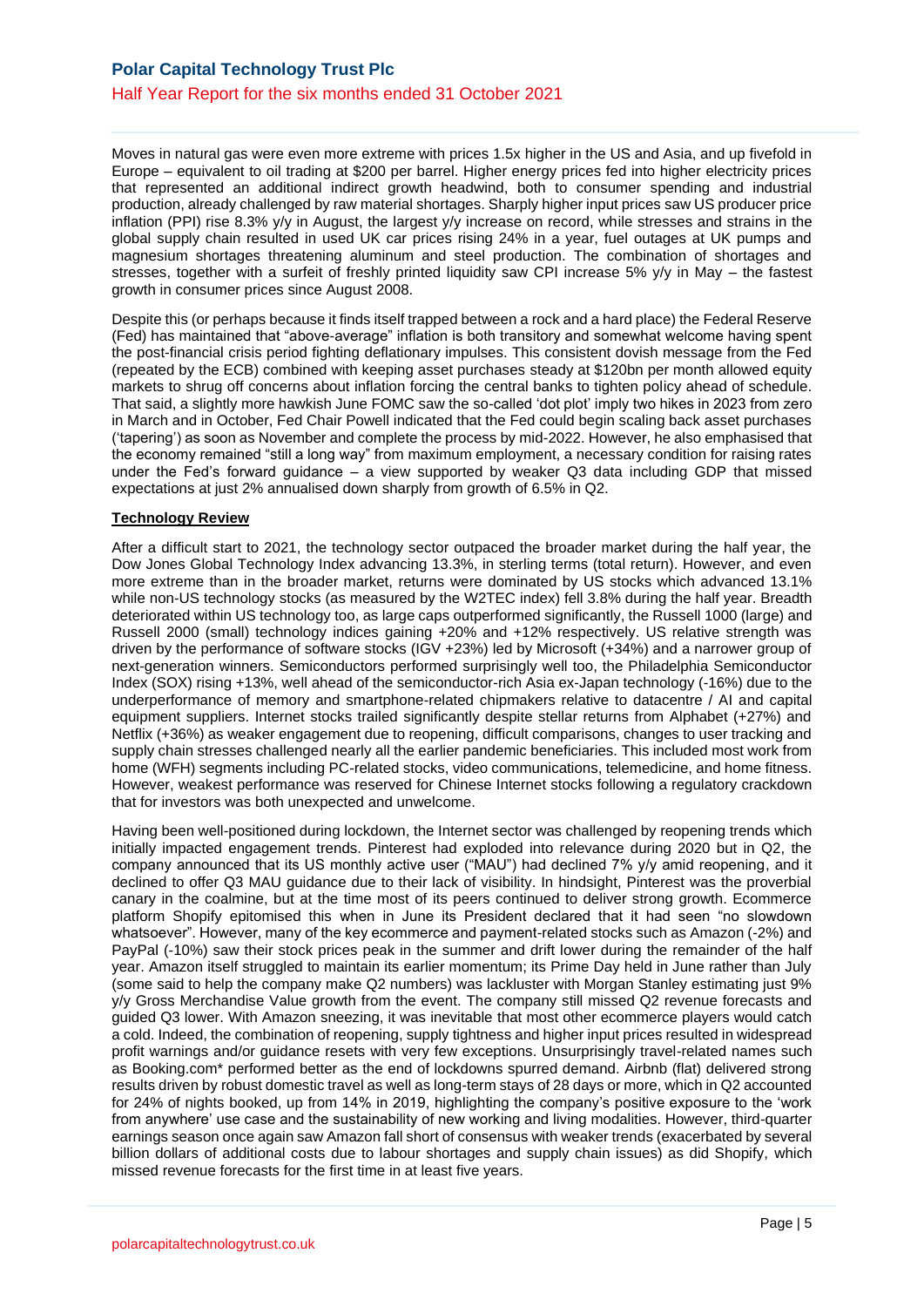#### Half Year Report for the six months ended 31 October 2021

Online advertising stocks performed significantly better led by Alphabet (+27%) as any drag from ecommerce normalisation was lost in easier comparisons, the rebounding travel vertical (said to represent 10-15% of Google's revenue pre-pandemic) and the broader ad spend recovery with the advertising market forecast at \$669bn this year, representing 11.2% y/y and \$40bn ahead than pre-pandemic levels. However, privacy changes made by Apple to its Identifier for Advertisers (IDFA)– intended to give users the options of not sharing their personal data – created a new challenge to user targeting and ROI measurement. Facebook had previously warned about the risk posed by the removal of personalised ads. Unfortunately, this risk materialised in Q3 when Snap results and guidance missed on larger than expected headwinds from Apple's IDFA changes as well as weaker ad demand from some of its customers due to supply chain disruption and cost inflation. Facebook (+1%) also underestimated the IDFA impact with Q3 advertising revenue 'only' growing 32% y/y in constant currency (cc) during the quarter. However, this disappointment was overshadowed by capex guidance for 2022 which at \$29-34bn is higher than TSMC! The company will introduce a new reporting structure in Q4 splitting the business into two operating segments (Family of Apps and Facebook Reality Labs) and announced it will rebrand itself Meta Platforms to reflect its growing focus on the 'metaverse' (discussed in Outlook). With limited exposure to direct response ad budgets, Twitter (+2%) was able to deliver solid Q3 results, but this did not stop the stock selling off sharply in sympathy. In contrast, Alphabet appeared to be the least affected by Apple's IDFA changes and delivered a reassuring quarter in the face of advertising market concerns, with revenue growing +41% y/y and operating income up +88% y/y, both ahead of expectations, predominately driven by continued strength in Search.

Digital entertainment stocks were mixed too, with a sharp recovery in Netflix stock (reflecting better subscriber trends and a surprise hit in Squid Game) in contrast with fortunes at Spotify where MAU growth disappointed. Video gaming stocks also struggled to maintain their earlier momentum amid reopening while several publishers also delayed release dates for AAA titles putting additional downward pressure on estimates. Roblox (+14%) was the standout performer driven by continued progress on daily active users which grew 29% and 31% in Q2 and Q3 respectively against very tough lockdown comparisons. Take-Two (+4%) also performed relatively well, thanks to its GTA franchise while Activision Blizzard (-13%) became mired in a workplace harassment scandal that prompted us to engage with the company before making the decision to exit our position. Other earlier COVID beneficiaries struggled too. Peloton (-6%)– a company synonymous with lockdown – failed to adequately respond to demands for a recall of its Tread+ product following the death of a child. This ESG shortfall prompted us to reduce our position before a price cut on its core Bike offering hinted at demand weakness. Thankfully, we had all but exited our holding ahead of a significant Q3 miss and guidance reset in early November. Logitech (-25%) lowered its growth forecasts due to normalising demand for PCs and webcams, as well as supply chain challenges while Zoom (-13%) also struggled with churn in its SMB segment. Weakness in the Zoom stock saw the company fail to gain shareholder approval to acquire Five9 in September and both companies agreed to mutually terminate their merger agreement.

Weakness elsewhere, together with lower risk-free rates saw software stocks regain their leadership status. Digitisation of the enterprise remained a corporate imperative, evident at Microsoft which in Q3 delivered y/y revenue growth of +22% its best showing in 16 quarters and remarkable given the scale of the company (operating at more than a \$180bn run rate). The strong digital transformation spend environment saw Adobe, ServiceNow, HubSpot and Salesforce.com and many other SaaS companies post robust results during the period. Likewise, an increased attack surface (in part due to WFH) and Cloud migration provided a supportive backdrop for next-generation security vendors such as Cloudflare (+132%) and CrowdStrike (++37%) where extraordinary valuations in part reflected extraordinary near-term fundamentals while less expensive second liners such as CyberArk (+30%) and Tenable (+44%) also delivered strong returns. While fundamental progress somewhat ameliorated elevated valuations, the hypergrowth tier of software stocks actually saw their valuations expand further as their strong run extended and their scarcity value increased. However, elevated valuations meant that any misstep or controversy was punished which impacted several of our names including Coupa, Okta and Smartsheet where relatively minor blemishes left them in the proverbial 'penalty box'.

Semiconductor stocks also delivered positive returns despite earlier concerns about double-ordering and the durability of the cycle, as well as downward revisions to global growth. PC, smartphone, and automotiverelated names lagged as demand waned and/or went unfilled due to component shortages. Memory stocks were particularly lacklustre with Hynix\*, Micron and Samsung tracking the DRAM spot price lower. However, this did not prevent the Philadelphia Semiconductor index making a new all-time high in November as robust overall industry demand led to healthy upward revisions post Q3 results for most diversified semiconductor companies. Strong growth at the hyperscale companies led to continued strength in cloud data centre capex benefitting both AMD (+49%) and Nvidia (+72%), the latter also enjoying strong demand from gaming and cryptocurrency mining. In contrast Intel\* (-13%) underperformed as it continued to lose market share while a more detailed plan to turnaround the business made the enormity of the task all too apparent.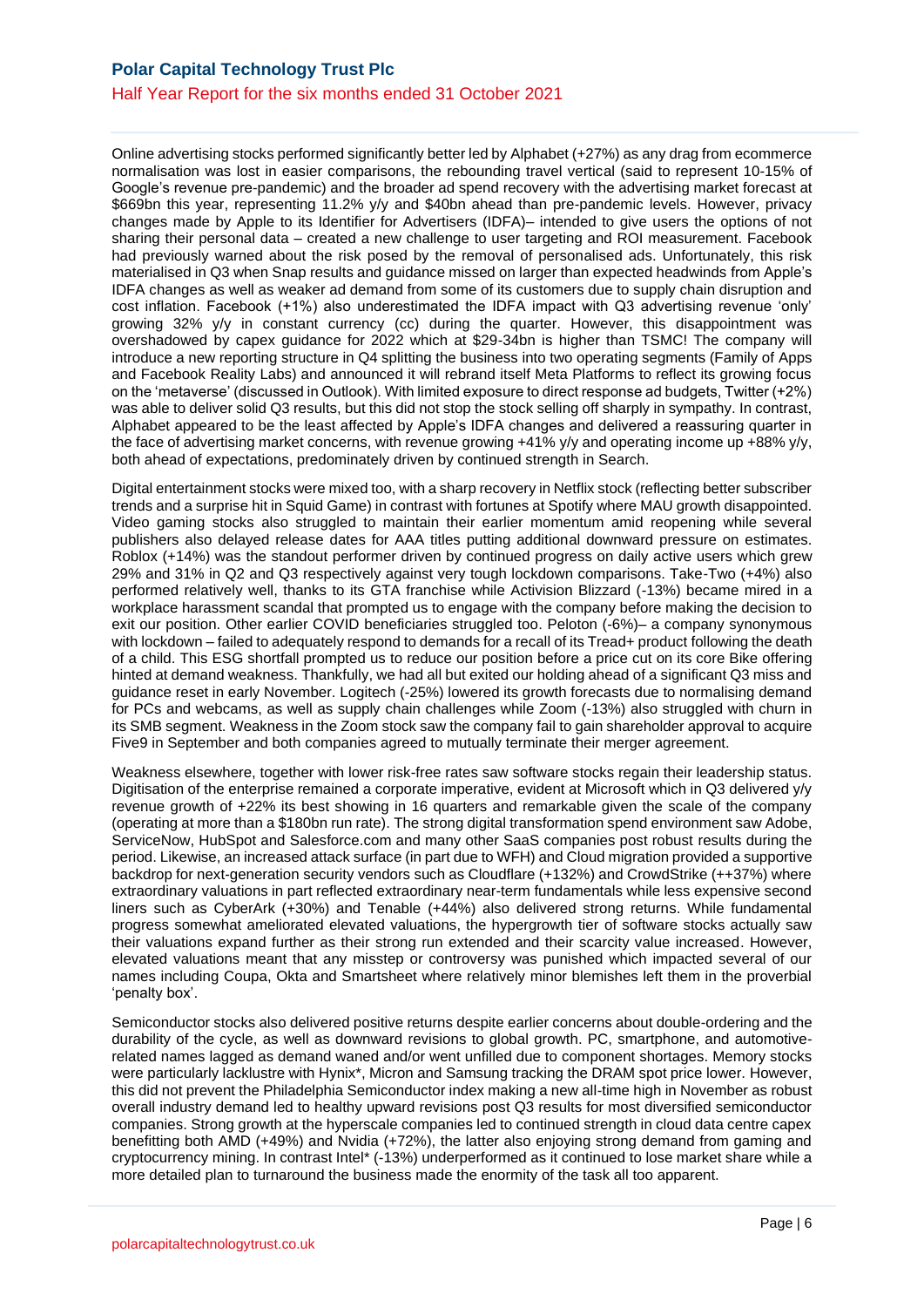Semiconductor capital equipment stocks performed particularly well as the industry continued to invest in technology to combat Moore's Stress, add capacity and build out domestic manufacturing to reduce reliance on Taiwan. In June, the US Senate passed the \$250bn US Innovation and Competition Act to provide subsidies for domestic manufacturing.

While most of the automotive industry struggled with the global chip shortages, Tesla (+59%) enjoyed a stellar period delivering a record number of vehicles (and record margins) in Q3 against a supportive backdrop for electric vehicles. Apple (+16%) fared less well with chip shortages, blaming "larger than expected supply constraints" for a c.\$6bn headwind when the company missed revenue expectations in Q3 despite growing sales 29% y/y in Q3. Supply constraints have made it difficult to gauge true demand for the evolutionary iPhone 13 (launched in September) while the company declined to offer Q4 guidance even as it indicated that it expects all major product lines ex iPad to grow y/y. Apple also suffered a legal setback in September when it lost one of nine counts in its high profile and acrimonious case with Epic which will force it to change its App Store policies and allow alternative payment solutions for in-app purchases. This decision followed one in South Korea during August that banned monopolies on app store purchases, while in October Alphabet cut its app store fees. Despite this focus on app stores, the US regulatory backdrop remained relatively benign during the period, with the FTC suffering a small setback in its case against Facebook. Unfortunately, the same was not true in China where a regulatory crackdown has been both unexpected and unwelcome. President Xi's bid for a third term by adopting a populist agenda saw wealthy elites and technology billionaires targeted under the guise of 'common prosperity'.

#### **Portfolio Performance**

The Trust modestly underperformed its benchmark with the net asset value per share rising 11.5% during the fiscal year versus 13.3% for the Dow Jones World Technology index. The largest individual detractor to relative performance was the drag associated with our average cash position of 4.6% (which cost 51bps) and NASDAQ put options (which cost 50bps). The rest of this shortfall was largely explained by adverse stock selection. The impact of this adverse stock selection was somewhat offset by our underweight allocation to Asia (adding c.140bps). While lower risk-free rates saw growth outperform, this was mostly contained to large caps while the broader underperformance of small companies during the period acted as an additional performance headwind. The Trust's share price increased by 6.3% reflecting the 11.5% increase in NAV offset by the discount widening from (5.3%) to (9.7%) during the period. We continue to monitor the discount and the Trust bought back 1,319,368 shares during the period.

The half-year proved a more active period within the portfolio as economic reopening and supply chain challenges pressured several of our core themes that had earlier mapped well to beneficiaries of the pandemic. Having previously reduced our exposure to areas that we felt were likely to prove non-recurring beneficiaries of the move to work from home (WFH), we pared exposure to markets such as edtech (exiting Coursera, reducing Chegg and 2U), home fitness (Peloton) and ecommerce / payments (Zalando, PayPal) as our conviction waned in their ability to grow through difficult comparisons. The proceeds were redirected in favour of recovery names amid vaccine rollout and staggered reopening, although this was focused in areas exposed to our core investment themes and done incrementally as the delta variant and supply chain travails exerted downward pressure on global growth. While we took advantage of select weakness in several high growth stocks such as Affirm and Tesla (having sold the stock in February), we remained unwilling to fully participate in a select group of software stocks where strong fundamentals and retail sponsorship continued to support valuations which leave little room for any disappointment at the macro or micro level.

At the stock level, strongest relative performance was delivered by AMD (+49%) as it continued to win server share from rival Intel (-14%); the combination of our sizeable overweight in AMD and our zero exposure to Intel contributed 85bps. The portfolio also benefited from overweight positions in next-generation software / security stocks such as Cloudflare (+132%) HubSpot (+55%), Snowflake (+54%), CrowdStrike (+36%) and Tenable (+43%). Companies leading the EV charge also delivered strong returns with Tesla (+58%) and BYD (+87%) both top ten relative contributors. The portfolio also benefited from strong performance from several stocks in the portfolio tail including Affirm (+132%), Unity (+50%) and Upstart (+198%). However, the most significant positive contribution to relative performance was generated by our underweight exposure to China which added 165bps as regulatory crackdowns significantly pressured Internet stocks and other Chinese ADRs such as Alibaba (-28%), Tencent (-22%), Kuaishou\* (-60%) and Baidu (-22%). As in prior years, the Trust also benefited from underperformance of incumbents such as Ericsson (-19%) IBM (-11%) and SAP (+4%) where we have zero exposure. Not only do we perceive these companies to be negatively impacted by technology change but accelerated cloud adoption during the pandemic had a disproportionate impact on legacy vendors as IT budgets migrated away from on premise solutions.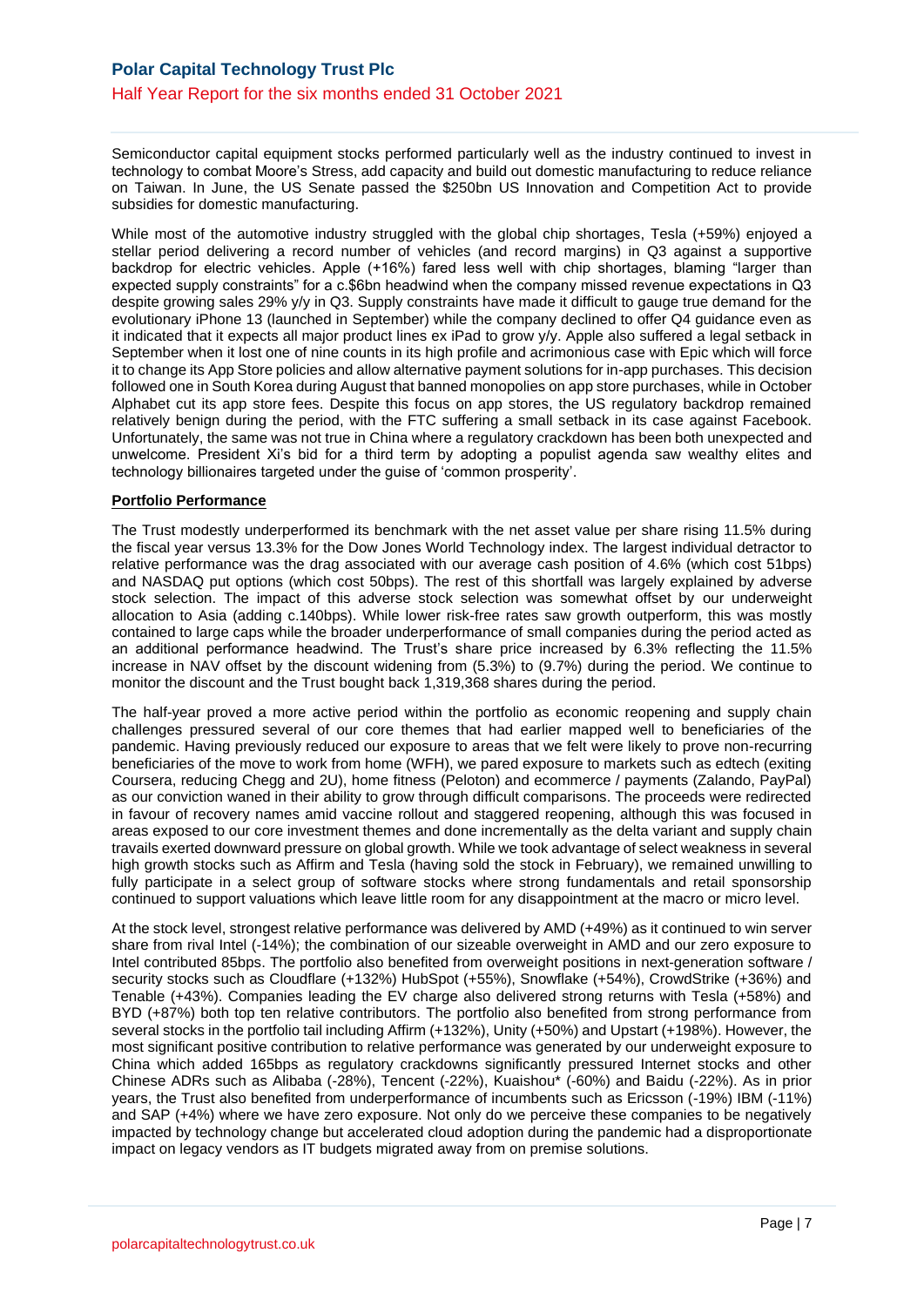As previously discussed, liquidity and our NASDAQ put options represented the most significant drag on performance during the period as markets moved sharply higher. At the stock level, Microsoft (+33%) proved the most significant detractor to relative performance despite it being our largest absolute position (averaging 9.2% of NAV versus 12.6% weight in the benchmark). However, our exposure to earlier COVID beneficiaries proved more costly in aggregate. Work from home (WFH) stocks such as Zoom (-13%) and Logitech (-25%) gave up earlier gains due to more difficult comparisons and reopening headwinds while video gaming had to contend with similar dynamics with Activision (-14%) and Nintendo (-22%) struggling to maintain their earlier lockdown momentum. Reopening headwinds, combined with supply chain challenges, also weighed on ecommerce stocks such as Amazon (-2%) and Zalando (-9%) as well as payment companies including PayPal (-10%) and Mastercard (-11.3%). Although software stocks generally performed well, we were priced out of some of the strongest performers while several of our own names – Twilio (-20%), Zendesk (-30%) and Okta (-7%) – struggled with consistent execution and/or messaging against a backdrop of heightened expectations. As ever, there were also a few genuine disappointments such as Chegg, Kahoot! and Zillow all falling short of expectations, but these were contained to the portfolio tail.

#### **Market Outlook**

The official covid death toll passed 5m at the start of November, although a measure based on 'excess deaths' rather than official statistics suggests a number closer to 17m may have died as a direct and indirect result of the virus. The shape of the public health recovery into a post-covid world remains steeped in uncertainty, driven by the rate of worldwide vaccination uptake and its efficacy, potential further virus mutations, and the success of ongoing public health measures and restrictions on activity. We remain hopeful the virus moves from the pandemic to endemic phase , although the recent emergence of the highly-mutated Omicron variant has raised fresh doubts about this. The heavily mutated spike protein present in the Omicron variant could bring increased transmissibility and reduce current vaccine efficacy (as the Moderna CEO expects), but should still hopefully be effective in preventing hospitalizations, according to the BioNTech and Pfizer CEOs. Pre-Omicron, the WHO had already warned covid may kill another 500k Europeans by February as vaccination rates remain low and case numbers could rebound over the winter. Rapid vaccination campaigns in developed countries have (for now) broken the link between case numbers – which remain elevated but manageable in many parts of the world – and hospitalizations and deaths. The Omicron variant itself serves as a sobering reminder of the inherent unpredictability of macroeconomic (and market) conditions, and a reminder of the need for a highly liquid and well-diversified portfolio. After the stunning speed and success of vaccine development and proliferation, therapies have recently shown meaningful progress as Pfizer announced very positive interim Phase 2 and 3 data for Paxlovid. This demonstrated an 89% reduction in the risk of hospitalization or death (and 0 deaths) in non-hospitalized, high-risk covid patients, improving markedly on the ~50% reduction demonstrated by Merck's Molnupiravir. What excites us is the role technology has played underpinning more rapid vaccine and anti-viral drug development; a fantastic example of the accelerating pace of innovation occurring, enhanced by artificial intelligence, in the real world.

The ramifications from the covid crisis continue to have an impact on global growth even as the risk of widespread national lockdowns diminishes. Goldman Sachs research suggests from now until the end of 2022 the 'global protection rate' (share of the population with some covid immunity via vaccination or prior infection) should move from 70% today to 85% on a GDP-weighted basis. This should support the economic recovery. The IMF now projects global GDP growth to be 5.9% in 2021 and 4.9% in 2022, up from expectations this time last year of +5.2% for 2021, although this has moderated slightly from expectations for 6.0% 2021 global growth as recently as July. This recent tempering of growth expectations reflects the impact of supply chain disruptions on developed markets and the ongoing impact of covid in developing ones (impeded by slower vaccine rollouts). The balance of risks to growth is tilted to the downside given Chinese growth is likely to remain relatively weak due to deleveraging in the property sector, government spending and consumption. This is partly a function of Chinese government efforts to engineer a reduction in macroeconomic risk around excess leverage (especially in the property sector), but also indicates the government's shifting focus from supporting GDP growth to an emphasis on income (re)distribution, stability and decarbonization.

The equity market collapse at the outset of the covid crisis and the recovery since have been quicker than historical market cycles. This must partly reflect the unique nature of the crisis and the overwhelming fiscal and monetary response to it (which has both supported real demand and inflated asset prices), but also a robust economic recovery and the impact of a very supportive rates environment for valuation multiples. It is possible that just as the decline and rebound in markets around covid took place on a compressed timescale versus history, so the entire market cycle may follow a 'shorter, sharper' trajectory.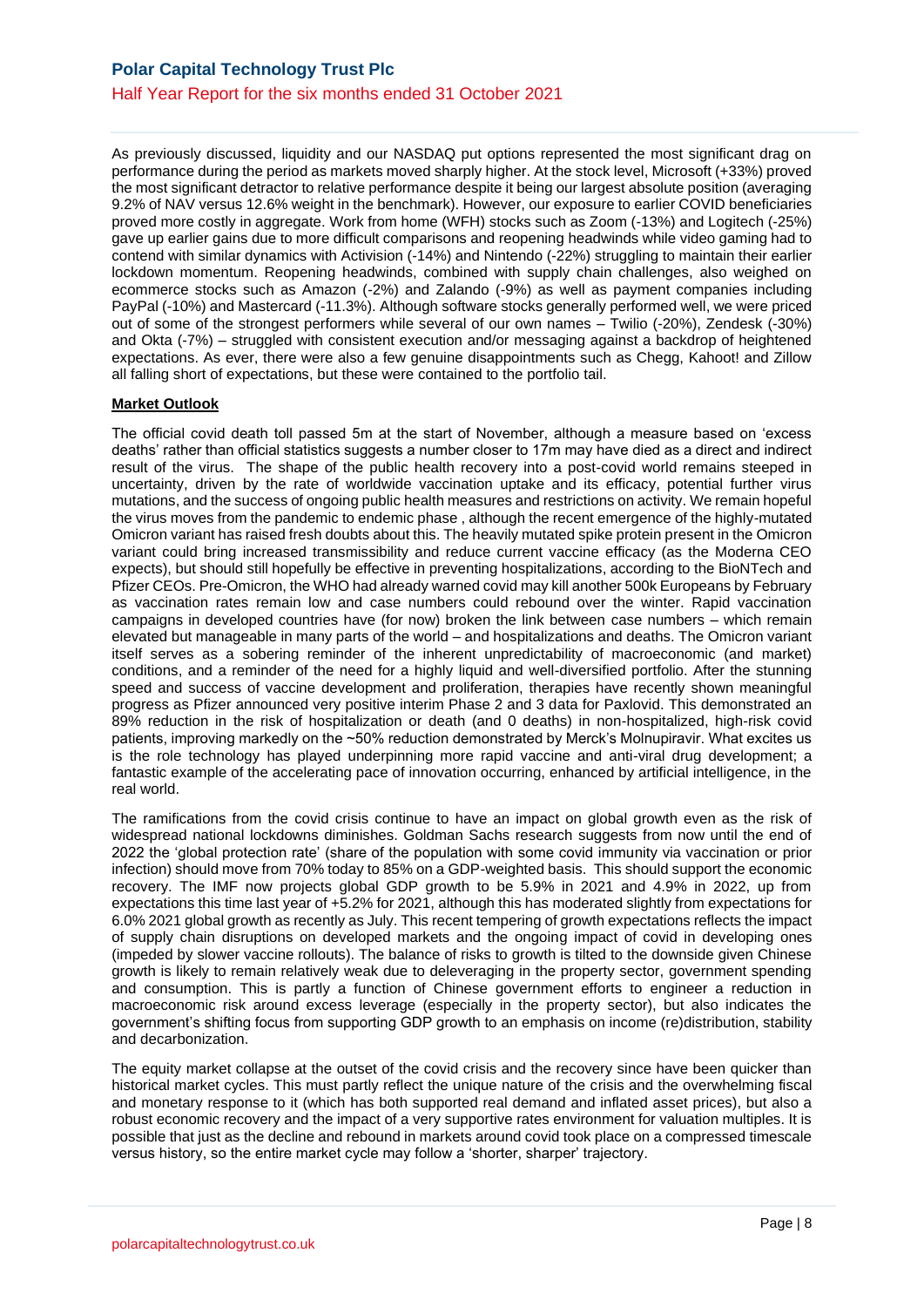Following the Q1'20 collapse which saw MSCI World Index P/E multiples compress by a third in six weeks, the 'rebound' or 'hope' phase over the following ten months saw multiples more than double from their lows as investors anticipated a strong rebound in earnings. 2021 has seen the global market move into a 'growth' phase – more classically mid-cycle – as returns have been delivered by strong EPS growth and modest multiple contraction. In the US in particular, companies have been able to deliver upside against conservative expectations as the median S&P 500 earnings 'beat rate' between 2Q20 and 2Q21 was ~19%, against a more typical ~4-5%. Q3'21 S&P earnings remained strong with index-level earnings growth of +39% y/y, although the beat rate declined substantially to ~10%. Somewhat surprisingly, reported net margins (ex-Financials) continued to expand +150bps q/q in the third quarter despite well-publicised cost inflation from labour, inputs and logistics. It is possible that as with the late-cycle collapse and early-cycle rebound of global equity markets, the timeline for the mid-cycle 'growth' phase (not yet a year old) will also be compressed, although typically these have lasted 4-5 years.

Another major factor likely to drive market returns is the fate of the mega cap technology companies (Apple, Amazon, Microsoft, Alphabet, Facebook), which now represent a combined market capitalization around c\$9tn – similar to the combined GDP of Germany and Japan. Each company has idiosyncratic drivers of performance, but as a group have benefitted from strong equity inflows, perceived 'safe-haven' status (despite intensifying regulatory scrutiny) and strong growth. They also trade on a two-year forward P/E ratio in the high-20s which – while hardly cheap – reflects strong long-term growth prospects. While their aggregate valuation multiple remains meaningfully different from the 5 largest tech companies in 2000 (which traded in the mid-50s forward PE), more aggressive regulatory scrutiny could pressure valuations, with the recent Chinese experience a pertinent warning. We believe the risk of comparable draconian Western government actions remains very low given the difference in legal and political systems, but such is the dominance of the large players on the market that it will be hard for the overall index to perform should investors have concerns that it is even a possibility. Furthermore, it is worth highlighting the concentration risk inherent with building a portfolio around a market-cap weighted index. At the time of writing, our three largest holdings - Microsoft, Alphabet and Apple – represented c.28% and c.36% of our NAV and benchmark respectively. Five years ago, our top three holdings (Alphabet, Facebook and Microsoft) accounted for c.22% of NAV while the largest three positions of our benchmark (Apple, Microsoft, Alphabet) represented 28.9% of it. That said, overall concentration within the portfolio as represented by the top 15 positions remains fairly consistent, at c.54% at the end of October versus c.49% five years earlier.

The potential for persistent inflation and the magnitude of the global central bank response it may necessitate and/or the demand destruction it may induce represent a material risk to global equity markets in the near term. The US 5-year breakeven reached 3% during November - for the first time based on data going back to 2002 - and the yield curve flattened materially due to a move higher in 2-year rates as investors become more concerned about tighter Fed policies. Short-dated rates moves were even more acute in Canada, Australia and New Zealand and there is a concern that central banks (including the Fed and ECB) will need to scramble to catch up in their response to upward pressure on inflation expectations (earlier tapering and rate hikes).

Whether inflation is transitory will depend on whether supply chain blockages remain as acute and, on the willingness, and ability of central banks to respond effectively to it. US core CPI inflation were running at a 4.6% annualized rate in October (the highest since 1991), although US consumer spending remains strong, and the US savings rate is relatively high (7.5% in September) despite the cessation of extended unemployment benefits. The labour market could continue to exert upwards inflationary pressure (US wages rose 4.2% y/y in the third quarter, the highest growth since 2001) as the 'Great Resignation' makes it challenging for companies to hire and retain staff as demand recovers. There are 10.4m US job openings but 5m fewer people on payrolls than there were pre-pandemic, and a recent Fed study found more than 3m Americans retired early during the covid period. There remains ~\$2.4tn in pent-up US savings, financial obligations near record lows and low household debt levels which suggests that in the near-term the economy may be able to absorb inflation and support persistent consumer spending in the face of higher prices, although consumer confidence is waning by some measures.

Our view is that inflation is more likely to remain 'transitory' in the sense that central banks will ultimately still prove willing and able to respond to it effectively (long-dated yields suggest the market is still broadly accepting of this), and that some moderation in the price of goods and services will meet a similar moderation in demand as excess savings are spent down and the fiscal impulse wanes. There are also longer-term deflationary pressures which leave us circumspect about a regime change in the inflation environment given aging global populations, excess savings and (of course) the impact of technology. We concur with Microsoft CEO Satya Nadella's recent comment that "Digital technology is a deflationary force in an inflationary economy".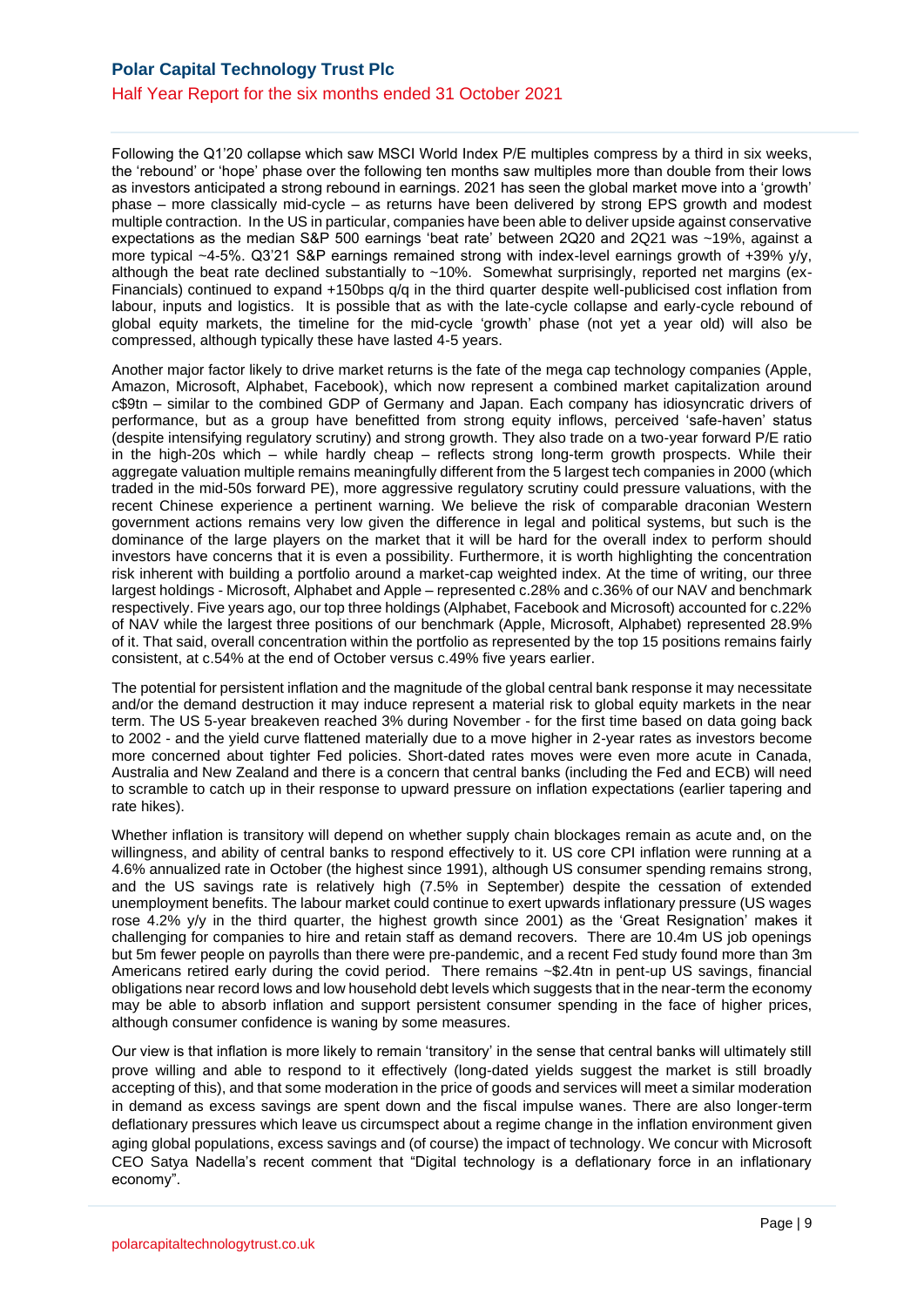We remain alive, however, to the fact that we may be wrong and that inflation expectations could continue to rise and eventually become 'de-anchored' should supply and demand not evolve in this manner, or if doubts emerge about central banks' willingness or ability to take effective action to contain inflation. The mechanism for such a regime shift might involve: a policy error (central banks move too slowly, too late or too softly to curtail a upwards price-expectations spiral); a change in the political economy which makes sufficient action impossible (are central bankers and governments willing to stomach sparking a recession to control inflation?); or force majeure in the form of an exogenous threat (perhaps a full-blown energy crisis, a preemptive strike on Iran by Israel as it continues to make progress towards nuclear weapons, or a climate change-related crisis) which brings a fresh inflationary impetus to the economy. It is notable that analyst expectations for a cumulative 'green capex' splurge over the next decade are already in the order of ~\$12tn versus the ~\$4tn China capex wave in the 2000s, while increases in extreme weather events, combined with public support for green initiatives could provide further momentum. The move from a fundamentally lowinflation/deflationary regime to a fundamentally high-inflation/inflationary regime would have a major impact on the value of all financial assets, especially in the growth equity space in which we invest.

Despite the increasingly inflationary backdrop valuations remain elevated by historic standards as the S&P 500 continues to make all-time highs. EV/Sales, EV/EBITDA and Price/Book multiples all sit higher than the 90th percentile versus history. The S&P 500 is trading at ~21.5x on a forward P/E basis, although based on an Equity Risk Premium model with the 10-year yield at ~1.55%, this is not egregious. Animal spirits remain buoyant with elevated call buying, hedge fund net leverage in the 95th percentile, retail investor equity allocations at record highs and cash holdings at record lows. Equities as a percentage of financial assets reached 34.5% at the end of Q2 – the highest level since 1955. March 2000 was 30.8%. There are other signs of late-cycle exuberance such as SPAC issuance, buoyant crypto asset prices, pre-revenue companies like Rivian coming public at remarkable valuations. Private technology markets remain incredibly robust with more than 890 'unicorns' (private companies with a valuation > \$1bn), and more than 50 'decacorns' (valuation > \$10bn), for a combined paper valuation of almost \$3tn.

Market leadership has become narrower as 16% of constituents are at 52-week highs compared to ~45% during prior May highs this year. S&P 'equity duration' (a measure of the amount of time to recover an initial investment based on the Dividend Discount Model as calculated by Bank of America) sits near a record of 35 years given the index shift to longer duration companies (often technology), low dividend yields and high P/E ratios. Longer duration increases the sensitivity of the market to small changes in cost of capital. One of the unusual features of the recovery has been the failure of real yields to rebound from their c (1)% lows even as the economic and earnings recovery has progressed. This environment presents a potential headwind for growth equity investors: research by Bernstein has suggested long-duration stocks are more expensive than ever before – the group of stocks most negatively exposed to a rise in yields are trading around their highest relative multiple ever versus the broader market.

There has been mounting concern around higher corporate tax rates given the likely change in the US statutory tax rate to 25%, higher GILTI tax, the establishment of a 15% global minimum tax rate and a 1% tax on buybacks. The 15% global minimum tax and 1% buyback tax could increase the S&P 500 effective tax rate from 17.8% to 20.9%, which would bring a ~300bps headwind to earnings growth in 2022. We expect tax rates to rise structurally over the coming years as governments are required to pay back the costs of their covid-induced largesse, support the health and social care costs deriving from aging populations and invest in digitizing and decarbonising their economies. US government debt is currently in excess of 120% of GDP, the post-War period being the only other occasion where it was more than two standard deviations higher than average. It is not clear, however, that high government debt burdens are of themselves problematic for equity market returns, but the likely outcome is that a substantial portion of the debt burden will be dealt with by (being transferred to) households and corporates, and this could ultimately impact demand and financial stability.

Political risk has been relatively subdued as covid and climate change –both supranational challenges- took centre stage. With Biden in the White House, US-Sino relations remain becalmed although Taiwan represents a key fault-line, as well as a critical part of the technology supply chain. Following the US/UK withdrawal from Afghanistan there was some concern that this might embolden President Xi to move on Taiwan, prompting Biden to state that the US would defend the island if attacked, a notable departure from its previous policy of 'strategic ambiguity'.

It is also important to note upside risks to our outlook and the potential for a continued post-covid boom as the world transitions successfully to a post-pandemic phase. Stocks still look very attractive versus bonds (especially in a higher inflation environment), real rates remain negative and the S&P 500 dividend yield versus the 10-year bond remains at the 80th percentile.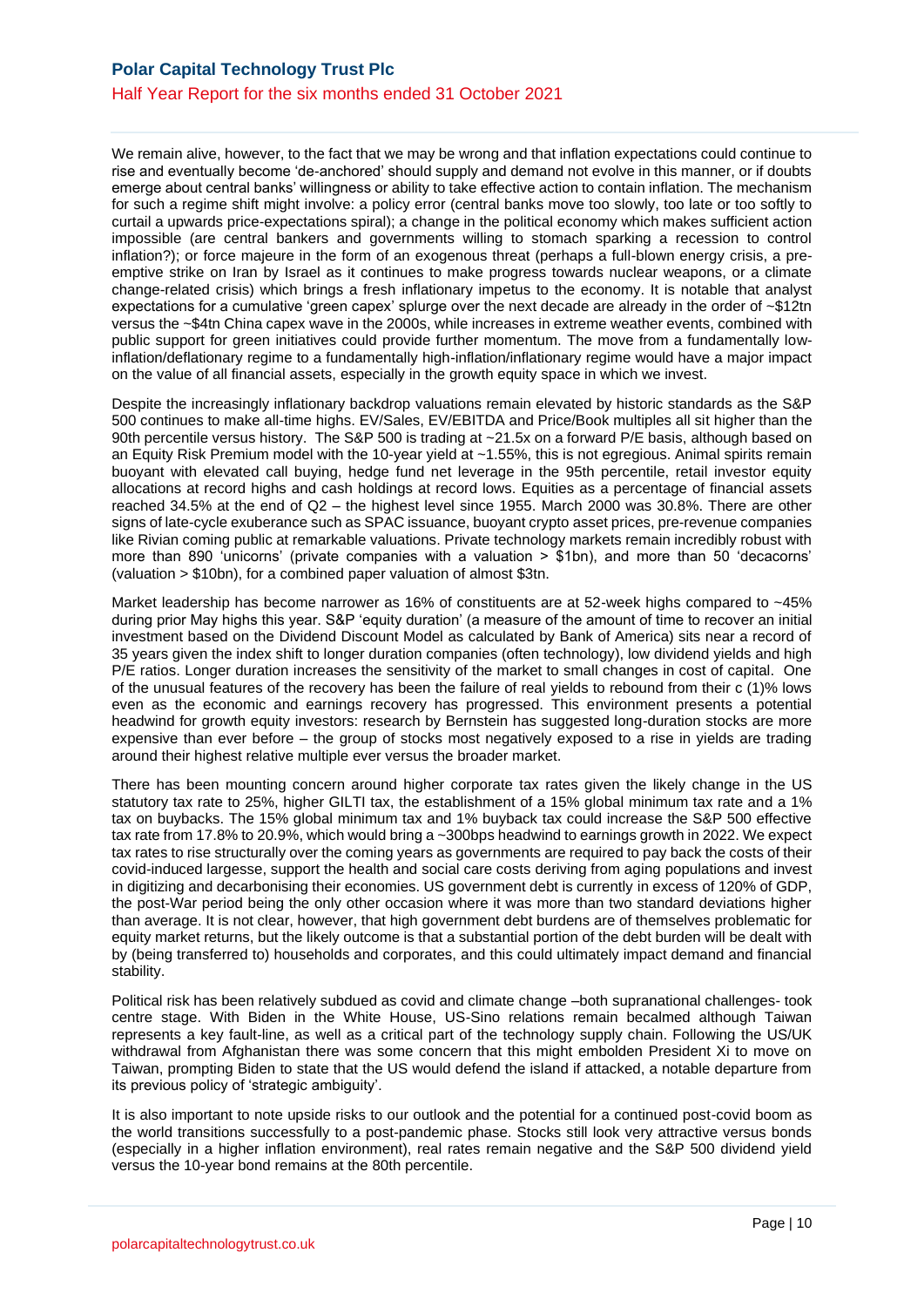Small caps lagged from late 2013 to March 2020 and have recently broken out of a trading range. Corporate and household balance sheets remain healthy, and the digital revolution remains early in its trajectory.

#### **Technology Outlook**

Worldwide IT spending is expected to reach \$4.5trn in 2021 in current dollar terms, a 9% y/y increase, and a healthy upgrade to forecasts of c.\$4trn at the end of our last financial year. This upward revision has been apparent in corporate results so far this year with the S&P technology sector now expected to deliver revenue and earnings growth of 15.8% and 27.7% in 2021, as compared to earlier estimates of 12.6% and 21.2% respectively. After such a strong rebound (aided by easy comparisons) growth will inevitably slow in 2022 with current forecasts for IT spending + 5.5% y/y commensurate with S&P 500 technology revenue and earnings expectations of 9.5% and 8.4% respectively. Despite this, technology growth should still outpace the S&P 500 which is currently forecast to grow at 6.9% / 8.6% respectively. That said, Q3 reporting season has proved more challenging with less than half of US technology companies raising Q4 guidance – better than the market, but a significant downtick from Q2 when 64% of companies raised Q3 guidance. This likely reflects the combination of weaker global growth and supply chain disruption which looks set to extend into 2022 according to Maersk. Despite these headwinds (especially input cost inflation) the technology sector has continued to demonstrate its criticality and/or inherently better business models by expanding its net profit margin to c.25.4%, well ahead of all other sectors (apart from real estate) and up from 22.2% a year ago.

Having reached a low of c20x early during the crisis, the forward P/E of the technology sector has continued to expand and today, the sector trades at 27.5x – new cycle highs – and well ahead of five (20.8x) and tenyear (17.4x) averages. While absolute valuations remain elevated, technology fundamentals are strong. However, the relative rating has expanded to a c.28% premium to the broader market ignoring its balance sheet strength, up from c.19% at year end. Although this premium is somewhat extended relative to the post Great Financial Crisis (GFC) range of c.0.9-1.1x, it likely reflects lower risk-free rates and a flatter yield curve which has driven the recent performance of growth stocks. The sector is also relatively less exposed to some of the near-term challenges facing the global economy. With average hourly earnings growing at 4.6%, the technology sector has experience of how to manage upward wage pressure and a tight labour market for skills in software development, cybersecurity, semiconductor manufacturing and enterprise sales, among other areas. In addition, digital goods and software are (obviously) not subject to physical supply-chain shortages!

While valuations are a little extended, they remain far from levels seen during the late 1990s bubble when the sector traded more than twice the market multiple. That said, aggregate valuations do not tell the whole story because they are diluted by 'cheap' incumbents such as Cisco, HP and Intel that trade on forward P/Es of 7-17x. Equally, the aggregate metrics fail to fully capture the extraordinary valuation premia enjoyed by a narrow group of high-growth, high multiple stocks even after accounting for their superior growth profiles and scarcity value. These are companies we know well but are unable to underwrite many of their current valuation multiples, which we believe are pricing in defiantly optimistic scenarios. While cognizant of how difficult it is to value technology winners (particularly recurring business models that prioritize investment in growth over near-term profits), we suspect that retail participation, concentrated portfolios and late-cycle exuberance is playing a part. We continue to tread carefully within this cohort of stocks because current valuations appear unsustainable and highly reminiscent of the late 1990s.

There are several other features of today's market that are beginning to rhyme a little more with that earlier period, too, including deteriorating breadth / narrower participation as investors flock to perceived categorywinners and retail excitement around new asset classes like cryptocurrency and non-fungible tokens (NFTs). For those unfamiliar with NFTs, they are "unique digital assets represented by lines of code on a decentralized ledger" often associated with art or collectibles. Earlier this year, an NFT created by artist Mike Winklemann, known as "Beeple" and previously unknown to the art world but followed by 1.8m people on Instagram, was bought at Christie's for \$69m. The two high bidders for this digital asset (titled 'Everydays: The First 5000 Days') were both hugely successful (and early) cryptocurrency investors. A new digital frontier, or another speculative bubble fueled by an earlier frenzy only time will tell, but the excitement around NFTs feels highly reminiscent of the late 1990s boom in domain name registrations (also 'unique digital assets represented by lines of code') and we know how that ended. Finally, we must reference the IPO market which this year is expected to shatter the record for new deals set in 2000, when 406 companies raised \$93bn. According to Renaissance Capital, we will see 875 IPOs this year (comprised of 500 SPACs and 375 traditional deals) set to raise \$250bn – nearly 3x that achieved in 2000 with the NASDAQ a little more than 3x higher than where it stood when that earlier record was set.

Despite these 'amber flags', we remain constructive about our sector and its medium-term prospects. After all, we cautioned about late-cycle exuberance in our last annual report, highlighting SPAC issuance, retail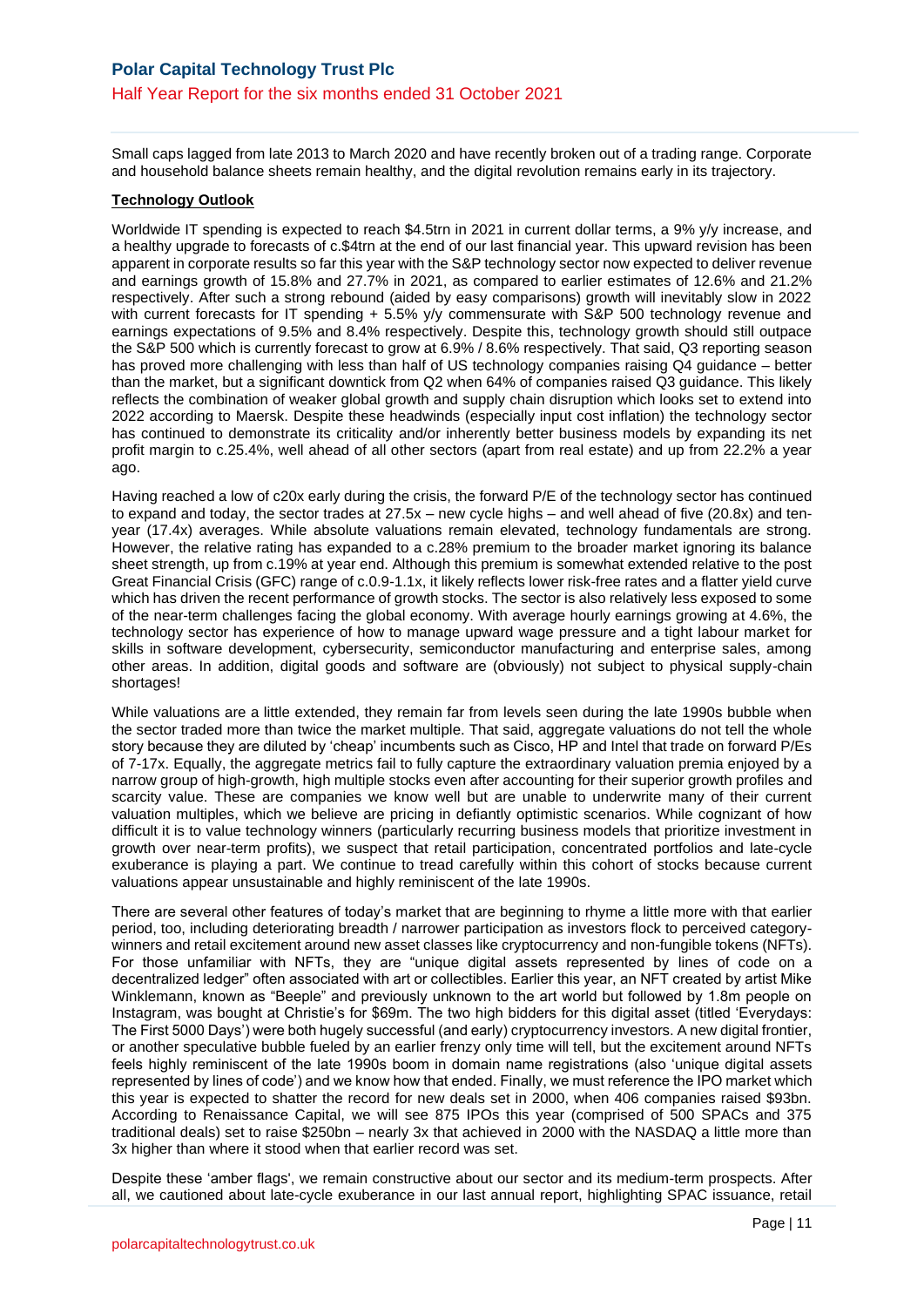#### Half Year Report for the six months ended 31 October 2021

participation and concentrated portfolios. Since then, our benchmark has advanced 14% while SPAC issuance has moderated, the price of Dogecoin has more than halved, the Robinhood IPO came and went, and ARK Innovation – the actively managed ETF that perfectly captures the zeitgeist of TAM (total addressable market) investing – has fallen modestly while remaining c.25% off its March highs. In other words, exuberance can be contained and/or worked off without derailing the market. This is particularly true when fundamentals are strong and where asset prices are supported by a flood of liquidity looking for a haven from negative real rates. As public market investors, we are also encouraged by the quality and scale of many of the companies choosing to come to market, mitigating some concerns around the declining relevance of public markets in recent years as the number of listed companies almost halved in the US between 1996 and 2018. During the half year, these included: Marqueta – a next generation card issuer (\$15bn valuation); Monday.com – a work orchestration software tool (\$7.5bn); Confluent – a data streaming platform (\$10bn); SentinelOne – a cybersecurity platform (\$10bn); Toast – a restaurant technology company (\$20bn); Freshworks – a customer service platform (\$10bn). While we are not current holders of these companies (primarily on valuation grounds) they form part of a rich pipeline of future investments as technology companies continue to address wider industry profit pools.

Our own enthusiasm remains rooted in technology disruption and pervasion which underpins our view that technology outperformance does not have to end with the pandemic. Instead, we believe that the pandemic acted as a forcing function for companies to adopt the cloud and digitally transform to support vast numbers of remote workers and customers alike. This acceleration and broadening of technology adoption should continue to provide a powerful tailwind for our sector. A Q2'21 survey by Morgan Stanley revealed that 46% of CIOs expect to increase their IT spend as a percentage of revenues in the three years, up from 26% in Q4'19 . Furthermore, the survey revealed that the largest increases from pre- to post-COVID-19 came from non-tech sectors such as retail, education, healthcare, financial services, and industrials, supportive of our thesis that the rate of technology diffusion is accelerating. Over the coming years we expect every industry to be transformed digitally and we expect artificial intelligence / machine learning (AI/ML) and cloud computing to be central to this.

The advent of a new work modality (hybrid work) will also continue to drive technology transformation, even if reopening and supply chain travails have recently challenged this view. Despite this near-term buffeting, our conviction remains undimmed as the pandemic has been a unique proving ground for the technologies necessary to support a new work modality that represents the best of both worlds – the efficiencies and focus of a remote working model as well as the social and cultural benefits of working in an office. More importantly, the pandemic allowed work to be abstracted from the workplace which prosaically has obsoleted many traditional workflows such as paper-based record keeping. However, in time it is likely to transform the nature of work in much the same way that virtualisation enabled new cloud applications impossible before computing was abstracted from on-premise servers. As such, we expect hybrid work to presage a wave of technologyenabled process automation and digitalisation which will become the norm. As the CEO of DocuSign puts it, "once businesses transform their business processes, they simply don't go back".

This wave could not be coming at a more critical moment with labour and other shortages threatening the recovery trajectory as well as longer-term potential economic growth. Today, S&P 500 companies are 27% more labour efficient than they were in the 1980s in real terms but there has been little change in this metric since the GFC, while productivity growth (as measured by real output per labour hour) has been just 1.25% pa during the last cycle. However, the acceleration in technological disruption catalysed by the pandemic may also support the creative destruction necessary to reallocate labour and capital to more productive enterprises and areas of the economy. In our last report, we described how we might be on the cusp of another tech-driven productivity boom as automation and hybrid work had the potential to "greatly transform service sector productivity via better stratification of work and the scaling of labour". With worker productivity increasing 4.3% in Q1'21 and 2.3% in Q2'21, our thesis appears to be off to a good start which should be sustained if companies lean on their strong balance sheets to invest aggressively in labour automation and productivity-enhancing technologies. Technology spending as a percentage of GDP is expected to double over the next decade and again, there are already promising signs of this in macroeconomic data. R&D as a percentage of US capex has reached 20% from a low to mid-teens level over the past 20 years while software capex has reached a new high of 16.9% of total US capex from 10-11% pre-GFC and just ~7% in the early 1990s. This has been one of the key drivers of the strongest US capex cycle since the 1940s.

Artificial intelligence (AI) is likely to play a key part in driving these productivity gains, as well as providing the foundation for the next wave of technology disruption. We have already seen what is possible within healthcare as AI was used to accelerate virtual screening of a 1.3bn compound library to identify 1000 quality candidate compounds, helping discover multiple COVID-19 vaccines in just ten months compared to an average vaccine development cycle of 10 years.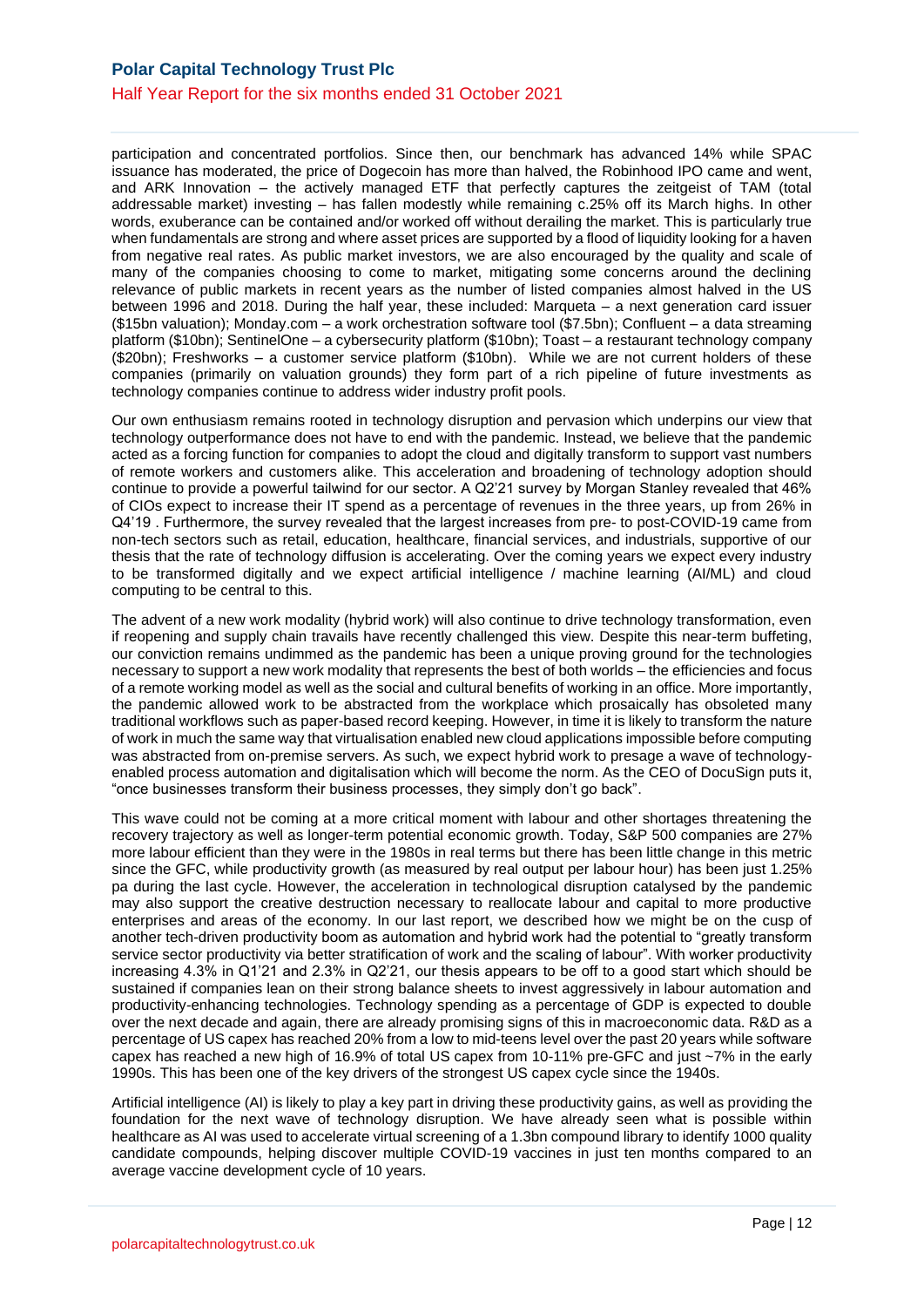PwC believe that the potential contribution to the global economy from AI could be as much as \$15.7trn by 2030, with labour productivity improvements expected to account for more than half of these gains. While diffusion of AI will take time (as it did with other general-purpose technologies), it may prove the most important technology that humanity will ever develop. As Sundar Pichai (CEO of Alphabet) puts it, "if you think about fire or electricity or the internet, it's like that. But I think even more profound". Cloud companies are well placed to capture this growth with AI forecast to capture as much as 50% of total public cloud services by 2025, while semiconductor companies represent leveraged ways to play ML-related compute which is doubling every 3.4 months. By 2025, AI-related demand is expected to account for 20% of total semiconductor demand representing the best incremental opportunity for the industry in decades.

AI is also likely to play a critical role enabling, populating, and supporting the so-called metaverse - "the convergence of physical, augmented and virtual reality in a shared online space". Coined by writer Neal Stephenson in 1992, the term metaverse became a buzzword this year as the pandemic forced people to migrate to and collaborate in virtual platforms such as Zoom, Teams and Roblox. The recent move by Facebook to rename itself Meta Platforms (and to commit to spending \$10bn this year alone on Facebook Reality Labs) reflects the company's excitement about the metaverse, the successor to the mobile internet according to Mark Zuckerberg. Other companies have also staked out early metaverse claims including Microsoft ('Mesh for Teams') and Nvidia, whose Omniverse is touted as "transforming workflows in industries (via) immersive visualization, accurate simulation, and faster reviews and discoveries". While Facebook admits that many of its own efforts will only be realised in 10-15 years, the prize looks enormous; last year c\$54bn was spent on virtual goods, skins, and lives, more than the \$42bn spent at the movie box office and \$30bn on recorded music in 2019. The metaverse also comes at an interesting time given the rise of virtual alternatives to money (crypto) and collectibles / art (NFTs). While the adoption timeline remains highly uncertain, the Trust has a significant amount of metaverse exposure via holdings in Meta (Facebook), Nvidia, Roblox, Unity Software as well as chipmakers, component and cloud companies that should all benefit from the infrastructure required to support the metaverse.

One of the most exciting aspects of the metaverse is what it means for dematerialisation – of physical space, distance, and objects. By continuing the trend of swapping 'bits for atoms' as physical goods and services are replaced with digital alternatives, the metaverse could further challenge the link between GDP growth and environmental impact in developed nations. Dematerialisation is just one way technology will help address the challenges associated with climate change. And, after a year of lockdowns resulted in global emissions only declining by c.6% , it should be even more apparent that only technology – by providing innovation at scale - has the singular capacity to get us to net-zero. Indeed, more than one third of the cumulative CO2 emissions reductions seen in the Sustainable Development Scenario (2070) derive from technologies currently at the prototype or demonstration phase, and a further 40% derive from technologies that have not yet moved beyond early adoption. We look forward to providing investors with more information about the sector's ESG impact and more detail concerning the integration of ESG within our own investment process during the second half of the year.

While the metaverse (and other 'game-changing' technologies such as autonomous vehicles, mRNA, and quantum computing) represent optionality today, our own enthusiasm remains rooted in our ability to assemble an attractively valued, diversified portfolio with exposure to 6-8 core themes that in aggregate should deliver more growth than our benchmark for a modest premium based on a forward EV/sales metric. This approach has served us and our shareholders well over the years, although it has been challenged during 2021 by narrower leadership, elevated next-generation valuations, reopening trends (and unexpected supply chain travails) that have pressured several of our themes, as well as being a little too conservatively positioned. However, we remain confident in our risk adjusted approach which we hope will allow long-term investors to continue to capture the best that the technology cycle has to offer without compromising on diversification, valuation discipline and liquidity.

**Ben Rogoff**

13 December 2021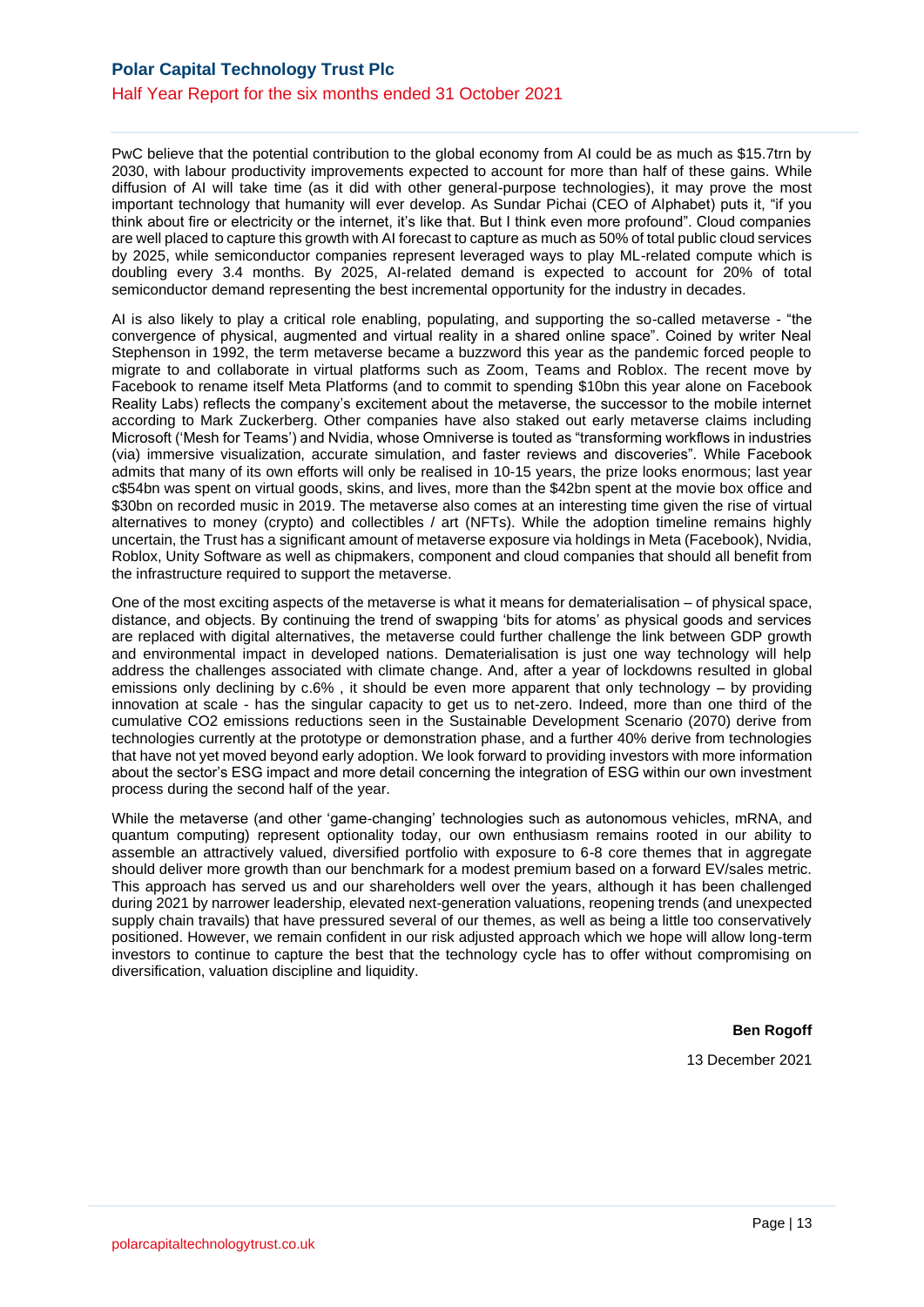Half Year Report for the six months ended 31 October 2021

## **PORTFOLIO BREAKDOWN**



*Outer circles represent data as at 31 October 2021, inner circles data as at 30 April 2021*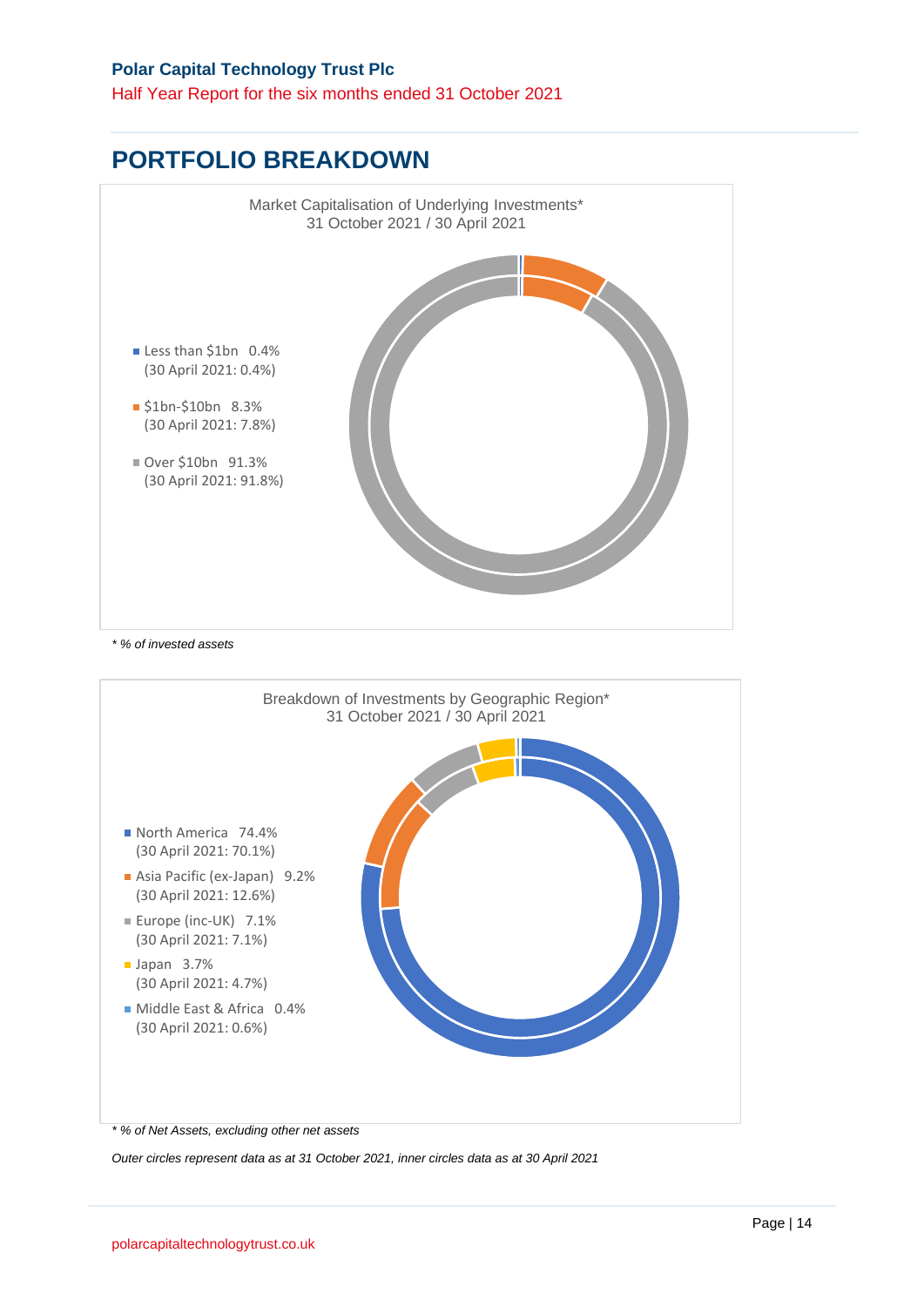Half Year Report for the six months ended 31 October 2021

### **CLASSIFICATION OF INVESTMENTS\***

### **As at 31 October 2021**

| <b>AS ALSI UGIUNGI ZUZI</b>                                                   | <b>North</b><br><b>America</b> | <b>Europe</b> | Asia<br><b>Pacific</b><br>(inc.<br><b>Middle</b><br>East) | <b>Total</b><br>31<br>October<br>2021 | <b>Total</b><br>30 April<br>2021 |
|-------------------------------------------------------------------------------|--------------------------------|---------------|-----------------------------------------------------------|---------------------------------------|----------------------------------|
|                                                                               | %                              | %             | $\%$                                                      | %                                     | %                                |
| Software<br>Semiconductors & Semiconductor                                    | 25.9                           | 0.1           | 0.6                                                       | 26.6                                  | 25.2                             |
| Equipment                                                                     | 13.8                           | 2.8           | 3.7                                                       | 20.3                                  | 18.3                             |
| Interactive Media & Services<br>Technology Hardware, Storage &<br>Peripherals | 15.1<br>7.6                    | 1.4           | 2.2<br>2.2                                                | 17.3<br>11.2                          | 19.6<br>12.5                     |
| <b>IT Services</b>                                                            | 3.6                            | 0.2           | 0.1                                                       | 3.9                                   | 3.5                              |
|                                                                               | 1.3                            |               | 1.0                                                       | 3.1                                   |                                  |
| Entertainment                                                                 |                                | 0.8           |                                                           |                                       | 2.5                              |
| Internet & Direct Marketing Retail                                            | 2.1                            | 0.6           | 0.3                                                       | 3.0                                   | 5.0                              |
| Automobiles<br>Electronic Equipment, Instruments &                            | 0.9                            | 0.4           | 0.6                                                       | 1.9                                   | 0.6                              |
| Components                                                                    | 0.2                            | ۰             | 1.3                                                       | 1.5                                   | 2.8                              |
| Machinery                                                                     |                                |               | 0.8                                                       | 0.8                                   | 1.3                              |
| Hotels, Restaurants & Leisure                                                 | 0.8                            |               |                                                           | 0.8                                   |                                  |
| <b>Communications Equipment</b>                                               | 0.7                            |               |                                                           | 0.7                                   |                                  |
| <b>Healthcare Equipment &amp; Supplies</b>                                    | 0.4                            |               | 0.3                                                       | 0.7                                   | 0.3                              |
| Road & Rail                                                                   | 0.5                            |               |                                                           | 0.5                                   |                                  |
| Aerospace & Defense                                                           | 0.5                            |               |                                                           | 0.5                                   | 0.4                              |
| Auto Components                                                               |                                | 0.5           |                                                           | 0.5                                   | 0.4                              |
| <b>Diversified Consumer Services</b>                                          | 0.4                            | ۰             |                                                           | 0.4                                   | 0.9                              |
| <b>Healthcare Technology</b>                                                  |                                |               | 0.2                                                       | 0.2                                   |                                  |
| <b>Healthcare Providers &amp; Services</b>                                    | 0.2                            |               |                                                           | 0.2                                   | 0.7                              |
| Life Sciences Tools & Services                                                | 0.2                            |               |                                                           | 0.2                                   |                                  |
| <b>Electrical Equipment</b>                                                   |                                | 0.2           |                                                           | 0.2                                   | 0.2                              |
| Media                                                                         |                                | 0.1           |                                                           | 0.1                                   | 0.1                              |
| Leisure Products                                                              | 0.1                            |               |                                                           | 0.1                                   | 0.8                              |
| <b>Consumer Finance</b>                                                       | 0.1                            |               |                                                           | 0.1                                   |                                  |
| Total investments (£3,566,649,000)                                            | 74.4                           | 7.1           | 13.3                                                      | 94.8                                  | 95.1                             |
| Other net assets (excluding loans)                                            | 4.6                            | 1.0           | 0.9                                                       | 6.5                                   | 6.4                              |
| Loans                                                                         | (0.7)                          | -             | (0.6)                                                     | (1.3)                                 | (1.5)                            |
| Grand total (net assets of<br>£3,763,061,000)                                 | 78.3                           | 8.1           | 13.6                                                      | 100.0                                 |                                  |
| At 30 April 2021 (net assets of<br>£3,408,763,000)                            | 72.4                           | 8.5           | 19.1                                                      |                                       | 100.0                            |

*\* Classifications derived from Benchmark Index as far as possible. The categorisation of each investment is shown in the portfolio available on the Company's website. Not all sectors of the Benchmark are shown, only those in which the Company has an investment at the period end or in the comparative period.*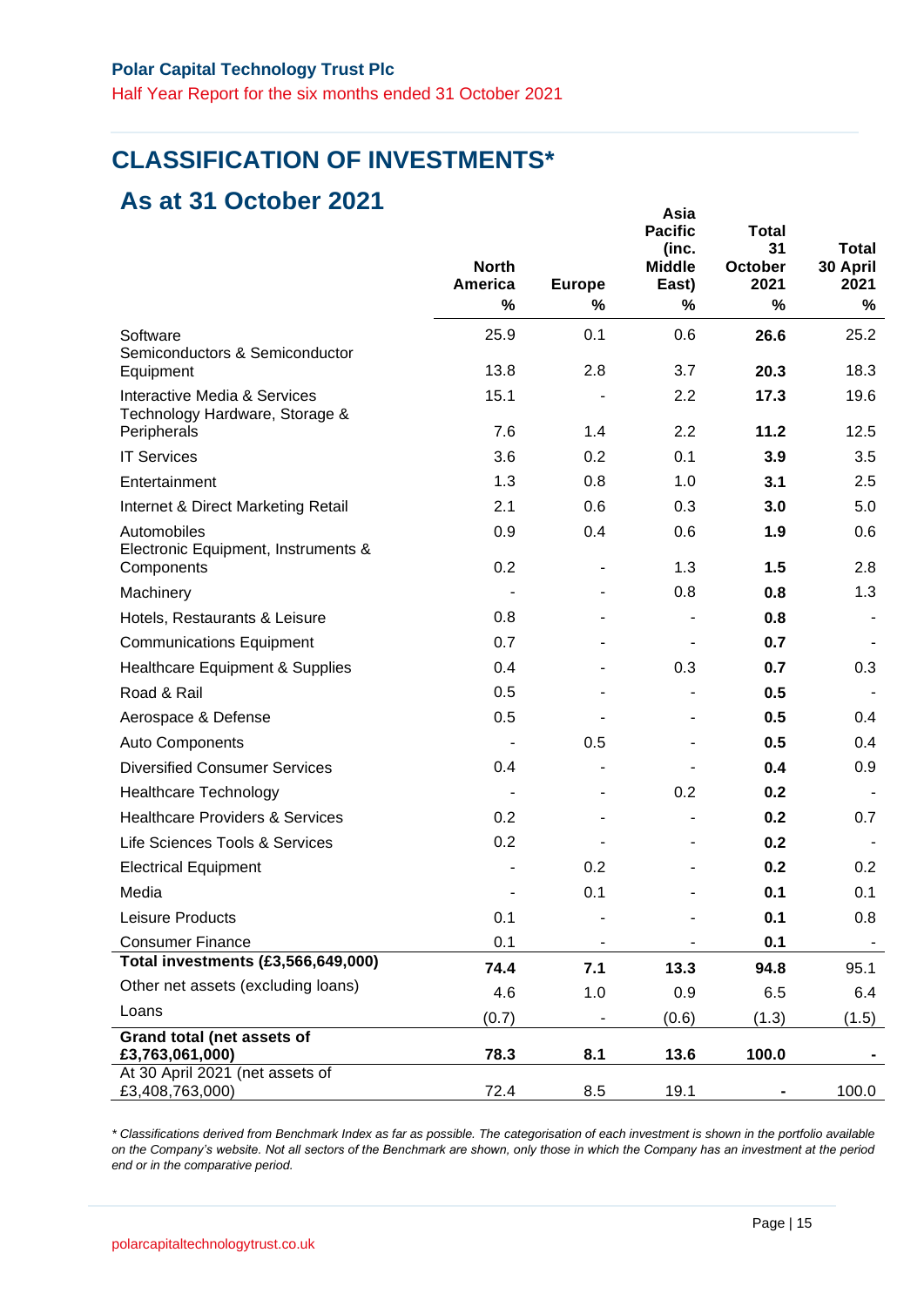# **PORTFOLIO OF INVESTMENTS**

|         |                    |                                  | Value of holding                              |               |           |         |                 |       |
|---------|--------------------|----------------------------------|-----------------------------------------------|---------------|-----------|---------|-----------------|-------|
| Ranking |                    |                                  |                                               |               | £'000     |         | % of net assets |       |
| 31      |                    |                                  |                                               |               | 31        | 30      | 31              | 30    |
| Oct     | 30<br>Apr          |                                  |                                               |               | October   | April   | October         | April |
| 2021    | 2021               | <b>Stock</b>                     | <b>Sector</b>                                 | Region*       | 2021      | 2021    | 2021            | 2021  |
| 1       | (1)                | Microsoft                        | Software                                      | North America | 396,067   | 296,561 | 10.5            | 8.7   |
| 2       | $\overline{(2)}$   | Alphabet                         | Interactive Media & Services                  | North America | 340,531   | 292,143 | 9.0             | 8.6   |
| 3       | (3)                | Apple                            | Technology Hardware,<br>Storage & Peripherals | North America | 287,554   | 281,211 | 7.6             | 8.2   |
| 4       | (9)                | Nvidia                           | Semiconductors &<br>Semiconductor Equipment   | North America | 140,466   | 74,141  | 3.7             | 2.2   |
| 5       | (4)                | Facebook                         | Interactive Media & Services                  | North America | 123,026   | 143,131 | 3.3             | 4.2   |
| 6       | (13)               | <b>Advanced Micro</b><br>Devices | Semiconductors &<br>Semiconductor Equipment   | North America | 97,438    | 52,175  | 2.6             | 1.5   |
| 7       | (6)                | Taiwan<br>Semiconductor          | Semiconductors &<br>Semiconductor Equipment   | Asia Pacific  | 88,460    | 110,029 | 2.4             | 3.2   |
| 8       | (5)                | Samsung<br>Electronics           | Technology Hardware,<br>Storage & Peripherals | Asia Pacific  | 83,919    | 115,503 | 2.2             | 3.4   |
| 9       | (12)               | Adobe                            | Software                                      | North America | 74,790    | 53,963  | 2.1             | 1.6   |
| 10      | (10)               | ASML                             | Semiconductors &<br>Semiconductor Equipment   | Europe        | 72,020    | 61,023  | 1.9             | 1.8   |
|         | Top 10 investments |                                  |                                               |               | 1,704,271 |         | 45.3            |       |
| 11      | (8)                | Tencent                          | Interactive Media & Services                  | Asia Pacific  | 62,621    | 78,674  | 1.7             | 2.3   |
| 12      | (22)               | ServiceNow                       | Software                                      | North America | 61,011    | 30,463  | 1.6             | 0.9   |
| 13      | (27)               | Salesforce.com                   | Software                                      | North America | 56,946    | 25,730  | 1.5             | 0.8   |
| 14      | (44)               | Marvell<br>Technology            | Semiconductors &<br>Semiconductor Equipment   | North America | 53,177    | 16,803  | 1.4             | 0.5   |
| 15      | (11)               | Applied<br>Materials             | Semiconductors &<br>Semiconductor Equipment   | North America | 53,065    | 59,068  | 1.4             | 1.7   |
| 16      | (17)               | HubSpot                          | Software                                      | North America | 52,906    | 44,270  | 1.4             | 1.3   |
| 17      | (15)               | Amazon.com                       | Internet & Direct Marketing<br>Retail         | North America | 47,331    | 47,029  | 1.3             | 1.4   |
| 18      | (28)               | CrowdStrike                      | Software                                      | North America | 45,442    | 25,213  | 1.2             | 0.7   |
| 19      | $(\cdot)$          | <b>KLA Tencor</b>                | Semiconductors &<br>Semiconductor Equipment   | North America | 42,912    |         | 1.1             |       |
| 20      | (26)               | Seagate<br>Technology            | Technology Hardware,<br>Storage & Peripherals | Europe        | 38,704    | 28,123  | 1.1             | 0.8   |
|         | Top 20 investments |                                  |                                               |               | 2,218,386 |         | 59.0            |       |
| 21      | (21)               | <b>Toyko Electron</b>            | Semiconductors &<br>Semiconductor Equipment   | Asia Pacific  | 38,491    | 38,083  | 1.0             | 1.1   |
| 22      | (19)               | DocuSign                         | Software                                      | North America | 36,920    | 41,230  | 1.0             | 1.2   |
|         |                    |                                  |                                               |               |           |         |                 |       |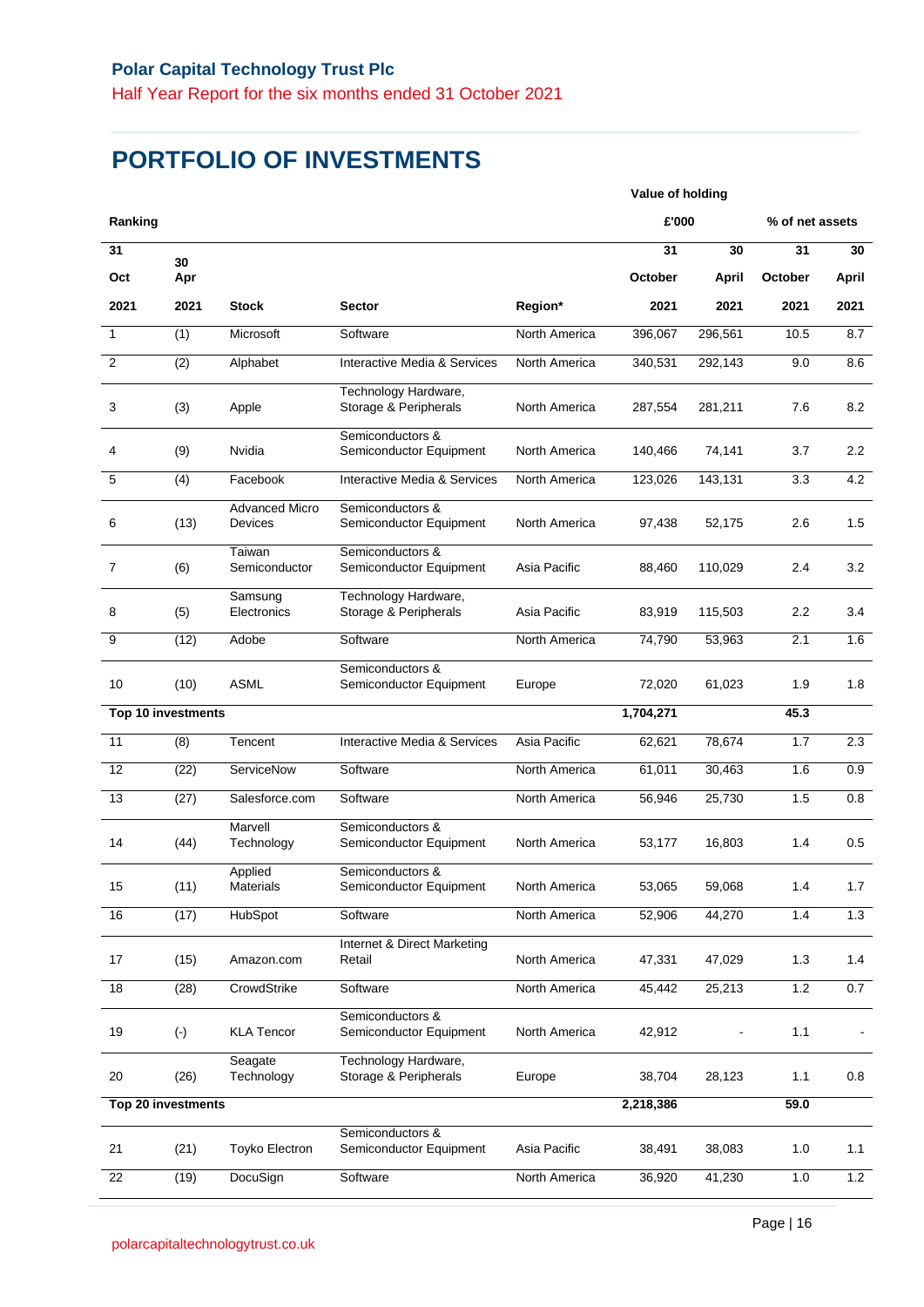#### Half Year Report for the six months ended 31 October 2021

| 23 | (20)               | Micron<br>Technology     | Semiconductors &<br>Semiconductor Equipment | North America | 34,476    | 38,249         | 0.9  | 1.2            |
|----|--------------------|--------------------------|---------------------------------------------|---------------|-----------|----------------|------|----------------|
| 24 | (16)               | Infineon<br>Technologies | Semiconductors &<br>Semiconductor Equipment | Europe        | 34,256    | 44,581         | 0.9  | 1.3            |
| 25 | $(\cdot)$          | <b>Tesla Motors</b>      | Automobiles                                 | North America | 32,178    |                | 0.9  |                |
| 26 | (47)               | Workday                  | Software                                    | North America | 32,178    | 16,379         | 0.9  | 0.5            |
| 27 | (29)               | Spotify<br>Technology    | Entertainment                               | Europe        | 31,623    | 24,472         | 0.8  | 0.7            |
| 28 | (33)               | Everbridge               | Software                                    | North America | 31,090    | 20,450         | 0.8  | 0.6            |
| 29 | (18)               | Snap                     | Interactive Media & Services                | North America | 30,386    | 41,944         | 0.8  | 1.2            |
| 30 | (31)               | Match Group              | Interactive Media & Services                | North America | 29,591    | 23,888         | 0.8  | 0.7            |
|    | Top 30 investments |                          |                                             |               | 2,549,575 |                | 67.8 |                |
| 31 | (42)               | Airbnb                   | Hotels, Restaurants &<br>Leisure            | North America | 29,153    | 17,276         | 0.8  | 0.5            |
| 32 | (57)               | Lattice<br>Semiconductor | Semiconductors &<br>Semiconductor Equipment | North America | 28,030    | 14,916         | 0.8  | 0.4            |
| 33 | (36)               | Okta                     | <b>IT Services</b>                          | North America | 28,025    | 19,789         | 0.7  | 0.6            |
| 34 | (64)               | Snowflake                | <b>IT Services</b>                          | North America | 27,788    | 13,956         | 0.7  | 0.4            |
| 35 | (40)               | Twitter                  | Interactive Media & Services                | North America | 26,928    | 18,248         | 0.7  | 0.5            |
| 36 | $(\cdot)$          | <b>Arista Networks</b>   | <b>Communications Equipment</b>             | North America | 26,740    | $\blacksquare$ | 0.7  |                |
| 37 | (43)               | Netflix                  | Entertainment                               | North America | 23,196    | 17,127         | 0.6  | 0.5            |
| 38 | (35)               | Tenable                  | Software                                    | North America | 23,022    | 19,893         | 0.6  | 0.6            |
| 39 | (30)               | Twilio                   | <b>IT Services</b>                          | North America | 22,400    | 24,094         | 0.6  | 0.7            |
| 40 | (84)               | Smartsheet               | Software                                    | North America | 22,344    | 8,900          | 0.6  | 0.3            |
|    | Top 40 investments |                          |                                             |               | 2,807,201 |                | 74.6 |                |
| 41 | (96)               | <b>BYD</b>               | Automobiles                                 | Asia Pacific  | 22,058    | 7,073          | 0.6  | 0.2            |
| 42 | $(\textnormal{-})$ | Five9                    | Software                                    | North America | 20,889    |                | 0.6  |                |
| 43 | $(\cdot)$          | Sea                      | Entertainment                               | Asia Pacific  | 20,577    | $\mathbf{r}$   | 0.6  | $\blacksquare$ |
| 44 | $(\cdot)$          | Coupa Software           | Software                                    | North America | 20,329    |                | 0.5  |                |
| 45 | (14)               | PayPal                   | <b>IT Services</b>                          | North America | 20,277    | 49,636         | 0.5  | 1.5            |
| 46 | $(\cdot)$          | Square                   | <b>IT Services</b>                          | North America | 20,266    |                | 0.5  |                |
| 47 | $(\cdot)$          | Etsy                     | Internet & Direct Marketing<br>Retail       | North America | 19,472    |                | 0.5  |                |
| 48 | (91)               | Uber                     | Road & Rail                                 | North America | 19,314    | 8,232          | 0.5  | 0.2            |
| 49 | (37)               | Qualcomm                 | Semiconductors &<br>Semiconductor Equipment | North America | 19,160    | 19,753         | 0.5  | 0.6            |
| 50 | (71)               | Axon Enterprise          | Aerospace & Defense                         | North America | 18,794    | 12,144         | 0.5  | 0.4            |
|    | Top 50 investments |                          |                                             |               | 3,008,337 |                | 79.9 |                |
|    |                    |                          |                                             |               |           | 12,670         |      | 0.4            |
| 51 | (70)               | Aptiv                    | Auto Components                             | Europe        | 18,037    |                | 0.5  |                |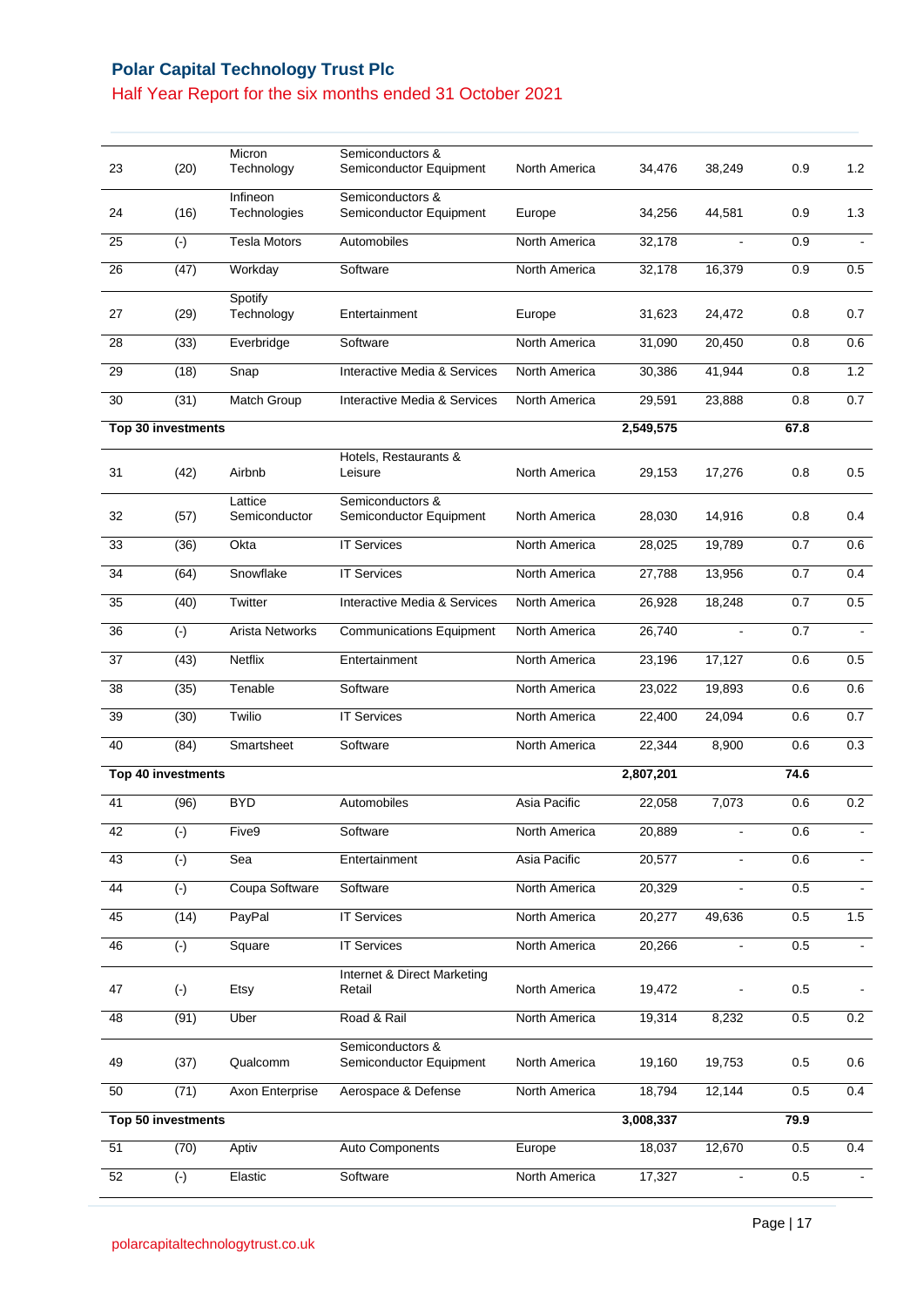#### Half Year Report for the six months ended 31 October 2021

| 53 | (76)               | Power<br>Integrations               | Semiconductors &<br>Semiconductor Equipment       | North America | 16,753    | 10,635         | 0.5  | 0.3          |
|----|--------------------|-------------------------------------|---------------------------------------------------|---------------|-----------|----------------|------|--------------|
| 54 | $(\cdot)$          | Naver                               | Interactive Media & Services                      | Asia Pacific  | 16,582    |                | 0.5  |              |
| 55 | (50)               | HelloFresh                          | Internet & Direct Marketing<br>Retail             | Europe        | 16,497    | 15,942         | 0.4  | 0.5          |
| 56 | (89)               | Shopify                             | <b>IT Services</b>                                | North America | 16,411    | 8,338          | 0.4  | 0.2          |
| 57 | (51)               | CyberArk<br>Software                | Software                                          | Asia Pacific  | 16,146    | 15,768         | 0.4  | 0.5          |
| 58 | (54)               | <b>BlackLine</b>                    | Software                                          | North America | 16,071    | 15,443         | 0.4  | 0.4          |
| 59 | (86)               | Dexcom                              | Healthcare Equipment &<br>Supplies                | North America | 14,502    | 8,756          | 0.4  | 0.3          |
| 60 | (23)               | Zendesk                             | Software                                          | North America | 14,422    | 30,294         | 0.4  | 0.9          |
|    | Top 60 investments |                                     |                                                   |               | 3,171,085 |                | 84.3 |              |
| 61 | (62)               | Volkswagen                          | Automobiles                                       | Europe        | 14,405    | 14,382         | 0.4  | 0.4          |
| 62 | (88)               | Nintendo                            | Entertainment                                     | Asia Pacific  | 14,079    | 8,557          | 0.4  | 0.2          |
| 63 | (59)               | Roblox                              | Entertainment                                     | North America | 13,646    | 14,585         | 0.4  | 0.4          |
| 64 | $(\cdot)$          | Ambarella                           | Semiconductors &<br>Semiconductor Equipment       | North America | 13,485    |                | 0.4  |              |
| 65 | $(\cdot)$          | E Ink                               | Electronic Equipment,<br>Instruments & Components | Asia Pacific  | 13,029    |                | 0.4  |              |
| 66 | (39)               | Chegg                               | <b>Diversified Consumer</b><br>Services           | North America | 12,968    | 18,973         | 0.3  | 0.5          |
| 67 | (53)               | MediaTek                            | Semiconductors &<br>Semiconductor Equipment       | Asia Pacific  | 12,838    | 15,489         | 0.3  | 0.5          |
| 68 | $(\cdot)$          | Intuit                              | Software                                          | North America | 12,428    | $\blacksquare$ | 0.3  | $\mathbf{r}$ |
| 69 | $(\cdot)$          | Pinduoduo                           | Internet & Direct Marketing<br>Retail             | Asia Pacific  | 12,323    |                | 0.3  |              |
| 70 | $(\cdot)$          | Hoya                                | Healthcare Equipment &<br>Supplies                | Asia Pacific  | 11,970    |                | 0.3  |              |
|    | Top 70 investments |                                     |                                                   |               | 3,302,256 |                | 87.8 |              |
| 71 | (63)               | Monolithic<br>Power Systems         | Semiconductors &<br>Semiconductor Equipment       | North America | 11,855    | 14,258         | 0.3  | 0.4          |
| 72 | (41)               | Dolby<br>Laboratories               | Software                                          | North America | 11,430    | 17,502         | 0.3  | 0.5          |
| 73 | (46)               | Fanuc                               | Machinery                                         | Asia Pacific  | 11,260    | 16,465         | 0.3  | 0.5          |
| 74 | (55)               | Keyence                             | Electronic Equipment,<br>Instruments & Components | Asia Pacific  | 11,117    | 15,371         | 0.3  | 0.4          |
| 75 | (81)               | Unity Software                      | Software                                          | North America | 10,671    | 9,456          | 0.3  | 0.3          |
| 76 | (100)              | Hamamatsu<br>Photonics              | Electronic Equipment,<br>Instruments & Components | Asia Pacific  | 10,648    | 5,299          | 0.3  | 0.2          |
| 77 | (60)               | Harmonic Drive<br>Systems           | Machinery                                         | Asia Pacific  | 10,423    | 14,480         | 0.3  | 0.4          |
| 78 | (94)               | Take-Two<br>Interactive<br>Software | Entertainment                                     | North America | 10,170    | 7,108          | 0.3  | 0.2          |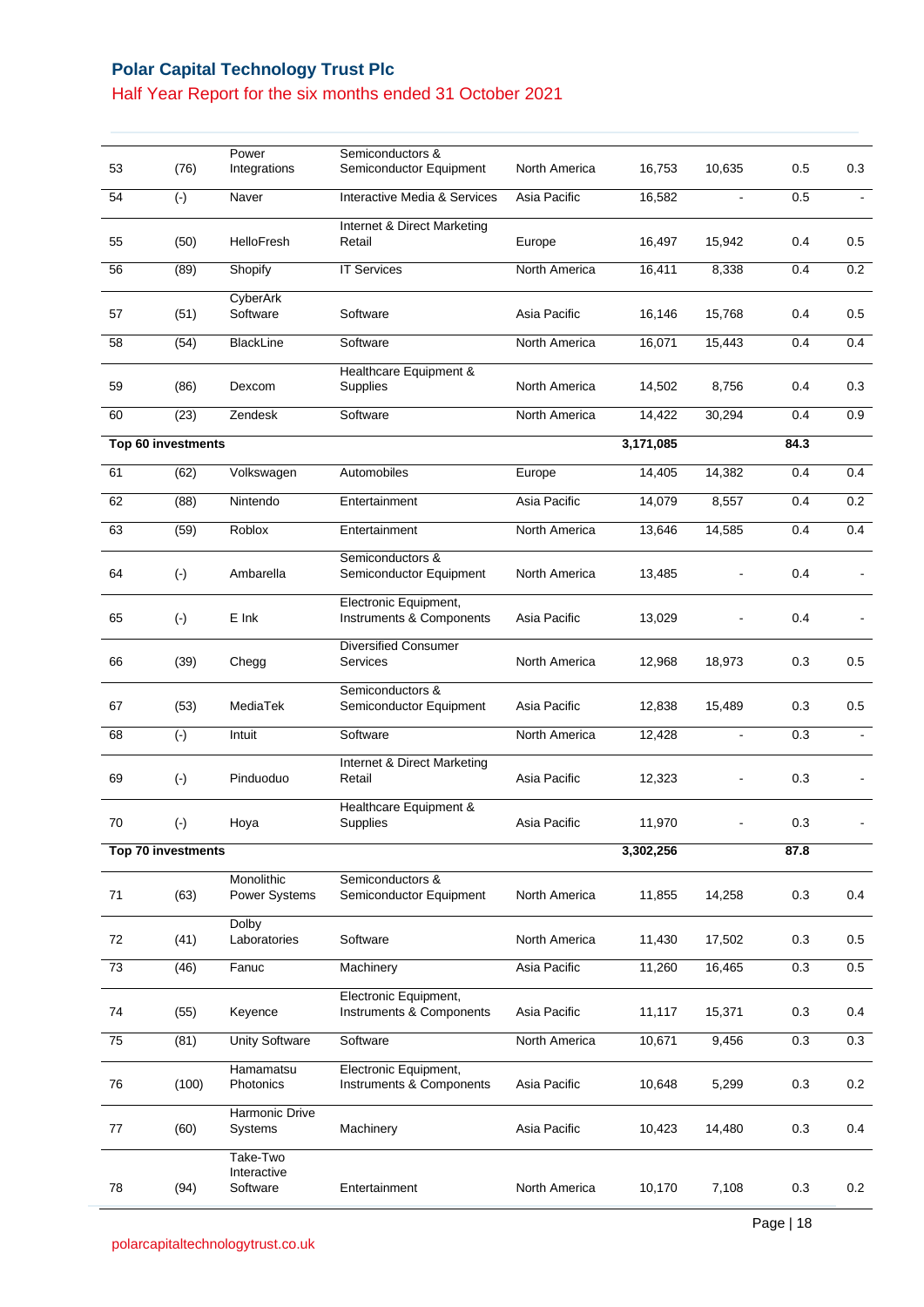#### Half Year Report for the six months ended 31 October 2021

| 79  | (48)                | TripAdvisor                   | Interactive Media & Services                      | North America | 10,090    | 16,227         | 0.3  | 0.5            |
|-----|---------------------|-------------------------------|---------------------------------------------------|---------------|-----------|----------------|------|----------------|
| 80  | (72)                | Atlassian                     | Software                                          | Asia Pacific  | 9,622     | 12,115         | 0.2  | 0.3            |
|     | Top 80 investments  |                               |                                                   |               | 3,409,542 |                | 90.7 |                |
| 81  | $(\cdot)$           | Wise                          | <b>IT Services</b>                                | Europe        | 9,330     | $\mathbf{r}$   | 0.2  | $\blacksquare$ |
| 82  | (58)                | Fuji Machine<br>Manufacturing | Machinery                                         | Asia Pacific  | 9,326     | 14,793         | 0.2  | 0.4            |
| 83  | $(\cdot)$           | Logitech                      | Technology Hardware,<br>Storage & Peripherals     | Europe        | 9,220     |                | 0.2  |                |
| 84  | (75)                | Littelfuse                    | Electronic Equipment,<br>Instruments & Components | North America | 8,584     | 10,787         | 0.2  | 0.3            |
| 85  | (49)                | <b>TDK</b>                    | Electronic Equipment,<br>Instruments & Components | Asia Pacific  | 7,936     | 15,954         | 0.2  | 0.5            |
| 86  | (68)                | Zillow                        | Interactive Media & Services                      | North America | 7,617     | 13,091         | 0.2  | 0.4            |
| 87  | $(\cdot)$           | So-Net M3                     | <b>Healthcare Technology</b>                      | Asia Pacific  | 7,346     | $\blacksquare$ | 0.2  | $\blacksquare$ |
| 88  | (32)                | <b>Guardant Health</b>        | <b>Healthcare Providers &amp;</b><br>Services     | North America | 7,213     | 22,717         | 0.2  | 0.7            |
| 89  | $(\cdot)$           | 10X Genomics                  | Life Sciences Tools &<br>Services                 | North America | 6,951     |                | 0.2  |                |
| 90  | (87)                | <b>Ceres Power</b>            | <b>Electrical Equipment</b>                       | Europe        | 6,808     | 8,743          | 0.2  | 0.2            |
|     | Top 90 investments  |                               |                                                   |               | 3,489,873 |                | 92.7 |                |
| 91  | (93)                | eBay                          | Internet & Direct Marketing<br>Retail             | North America | 6,296     | 7,134          | 0.2  | 0.2            |
| 92  | $(\cdot)$           | Affirm                        | <b>IT Services</b>                                | North America | 6,207     | $\blacksquare$ | 0.2  | $\mathbf{r}$   |
| 93  | $(\cdot)$           | Impinj                        | Semiconductors &<br>Semiconductor Equipment       | North America | 5,507     |                | 0.2  |                |
| 94  | (106)               | Kinaxis                       | Software                                          | North America | 4,805     | 3,593          | 0.1  | 0.1            |
| 95  | (99)                | Qt                            | Software                                          | Europe        | 4,744     | 5,731          | 0.1  | 0.2            |
| 96  | (107)               | Zuken                         | <b>IT Services</b>                                | Asia Pacific  | 4,624     | 3,582          | 0.1  | 0.1            |
| 97  | $(\cdot)$           | CS Disco                      | Software                                          | North America | 4,230     |                | 0.1  | $\blacksquare$ |
| 98  | (108)               | Criteo                        | Media                                             | Europe        | 3,913     | 3,492          | 0.1  | 0.1            |
| 99  | (103)               | Seeing<br>Machines            | Electronic Equipment,<br>Instruments & Components | Asia Pacific  | 3,803     | 4,074          | 0.1  | 0.1            |
| 100 | (66)                | Peloton<br>Interactive        | Leisure Products                                  | North America | 3,800     | 13,683         | 0.1  | 0.4            |
|     | Top 100 investments |                               |                                                   |               | 3,537,802 |                | 94.0 |                |
| 101 | (56)                | Zalando                       | Internet & Direct Marketing<br>Retail             | Europe        | 3,636     | 15,043         | 0.1  | 0.4            |
| 102 | (102)               | Tobii                         | Technology Hardware,<br>Storage & Peripherals     | Europe        | 3,593     | 4,140          | 0.1  | 0.1            |
| 103 | $(\cdot)$           | Xometry                       | Internet & Direct Marketing<br>Retail             | North America | 3,443     |                | 0.1  |                |
| 104 | (98)                | 2U                            | <b>Diversified Consumer</b><br>Services           | North America | 3,354     | 6,098          | 0.1  | 0.2            |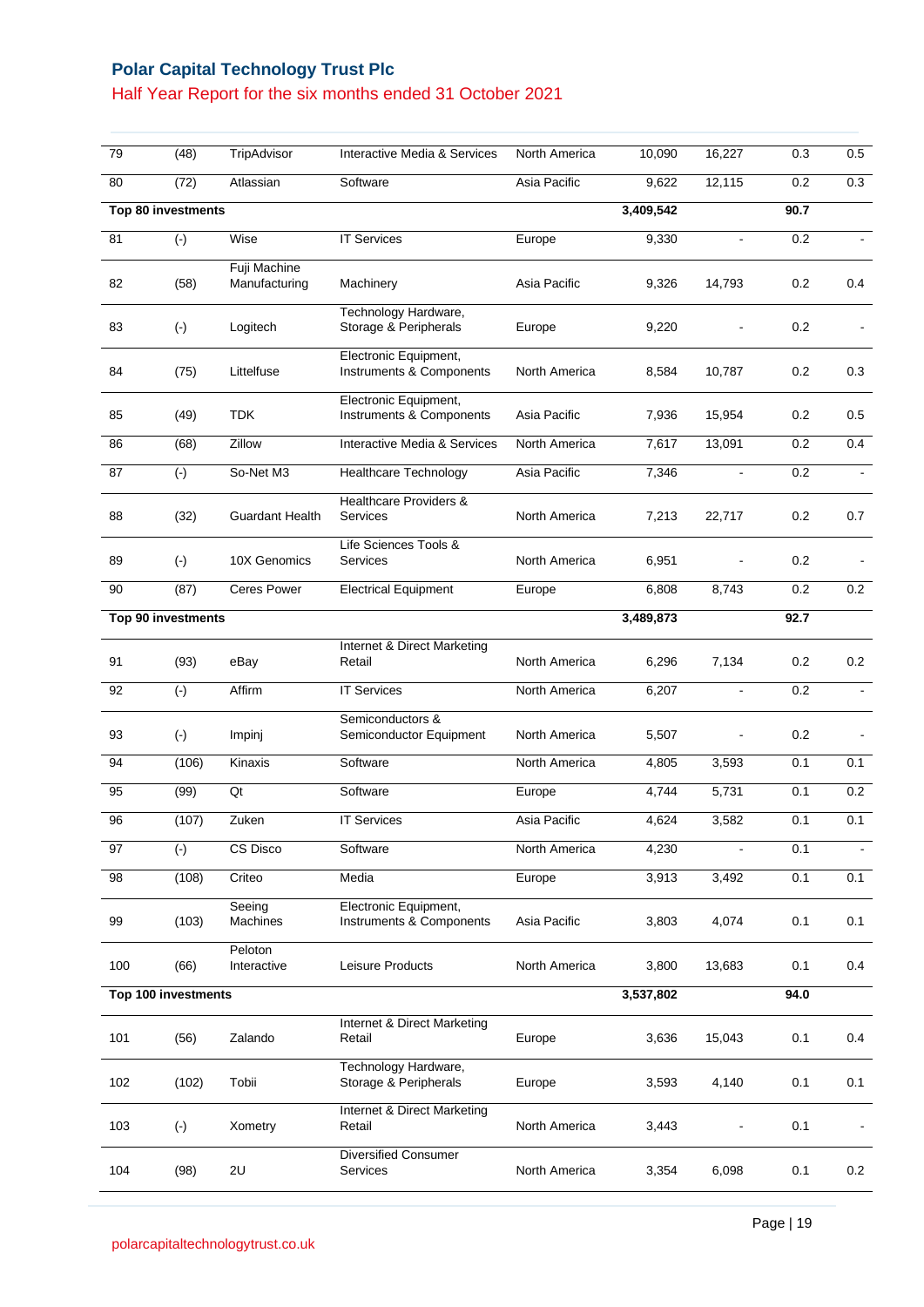#### Half Year Report for the six months ended 31 October 2021

|     |                     | <b>Total net</b><br>assets   |                                                   |               | 3,763,061 |                | 100.0          |                          |
|-----|---------------------|------------------------------|---------------------------------------------------|---------------|-----------|----------------|----------------|--------------------------|
|     |                     | assets                       |                                                   |               |           |                |                |                          |
|     |                     | Other net                    |                                                   |               | 196,412   |                | 5.2            |                          |
|     |                     | <b>Total equities</b>        |                                                   |               | 3,566,649 |                | 94.8           |                          |
| 112 | (110)               | Cermetek<br>Microelectronics | Electronic Equipment,<br>Instruments & Components | North America | 2         | 2              |                |                          |
| 111 | (109)               | ilika                        | <b>Professional Services</b>                      | Europe        | 1,386     | 2,747          | $\sim$         | 0.1                      |
|     | Top 110 investments |                              |                                                   |               | 3,565,261 |                | 94.8           |                          |
| 110 | (38)                | Zoom Video<br>Communications | Software                                          | North America | 1,501     | 19,029         | ۰              | 0.6                      |
| 109 | $(\cdot)$           | Cerence                      | Software                                          | North America | 1,630     | $\blacksquare$ | $\blacksquare$ | $\overline{\phantom{0}}$ |
| 108 | (65)                | Cloudflare                   | Software                                          | North America | 1,987     | 13,727         | 0.1            | 0.4                      |
| 107 | $(\cdot)$           | Upstart                      | <b>Consumer Finance</b>                           | North America | 2,064     | $\overline{a}$ | 0.1            | $\blacksquare$           |
| 106 | (95)                | Delivery Hero                | Internet & Direct Marketing<br>Retail             | Europe        | 3,082     | 7,106          | 0.1            | 0.2                      |
| 105 | (73)                | LivePerson                   | Software                                          | North America | 3,169     | 11,216         | 0.1            | 0.3                      |

\*Notes: Asia Pacific includes Middle East.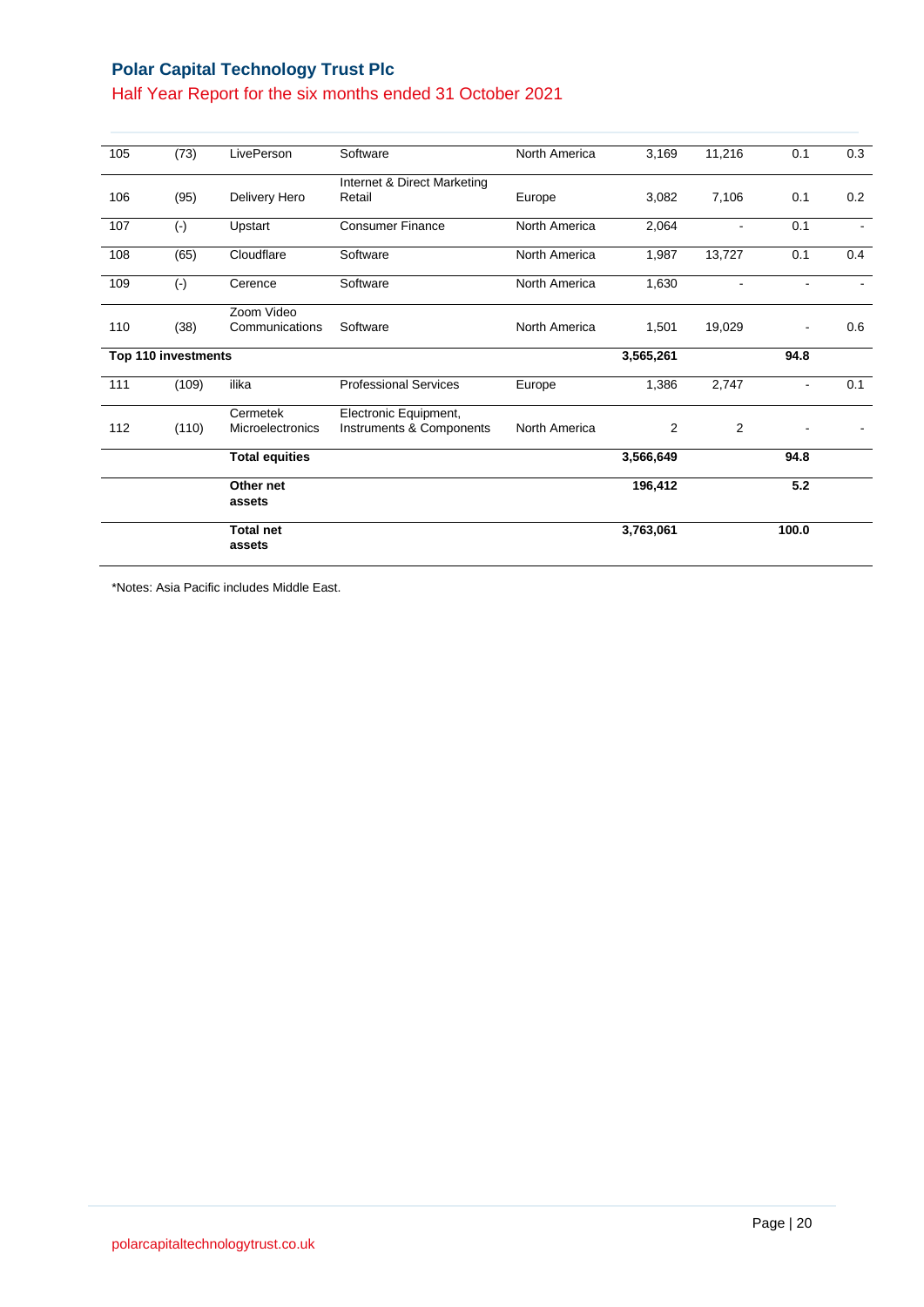# **CORPORATE MATTERS**

#### **THE BOARD**

As announced on 25 August 2021, we have appointed two new independent non-executive Directors to your Board. Jane Pearce and Catherine Cripps were appointed with effect from 6 September 2021. This is in accordance with the Board's overall succession plan.

Jane Pearce is an experienced non-executive director and Chartered Accountant with over 20 years' financial markets experience. She is currently a non-executive director of Shires Income plc and a Coopted External Member of the Audit and Risk Committee of the University of St Andrews. Jane has a number of years' experience as a Technology Equity Analyst and as an Equity Strategist at leading investment banks. She has strong and recent understanding of corporate governance and current accounting standards. As mentioned in my Chair's statement in the Company's Annual Report and Financial Statements for the year ended 30 April 2021, we announced our intention to recruit a new Audit Chair to succeed Charlotta Ginman (our current Audit Chair) who will come to the end of 9 years' service in 2024. Jane Pearce has agreed to join the Board as Audit Chair elect and it is intended that she will succeed Charlotta when she steps down.

Catherine Cripps is currently a non-executive director of Goldman Sachs International, Goldman Sachs International Bank and the Nuclear Liabilities Fund (NLF) Limited. She also acts as Chair of the Goldman Sachs International and Goldman Sachs International Bank Board Risk Committees and is a member of the Audit Committees. She is also Chair of the Investment Committee of NLF. She has recently stepped down as non-executive director of CQS Management Limited after 8 years of service Chairing the Remuneration Committee and the Performance Management Committee and as a member of the CQS Audit Committee. Catherine has in excess of 30 years' senior investment industry experience in a number of roles including Investment Director and Head of Research at GAM **International** 

Full biographical details for both Jane and Catherine can be found on the Company's website. Both will stand for election by Shareholders at the AGM to be held in September 2022. There have been no other changes to the membership of the Board in the six months ended 31 October 2021.

#### **SHARE BUY-BACKS**

As described in the full year report and accounts for the year ending April 2021, the technology sector is volatile and shareholders should perhaps expect a degree of volatility in premia and discounts, but we are also aware both that too much volatility is unwelcome, and that having issued shares in our last financial year, we also should try to make sure we don't leave shareholders in the lurch if the discount widens significantly. We do not have an absolute target discount level at which we will buy back shares but we have historically bought back significant amounts of the outstanding share capital when deemed appropriate and we remain ready to do so again. As always, we keep the level of discount under careful review and have been buying back shares actively both last year and in the period under review, and we will continue to do so. Share buy backs, when undertaken, are funded from the capital reserve. In the six months under review, we have repurchased 1,319,368 shares, representing 2.1% of the total issued capital. Shareholders will also note that we have a continuation vote every 5 years.

#### **ENVIRONMENTAL, SOCIAL AND GOVERNANCE ("ESG")**

The Board continues to consider its ESG journey and how this will be developed in the future. As part of this process we are pleased that Catherine Cripps has agreed to be the Board's ESG lead. We continue to engage with our Investment Manager as they develop their ESG policies and processes on the corporate side and integrate ESG further into the investment processes. Further detail is provided in the Investment Manger's Report and will be provided in the next Annual Report.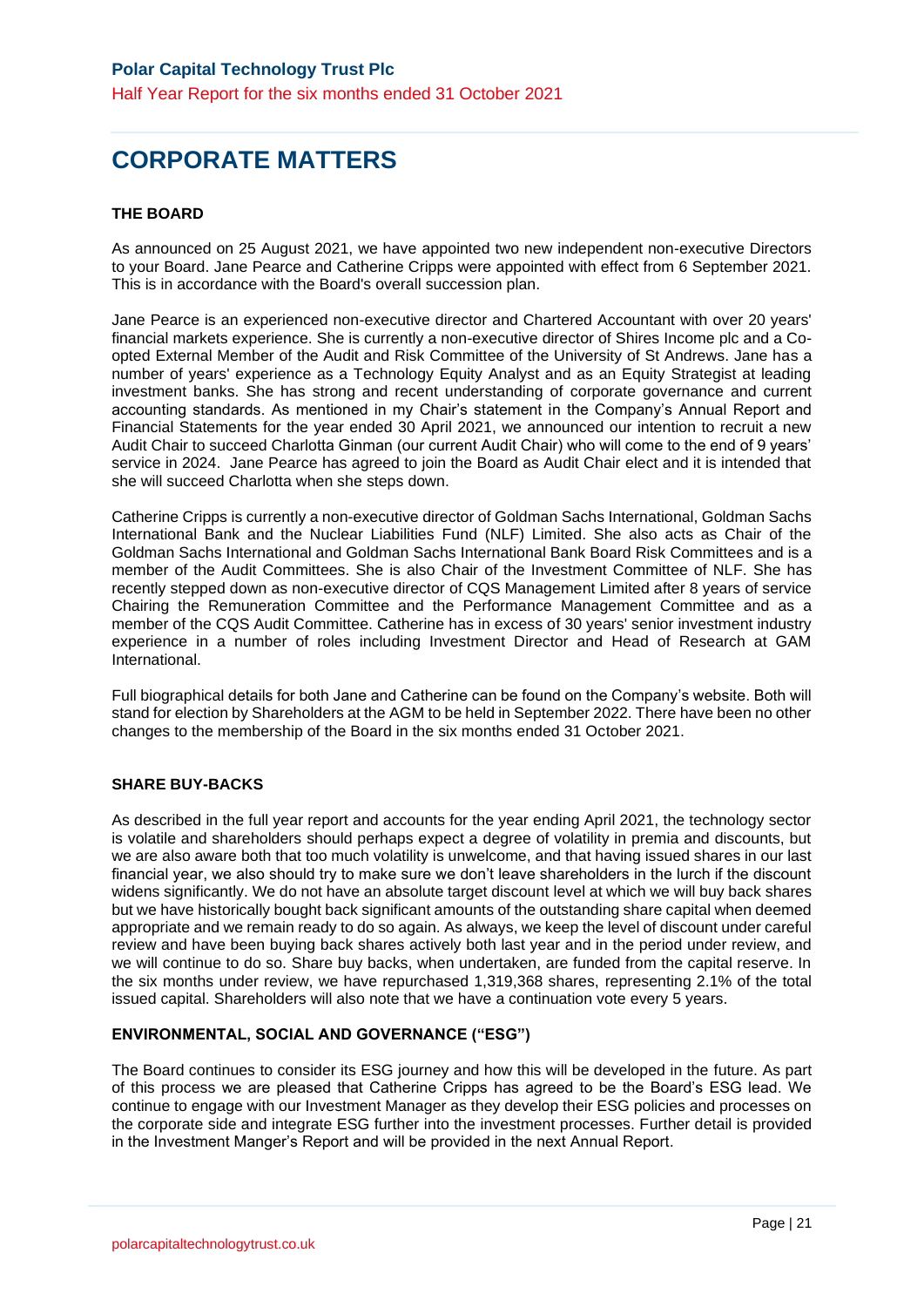#### **AUDITORS**

KPMG LLP were re-appointed as the Company's external auditor at the AGM held on 1 September 2021.

#### **GEARING**

As at 31 October 2021, the Company had two, two-year fixed rate, term loans with ING Bank N.V expiring in September 2022 (JPY 3.8bn and USD 36m). The JPY loan has been fixed at an all-in rate of 0.90% pa and the USD loan has been fixed at an all-in rate of 1.335% pa. The prior loans were repaid in full at expiry. It is currently anticipated that the loans will be renegotiated ahead of expiry in October 2022.

#### **PRINCIPAL RISKS AND UNCERTAINTIES**

The Directors consider that the principal risks and uncertainties faced by the Company for the remaining six months of the financial year, which could have a material impact on performance, remain consistent with those outlined in the Annual Report for the year ended 30 April 2021. A detailed explanation of the Company's principal risks and uncertainties, and how they are managed through mitigation and controls, can be found on pages 51 to 57 of the Annual Report for the year ended 30 April 2021.

The Company has a risk management framework that provides a structured process for identifying, assessing and managing the risks associated with the Company's business. The investment portfolio is diversified by geography which mitigates risk but is focused on the technology sector and has a high proportion of non-Sterling investments. Further detail on the Company's performance and portfolio can be found in the Investment Managers' Review.

#### **RELATED PARTY TRANSACTIONS**

In accordance with DTR 4.2.8R there have been no new related party transactions during the six-month period to 31 October 2021 and therefore nothing to report on any material effect by such transactions on the financial position or performance of the Company during that period. There have therefore been no changes in any related party transaction described in the last Annual Report that could have a material effect on the financial position or performance of the Company in the first six months of the current financial year or to the date of this report.

#### **GOING CONCERN**

As detailed in the notes to the financial statements and in the Annual Report for the year ended 30 April 2021, the Board continually monitors the financial position of the Company and have considered a detailed assessment, including for the continuing risks arising from COVID-19, of the Company's ability to meets its liabilities as they fall due. The review also included consideration of the level of readily realisable investments and current cash and debt ratios of the Company and the ability to repay the outstanding bank facilities with approximately 22% of the cash and cash equivalents readily available to the Company as at 31 October 2021. In light of the results of these tests on the Company's cash balances and liquidity position, the Directors consider that the Company has adequate financial resources to enable it to continue in operational existence. Having carried out the assessment, the Directors are satisfied that it is appropriate to continue to adopt the going concern basis in preparing the financial results of the Company. The Directors have not identified any material uncertainties or events that might cast significant doubt upon the Company's ability to continue as a going concern.

The assets of the Company comprise mainly of securities that are readily realisable and accordingly, the Company has adequate financial resources to meet its liabilities as and when they fall due and to continue in operational existence for the foreseeable future.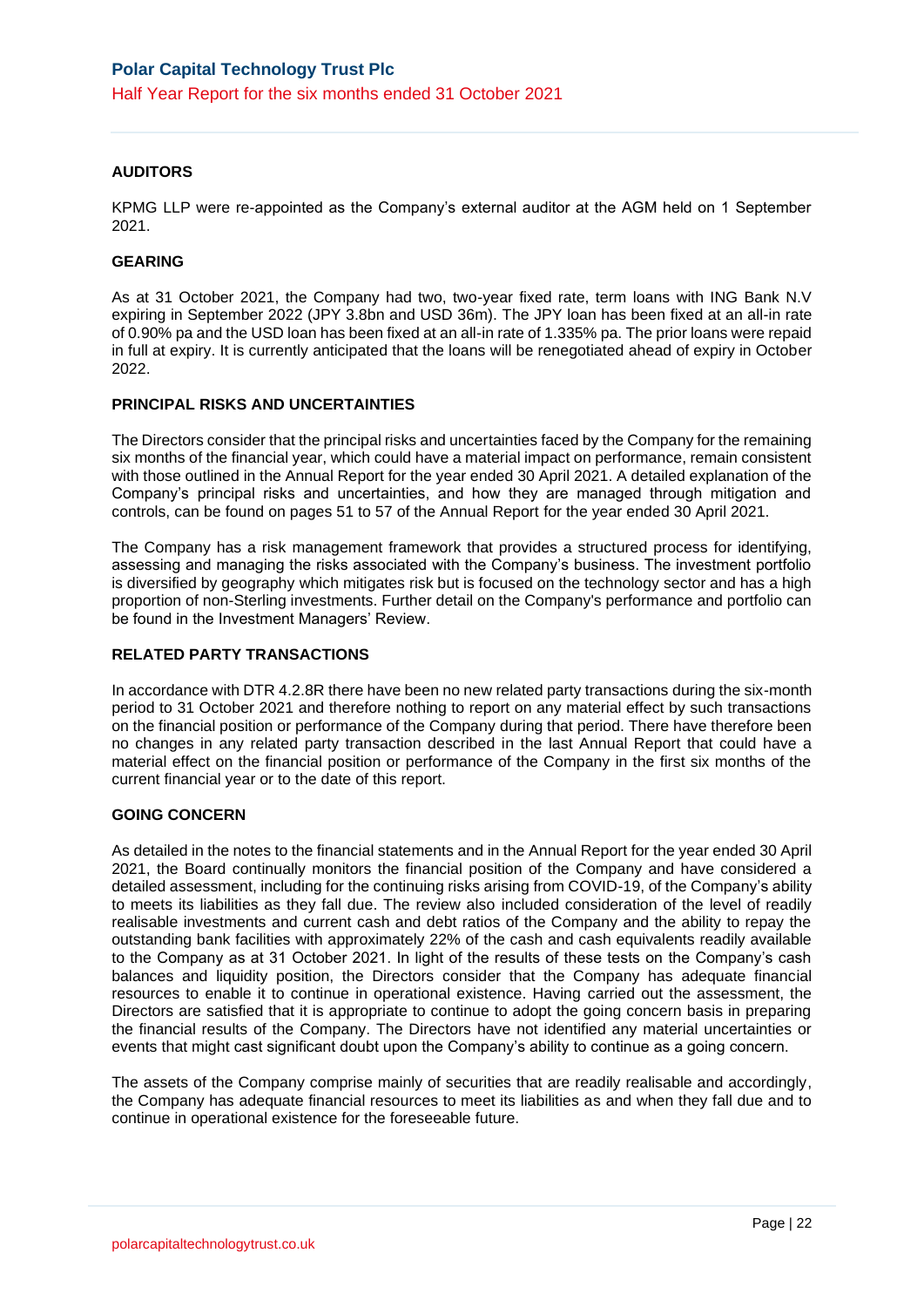#### **STATEMENT OF DIRECTORS' RESPONSIBILITIES**

The Directors of Polar Capital Technology Trust plc, which are listed in the Directors and Contacts Section, confirm to the best of their knowledge:

• The condensed set of financial statements has been prepared in accordance with IAS34, in conformity with the requirements of the Companies Act 2006 and gives a true and fair view of the assets, liabilities, financial position and profit or loss of the Company as at 31 October 2021;

The Interim Management Report includes a fair review of the information required by:

- a) DTR 4.2.7R of the Disclosure Guidance and Transparency Rules, being an indication of important events that have occurred during the first six months of the financial year and their impact on the condensed set of financial statements; and a description of the principal risks and uncertainties for the remaining six months of the year; and
- b) DTR 4.2.8R of the Disclosure Guidance and Transparency Rules, being related party transactions that have taken place in the first six months of the current financial year and that have materially affected the financial position or performance of the entity during that period; and any changes in the related party transactions described in the last annual report that could do so.

The Half Year Report for the six-month period to 31 October 2021 has not been audited or reviewed by the Auditors. The Half Year Report for the six-month period to 31 October 2021 was approved by the Board on 13 December 2021.

On behalf of the Board

**Sarah Bates Chair**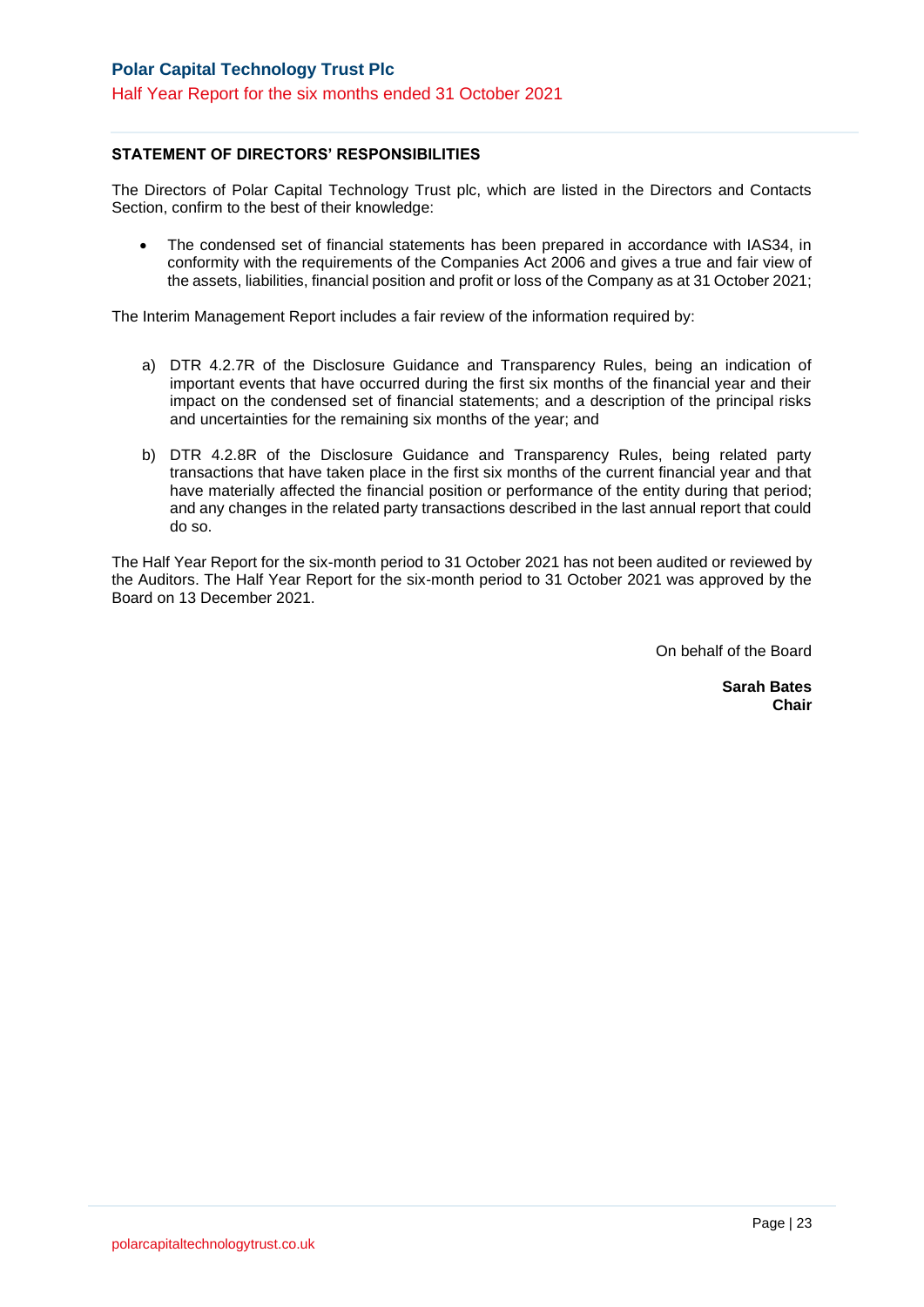Half Year Report for the six months ended 31 October 2021

### **STATEMENT OF COMPREHENSIVE INCOME FOR THE SIX MONTHS ENDED 31 OCTOBER 2021**

|                                   |                |                |                         |              | (Unaudited)      |                 |           |           | (Audited)      |           |
|-----------------------------------|----------------|----------------|-------------------------|--------------|------------------|-----------------|-----------|-----------|----------------|-----------|
|                                   |                |                | <b>Six months ended</b> |              | Six months ended |                 |           |           | Year ended     |           |
|                                   |                |                | 31 October 2021         |              |                  | 31 October 2020 |           |           | 30 April 2021  |           |
|                                   | <b>Note</b>    | Revenue        | Capital                 | <b>Total</b> | Revenue          | Capital         | Total     | Revenue   | Capital        | Total     |
|                                   |                | Return         | Return                  | Return       | Return           | Return          | Return    | Return    | Return         | Return    |
|                                   |                | £'000          | £'000                   | £'000        | £'000            | £'000           | £'000     | £'000     | £'000          | £'000     |
| Investment income                 | $\overline{2}$ | 8,077          |                         | 8,077        | 7,838            |                 | 7,838     | 18,156    |                | 18,156    |
| Other operating                   |                |                |                         |              |                  |                 |           |           |                |           |
| income                            | $\overline{2}$ | 3              |                         | 3            | 5                |                 | 5         | 8         |                | 8         |
| Gains on investments              |                |                |                         |              |                  |                 |           |           |                |           |
| held at fair value                | 3              | $\blacksquare$ | 408,257                 | 408,257      |                  | 690,709         | 690,709   |           | 1,127,646      | 1,127,646 |
| Net losses on                     |                |                |                         |              |                  |                 |           |           |                |           |
| derivatives                       | 4              | ۰              | (15, 516)               | (15, 516)    |                  | (22, 952)       | (22, 952) |           | (49, 111)      | (49, 111) |
| Other currency                    |                |                |                         |              |                  |                 |           |           |                |           |
| gains/(losses)                    | 5              |                | 2,006                   | 2,006        |                  | 4,133           | 4,133     |           | (4, 379)       | (4,379)   |
| <b>Total income</b>               |                | 8,080          | 394,747                 | 402,827      | 7,843            | 671,890         | 679,733   | 18,164    | 1,074,156      | 1,092,320 |
| <b>Expenses</b>                   |                |                |                         |              |                  |                 |           |           |                |           |
| Investment                        |                |                |                         |              |                  |                 |           |           |                |           |
| management fee<br>Performance fee | 6              | (14, 845)      |                         | (14, 845)    | (11,009)         |                 | (11,009)  | (24, 134) |                | (24, 134) |
|                                   | 6              |                |                         |              |                  | (10, 969)       | (10, 969) |           |                |           |
| Other administrative              | $\overline{7}$ | (700)          |                         | (700)        | (509)            |                 |           |           |                |           |
| expenses                          |                |                |                         |              |                  |                 | (509)     | (1,071)   |                | (1,071)   |
| <b>Total expenses</b>             |                | (15, 545)      | $\blacksquare$          | (15, 545)    | (11, 518)        | (10, 969)       | (22, 487) | (25, 205) |                | (25, 205) |
| (Loss)/profit before              |                |                |                         |              |                  |                 |           |           |                |           |
| finance costs and                 |                |                |                         |              |                  |                 |           |           |                |           |
| tax                               |                | (7, 465)       | 394,747                 | 387,282      | (3,675)          | 660,921         | 657,246   | (7,041)   | 1,074,156      | 1,067,115 |
|                                   |                |                |                         |              |                  |                 |           |           |                |           |
| Finance costs                     |                | (446)          |                         | (446)        | (675)            |                 | (675)     | (996)     |                | (996)     |
| (Loss)/profit before              |                |                |                         |              |                  |                 |           |           |                |           |
| tax                               |                | (7, 911)       | 394,747                 | 386,836      | (4,350)          | 660,921         | 656,571   | (8,037)   | 1,074,156      | 1,066,119 |
| Tax                               |                | (987)          | $\blacksquare$          | (987)        | (968)            | $\blacksquare$  | (968)     | (2, 432)  | $\blacksquare$ | (2, 432)  |
| Net (loss)/profit for             |                |                |                         |              |                  |                 |           |           |                |           |
| the period and total              |                |                |                         |              |                  |                 |           |           |                |           |
| comprehensive                     |                |                |                         |              |                  |                 |           |           |                |           |
| (expense)/income                  |                | (8,898)        | 394,747                 | 385,849      | (5,318)          | 660,921         | 655,603   | (10, 469) | 1,074,156      | 1,063,687 |
| (Losses)/earnings                 |                |                |                         |              |                  |                 |           |           |                |           |
| per ordinary share                |                |                |                         |              |                  |                 |           |           |                |           |
| (basic) (pence)                   | 9              | (6.54)         | 290.17                  | 283.63       | (3.89)           | 483.14          | 479.25    | (7.65)    | 784.40         | 776.75    |

The total column of this statement represents the Company's Statement of Comprehensive Income, prepared in accordance with IFRS.

The revenue return and capital return columns are supplementary to this and are prepared under guidance published by the Association of Investment Companies.

All items in the above statement derive from continuing operations.

The Company does not have any other comprehensive income.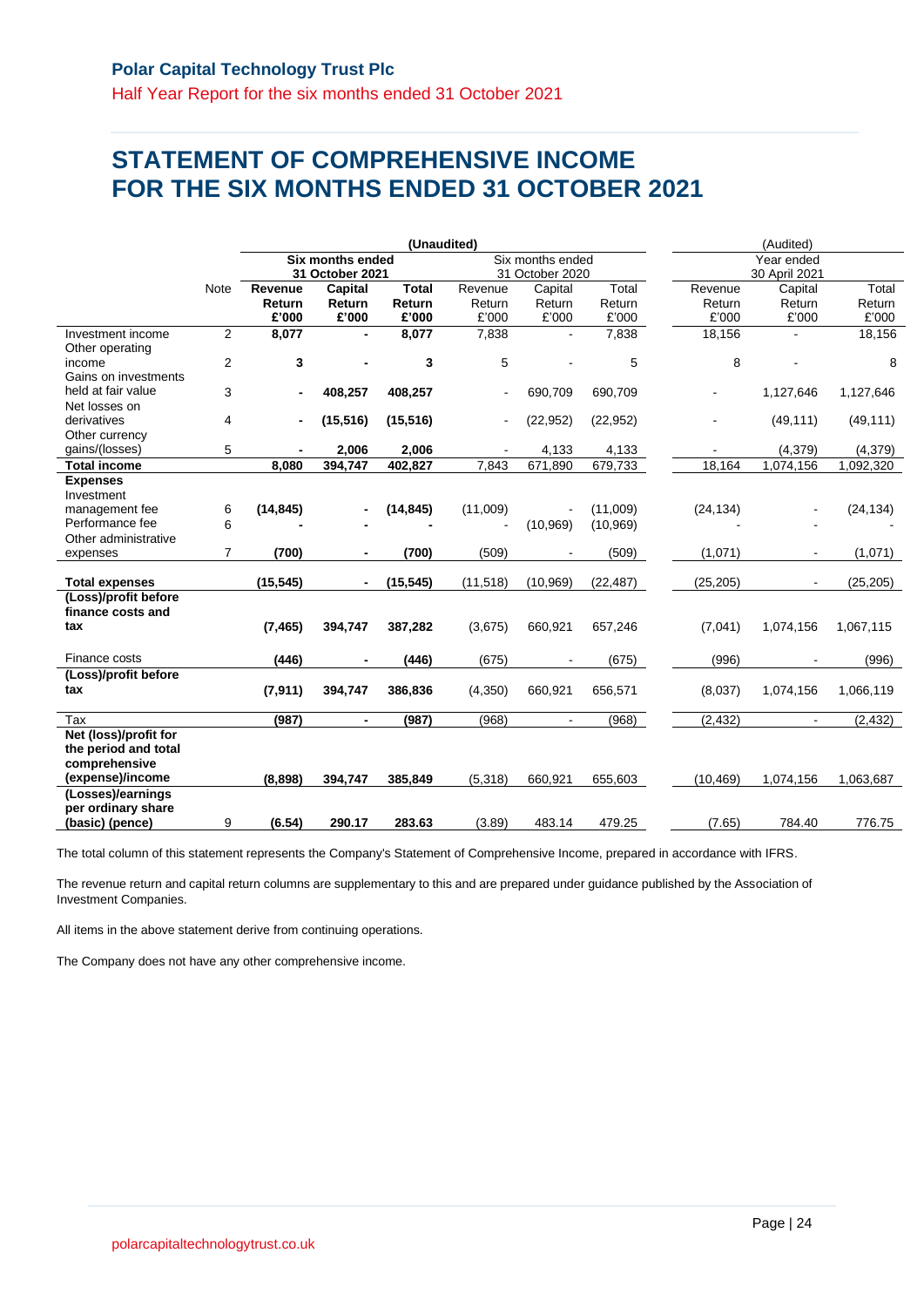### **BALANCE SHEET AS AT 31 OCTOBER 2021**

|                                                                                       |      | (Unaudited)<br>31 October 2021 | (Unaudited)<br>31 October 2020 | (Audited)<br>30 April 2021 |
|---------------------------------------------------------------------------------------|------|--------------------------------|--------------------------------|----------------------------|
|                                                                                       | Note | £'000                          | £'000                          | £'000                      |
| <b>Non-current assets</b><br>Investments held at fair value<br>through profit or loss |      | 3,566,649                      | 2,837,408                      | 3,243,034                  |
| <b>Current assets</b>                                                                 |      |                                |                                |                            |
| Derivative financial                                                                  |      |                                |                                |                            |
| instruments                                                                           |      | 6,024                          | 8,738                          | 4,090                      |
| Receivables                                                                           |      | 41,064                         | 21,417                         | 36,096                     |
| Overseas tax recoverable                                                              |      | 227                            | 125                            | 162                        |
| Cash and cash equivalents                                                             | 8    | 233,600                        | 251,870                        | 216,205                    |
|                                                                                       |      | 280,915                        | 282,150                        | 256,553                    |
| <b>Total assets</b>                                                                   |      | 3,847,564                      | 3,119,558                      | 3,499,587                  |
| <b>Current liabilities</b>                                                            |      |                                |                                |                            |
| Payables                                                                              |      | (33, 928)                      | (45, 873)                      | (36, 241)                  |
| Bank loans*                                                                           |      | (50, 575)                      |                                |                            |
| <b>Bank overdraft</b>                                                                 | 8    |                                |                                | (3, 473)                   |
|                                                                                       |      | (84, 503)                      | (45, 873)                      | (39, 714)                  |
|                                                                                       |      |                                |                                |                            |
| <b>Non-current liabilities</b>                                                        |      |                                |                                |                            |
| Bank loans*                                                                           |      |                                | (55, 955)                      | (51, 110)                  |
|                                                                                       |      |                                |                                |                            |
| <b>Net assets</b>                                                                     |      | 3,763,061                      | 3,017,730                      | 3,408,763                  |
| <b>Equity attributable to equity</b><br>shareholders                                  |      |                                |                                |                            |
| Share capital                                                                         | 10   | 34,329                         | 34,329                         | 34,329                     |
| Capital redemption reserve                                                            |      | 12,802                         | 12,802                         | 12,802                     |
| Share premium<br>Special non-distributable                                            |      | 223,374                        | 223,374                        | 223,374                    |
| reserve                                                                               |      | 7,536                          | 7,536                          | 7,536                      |
| Capital reserves                                                                      |      | 3,604,029                      | 2,844,649                      | 3,240,833                  |
| Revenue reserve                                                                       |      | (119,009)                      | (104, 960)                     | (110, 111)                 |
| <b>Total equity</b>                                                                   |      | 3,763,061                      | 3,017,730                      | 3,408,763                  |
| Net asset value per ordinary<br>share (pence)                                         | 11   | 2782.81                        | 2197.67                        | 2496.44                    |

\*As detailed within the Corporate Matters Section – see paragraph on Gearing.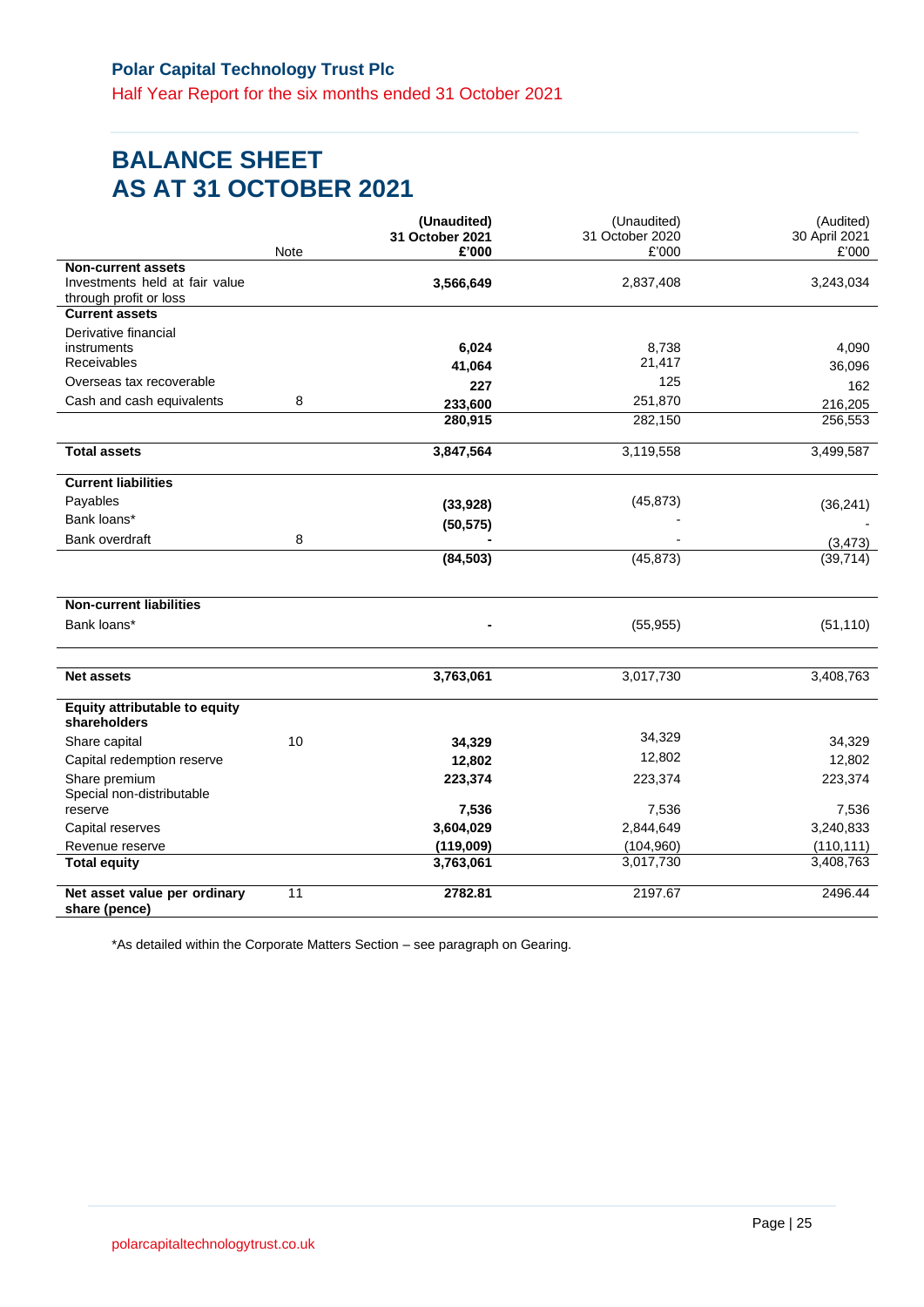Half Year Report for the six months ended 31 October 2021

### **STATEMENT OF CHANGES IN EQUITY FOR THE SIX MONTHS ENDED 31 OCTOBER 2021**

|                                                                                                                                |      | (Unaudited) Six months ended 31 October 2021 |                                           |                                  |                                                   |                                     |                             |                |  |
|--------------------------------------------------------------------------------------------------------------------------------|------|----------------------------------------------|-------------------------------------------|----------------------------------|---------------------------------------------------|-------------------------------------|-----------------------------|----------------|--|
|                                                                                                                                | Note | <b>Share</b><br>capital<br>£'000             | Capital<br>redemption<br>reserve<br>£'000 | <b>Share</b><br>premium<br>£'000 | Special non-<br>distributable<br>reserve<br>£'000 | <b>Capital</b><br>reserves<br>£'000 | Revenue<br>reserve<br>£'000 | Total<br>£'000 |  |
| Total equity at 30 April 2021                                                                                                  |      | 34.329                                       | 12.802                                    | 223.374                          | 7.536                                             | 3.240.833                           | (110, 111)                  | 3,408,763      |  |
| <b>Total comprehensive</b><br>income/(expense):<br>Profit/(loss) for the period to                                             |      |                                              |                                           |                                  |                                                   |                                     |                             |                |  |
| 31 October 2021<br>with<br><b>Transactions</b><br>owners.<br>recorded directly to equity:<br>Ordinary<br>shares<br>repurchased | 9    |                                              |                                           |                                  | $\overline{\phantom{a}}$                          | 394.747                             | (8,898)                     | 385,849        |  |
| into treasury                                                                                                                  | 10   |                                              |                                           |                                  |                                                   | (31,551)                            |                             | (31,551)       |  |
| Total equity at 31 October 2021                                                                                                |      | 34.329                                       | 12.802                                    | 223.374                          | 7,536                                             | 3,604,029                           | (119,009)                   | 3,763,061      |  |

|                                                                                                                                                                                                             |         |                                 | (Unaudited) Six months ended 31 October 2020 |                           |                                                   |                              |                             |                   |  |  |  |  |  |
|-------------------------------------------------------------------------------------------------------------------------------------------------------------------------------------------------------------|---------|---------------------------------|----------------------------------------------|---------------------------|---------------------------------------------------|------------------------------|-----------------------------|-------------------|--|--|--|--|--|
|                                                                                                                                                                                                             |         | Share<br>capital<br>£'000       | Capital<br>redemption<br>reserve<br>£'000    | Share<br>premium<br>£'000 | Special non-<br>distributable<br>reserve<br>£'000 | Capital<br>reserves<br>£'000 | Revenue<br>reserve<br>£'000 | Total<br>£'000    |  |  |  |  |  |
| Total equity at 30 April 2020                                                                                                                                                                               |         | 33.641                          | 12.802                                       | 170,532                   | 7,536                                             | 2,183,728                    | (99, 642)                   | 2,308,597         |  |  |  |  |  |
| <b>Total comprehensive</b><br>income/(expense):<br>Profit/(loss) for the period to<br>31 October 2020<br>with<br><b>Transactions</b><br>owners.<br>recorded directly to equity:<br>Issue of ordinary shares | 9<br>10 | $\overline{\phantom{0}}$<br>688 | $\overline{\phantom{0}}$                     | 52.842                    |                                                   | 660.921                      | (5,318)                     | 655,603<br>53,530 |  |  |  |  |  |
| Total equity at 31 October 2020                                                                                                                                                                             |         | 34.329                          | 12.802                                       | 223.374                   | 7.536                                             | 2.844.649                    | (104.960)                   | 3,017,730         |  |  |  |  |  |

|                                                                                                                                                                             |    | (Audited) Year ended 30 April 2021 |                                           |                           |                                                   |                              |                             |                |
|-----------------------------------------------------------------------------------------------------------------------------------------------------------------------------|----|------------------------------------|-------------------------------------------|---------------------------|---------------------------------------------------|------------------------------|-----------------------------|----------------|
|                                                                                                                                                                             |    | Share<br>capital<br>£'000          | Capital<br>redemption<br>reserve<br>£'000 | Share<br>premium<br>£'000 | Special non-<br>distributable<br>reserve<br>£'000 | Capital<br>reserves<br>£'000 | Revenue<br>reserve<br>£'000 | Total<br>£'000 |
| Total equity at 30 April 2020                                                                                                                                               |    | 33.641                             | 12.802                                    | 170,532                   | 7,536                                             | 2,183,728                    | (99, 642)                   | 2,308,597      |
| <b>Total comprehensive</b><br>income/(expense):<br>Profit/(loss) for the year to 30<br>April 2021<br><b>Transactions</b><br>with<br>owners.<br>recorded directly to equity: | 9  | $\overline{\phantom{0}}$           |                                           |                           |                                                   | 1.074.156                    | (10, 469)                   | 1,063,687      |
| Issue of ordinary shares<br>repurchased<br>Ordinary shares                                                                                                                  | 10 | 688                                |                                           | 52,842                    |                                                   |                              | $\overline{\phantom{a}}$    | 53,530         |
| into treasury                                                                                                                                                               | 10 | $\overline{\phantom{a}}$           |                                           |                           |                                                   | (17,051)                     |                             | (17,051)       |
| Total equity at 30 April 2021                                                                                                                                               |    | 34.329                             | 12.802                                    | 223,374                   | 7,536                                             | 3.240.833                    | (110.111)                   | 3.408.763      |

Note – Share capital, Capital redemption reserve, Share premium and Special non-distributable reserve are all non-distributable. Capital reserves and revenue reserve are distributable.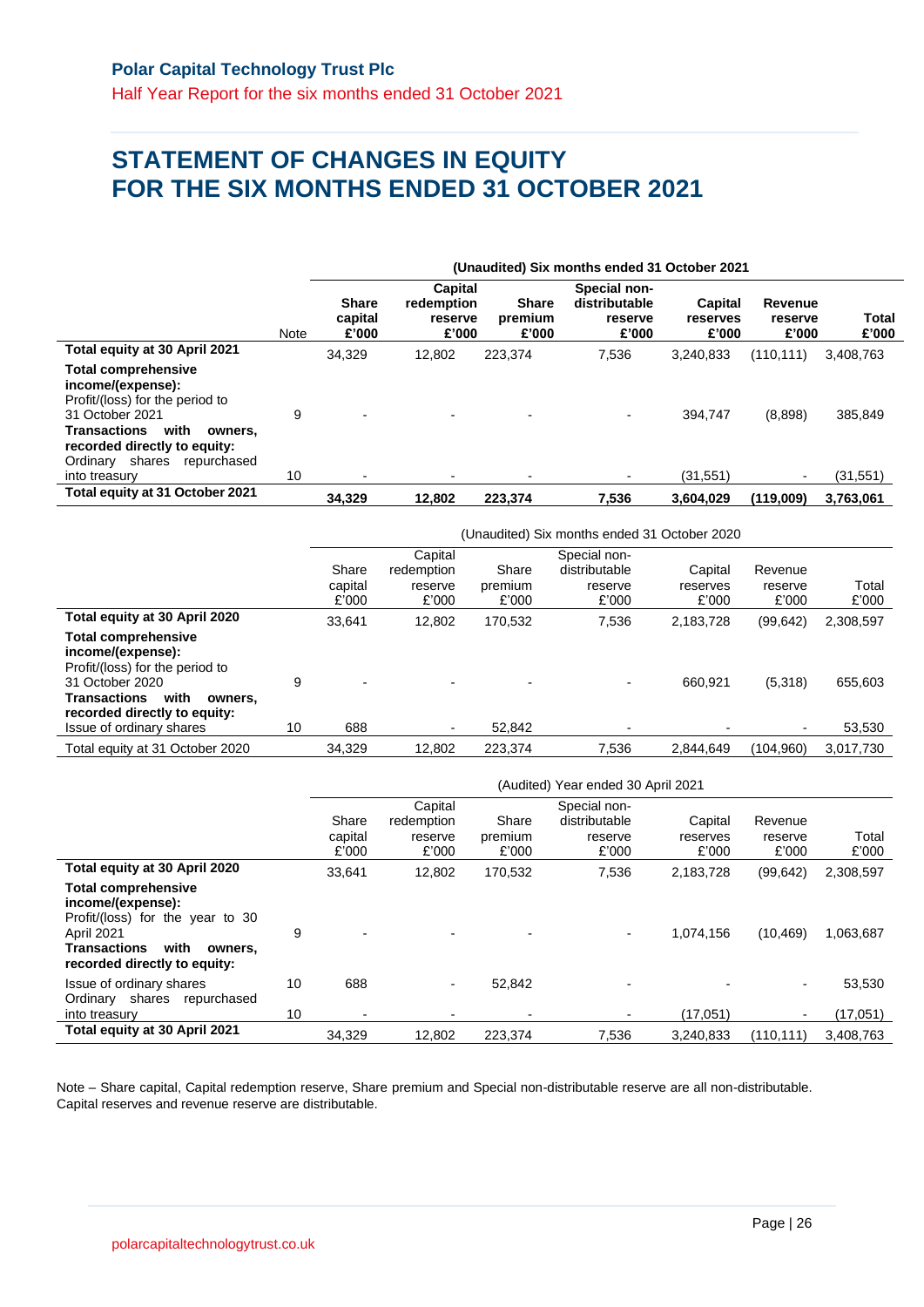Half Year Report for the six months ended 31 October 2021

### **CASH FLOW STATEMENT FOR THE SIX MONTHS ENDED 31 OCTOBER 2021**

|                                                                                                                             |      | (Unaudited)                                  | (Audited)                                    |                                      |
|-----------------------------------------------------------------------------------------------------------------------------|------|----------------------------------------------|----------------------------------------------|--------------------------------------|
|                                                                                                                             | Note | Six months ended<br>31 October 2021<br>£'000 | Six months ended<br>31 October 2020<br>£'000 | Year ended<br>30 April 2021<br>£'000 |
| Cash flows from operating activities                                                                                        |      |                                              |                                              |                                      |
| Profit before tax                                                                                                           |      | 386,836                                      | 656,571                                      | 1,066,119                            |
| Adjustment:<br>Gains on investments held at fair value<br>through profit or loss                                            | 3    | (408, 257)                                   | (690, 709)                                   | (1, 127, 646)                        |
| Losses on derivative financial instruments                                                                                  | 4    | 15,516                                       | 22,952                                       | 49,111                               |
| Proceeds of disposal on investments                                                                                         |      | 1,345,986                                    | 1,295,377                                    | 3,089,314                            |
| Purchases of investments<br>Proceeds on disposal of derivative financial                                                    |      | (1, 271, 030)                                | (1,216,096)                                  | (2,998,482)                          |
| instruments                                                                                                                 |      | 4,557                                        |                                              | 8,735                                |
| Purchases of derivative financial instruments                                                                               |      | (22,007)                                     | (28, 299)                                    | (58, 545)                            |
| Decrease in receivables                                                                                                     |      | 208                                          | 442                                          | 116                                  |
| Increase in payables                                                                                                        |      | 1,063                                        | 9,945                                        | 5,720                                |
| Overseas tax                                                                                                                |      | (1,052)                                      | (999)                                        | (2,500)                              |
| Foreign exchange (gains)/losses<br>Net cash<br>generated from<br>operating                                                  | 5    | (2,006)                                      | (4, 133)                                     | 4,379                                |
| activities                                                                                                                  |      | 49,814                                       | 45,051                                       | 36,321                               |
| Cash flows from financing activities<br>Loans repaid<br>Loans drawn                                                         |      |                                              | (56, 364)<br>55,935                          | (10, 300)<br>9,870                   |
| Ordinary shares repurchased into treasury                                                                                   | 10   | (30, 417)                                    |                                              | (17,051)                             |
| Issue of ordinary shares                                                                                                    | 10   |                                              | 57,078                                       | 57,078                               |
| Net cash (used in)/generated from<br>financing activities                                                                   |      | (30, 417)                                    | 56,649                                       | 39,597                               |
| Net increase in cash and cash equivalents                                                                                   |      | 19,397                                       | 101,700                                      | 75,918                               |
| Cash and cash equivalents at the beginning of<br>the period<br>Effect of movement in foreign exchange rates<br>on cash held | 5    | 212,732<br>1,471                             | 146,677<br>3,493                             | 146,677<br>(9,863)                   |
| Cash and cash equivalents at the end of the                                                                                 |      |                                              |                                              |                                      |
| period                                                                                                                      | 8    | 233,600                                      | 251,870                                      | 212,732                              |
|                                                                                                                             |      |                                              |                                              |                                      |
| <b>Reconciliation</b><br>of<br>and<br>cash<br>cash<br>equivalents<br>to the Balance Sheet is as follows:                    |      |                                              |                                              |                                      |
| Cash at bank<br>BlackRock's Institutional Cash Series plc (US                                                               | 8    | 152,862                                      | 159,871                                      | 162,479                              |
| Treasury Fund), money market fund                                                                                           | 8    | 80,738                                       | 91,999                                       | 50,253                               |
| Cash and cash equivalents at the end of the<br>period                                                                       | 8    | 233,600                                      | 251,870                                      | 212,732                              |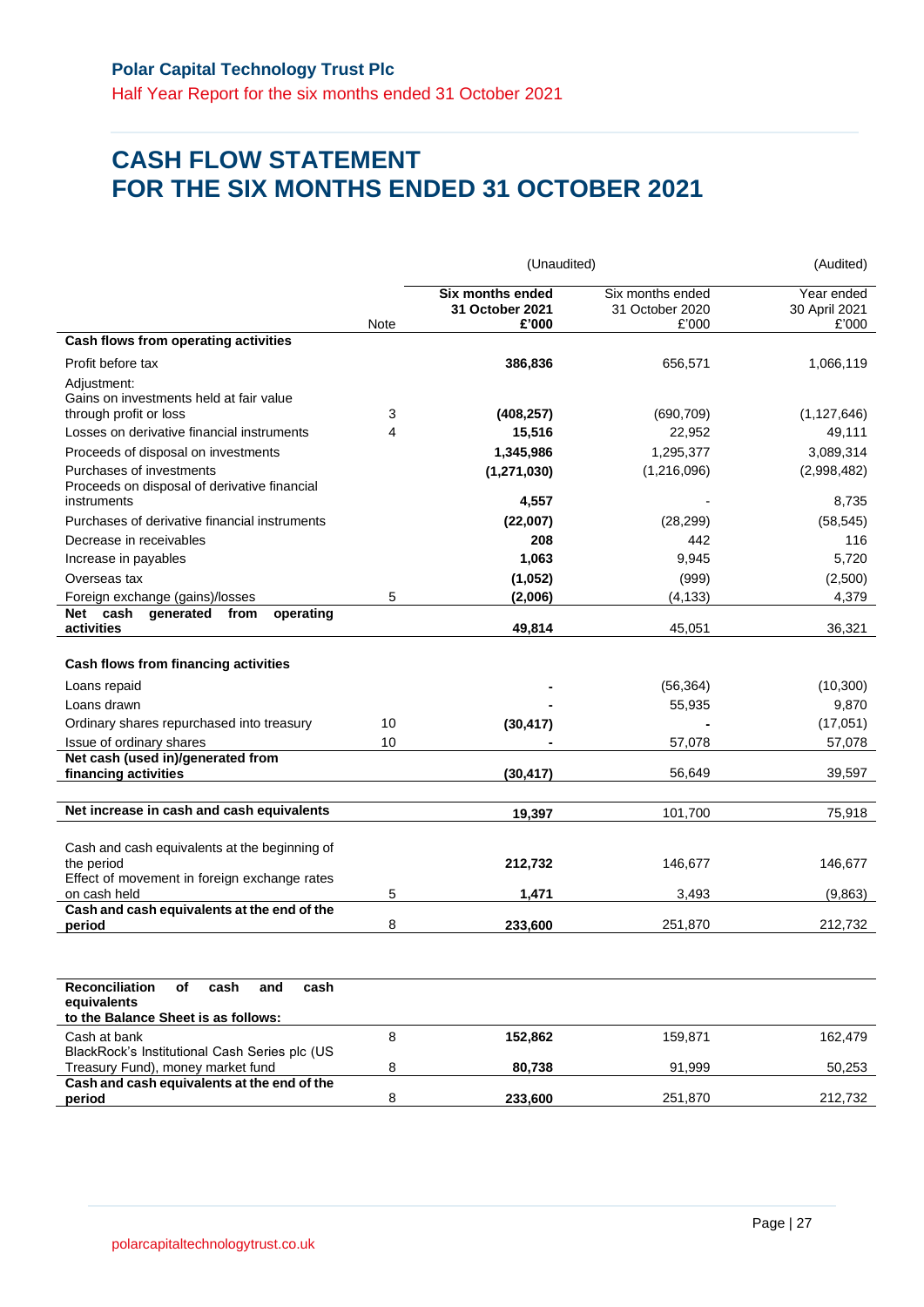### **NOTES TO THE FINANCIAL STATEMENTS FOR THE SIX MONTHS ENDED 31 OCTOBER 2021**

#### **1. GENERAL INFORMATION**

The financial statements comprise the unaudited results for Polar Capital Technology Trust Plc for the six-month period to 31 October 2021.

The unaudited financial statements to 31 October 2021 have been prepared in accordance with International Accounting Standard 34 "Interim Financial Reporting" and the accounting policies set out in the statutory annual financial statements of the Company for the year ended 30 April 2021. These accounting policies are based on International Financial Reporting Standards ("IFRS"), which comprise standards and interpretations approved by the International Accounting Standards Board ("IASB") and the International Accounting Standards Committee ("IASC"), conformity with the requirements of the Companies Act 2006.

Where presentational guidance set out in the Statement of Recommend Practice ("the SORP") for investment trusts issued by the Association of Investment Companies in April 2021 is consistent with the requirements of International Financial Reporting Standards, the accounts have been prepared on a basis compliant with the recommendations of the SORP.

The financial information in this Half Year Report does not constitute statutory accounts as defined in section 434 of the Companies Act 2006. The financial information for the six-month periods ended 31 October 2021 and 31 October 2020 has not been audited. The figures and financial information for the year ended 30 April 2021 are an extract from the latest published financial statements and do not constitute statutory accounts for that year. Full statutory accounts for the year ended 30 April 2021, prepared under IFRS, including the report of the auditors which was unqualified, did not draw attention to any matters by way of emphasis and did not contain a statement under section 498 of the Companies Act 2006, have been delivered to the Registrar of Companies.

The accounting policies have not varied from those described in the Annual Report for the year ended 30 April 2021.

The Directors believe it is appropriate to adopt the going concern basis in preparing the financial statements. As at 31 October 2021 the Company's total assets exceeded its total liabilities by a multiple of over 45. The Board continually monitors the financial position of the Company. The Directors have considered a detailed assessment, including for the continuing risks arising from COVID-19, of the Company's ability to meets its liabilities as they fall due. The assessment took account of the Company's current financial position, its cash flows and its liquidity position. In light of the results of these tests, the Company's cash balances, and the liquidity position, the Directors consider that the Company has adequate financial resources to enable them to continue in operational existence. Accordingly, the Directors are satisfied that it is appropriate to continue to adopt the going concern basis in preparing the financial results of the Company.

There were no new IFRSs or amendments to IFRSs applicable to the current year which had any significant impact on the Company's Financial Statements.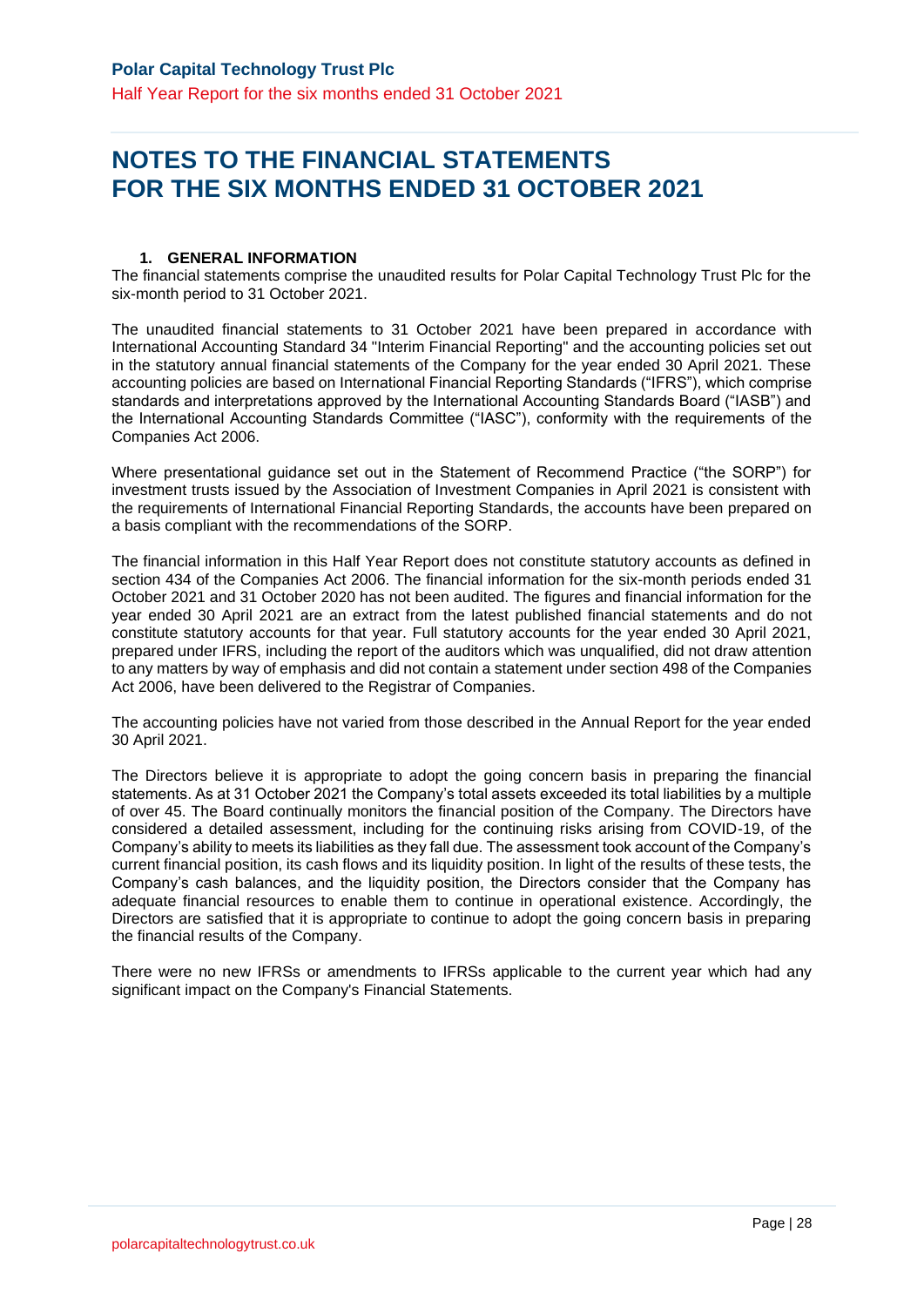i) The following new or amended standards became effective for the current annual reporting period and the adoption of the standards and interpretations have not had a material impact on the Financial Statements of the Company.

| <b>Standards &amp; Interpretations</b>                                                                  |                                                                                                                                                                                                                                                                                                                                  | <b>Effective for periods</b><br>commencing on or<br>after |
|---------------------------------------------------------------------------------------------------------|----------------------------------------------------------------------------------------------------------------------------------------------------------------------------------------------------------------------------------------------------------------------------------------------------------------------------------|-----------------------------------------------------------|
| IFRS 9, IAS 39, IFRS 7, IFRS<br>16 and IFRS 4: Interest Rate<br>Benchmark Reform - phase 2<br>(amended) | IBOR Reform - Phase 2 address issues that might<br>affect financial reporting during the reform of an<br>interest rate benchmark, including the effects of<br>changes to contractual cash flows or hedging<br>relationships arising from the replacement of an<br>interest rate benchmark with an alternative<br>benchmark rate. | 1 January 2021                                            |

ii) At the date of authorisation of the Company's financial statements, the following new or amended IFRSs that potentially impact the Company are in issue but are not yet effective and have not been applied in the financial statements:

| <b>Standards &amp; Interpretations</b> |                                                 | Effective for periods<br>commencing<br>on or<br>after |
|----------------------------------------|-------------------------------------------------|-------------------------------------------------------|
| <b>IFRS</b><br>3<br><b>Business</b>    | Narrow-scope amendments to three Standards as   | 1 January 2022                                        |
| Combinations:<br>IAS.<br>16            | well as the Board's Annual Improvements, which  |                                                       |
| Plant<br>Property,<br>and              | are changes that clarify the wording or correct |                                                       |
| Equipment; IAS 37 Provisions           | minor consequences, oversights or<br>conflicts  |                                                       |
| Liabilities<br>Contingent<br>and       | between requirements in the Standards.          |                                                       |
| Contingent<br>Assets<br>and            |                                                 |                                                       |
| Annual Improvements (2018 -            |                                                 |                                                       |
| 2020) - Amendments                     |                                                 |                                                       |

The Directors expect that the adoption of the standards listed above will have either no impact or that any impact will not be material on the Financial Statements of the Company in future periods.

The financial statements are presented in Pounds Sterling and all values are rounded to the nearest thousand pounds (£'000), except where otherwise stated.

The majority of the Company's investments are in US Dollars, the level of which varies from time to time. The Board considers the functional currency to be Sterling. In arriving at this conclusion, the Board considered that Sterling is the most relevant to the majority of the Company's shareholders and creditors and the currency in which the majority of the Company's operating expense are paid.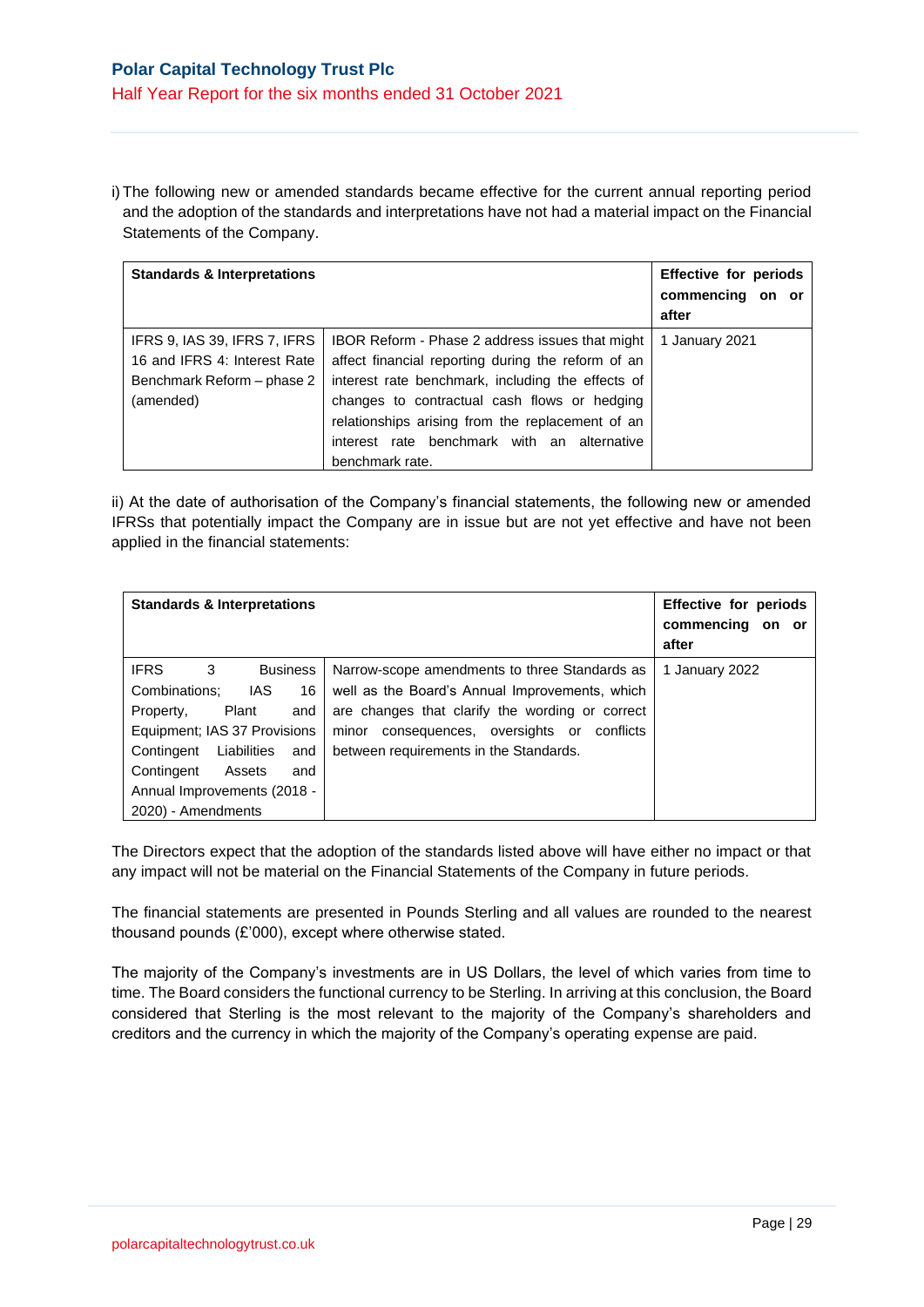Half Year Report for the six months ended 31 October 2021

#### **2. INCOME**

|                                                                              | (Unaudited)<br>For the six<br>months<br>ended<br>31 October<br>2021<br>£'000 | (Unaudited)<br>For the six<br>months<br>ended<br>31 October<br>2020<br>£'000 | (Audited)<br>For the<br>Year ended<br>30 April<br>2021<br>£'000 |
|------------------------------------------------------------------------------|------------------------------------------------------------------------------|------------------------------------------------------------------------------|-----------------------------------------------------------------|
| Income from investments held at fair value through<br>profit or loss         |                                                                              |                                                                              |                                                                 |
| UK dividend income                                                           |                                                                              |                                                                              |                                                                 |
| Overseas dividend income                                                     | 8,077                                                                        | 7,838                                                                        | 18,156                                                          |
| <b>Total investment income</b>                                               | 8,077                                                                        | 7,838                                                                        | 18,156                                                          |
| Other operating income<br><b>Bank interest</b><br>Money market fund interest | 3                                                                            | 5                                                                            |                                                                 |
|                                                                              | 3                                                                            | 5                                                                            | 8                                                               |
| <b>Total income</b>                                                          | 8,080                                                                        | 7,843                                                                        | 18,164                                                          |

#### **3. GAINS ON INVESTMENT HELD AT FAIR VALUE**

|                                                                                                     | (Unaudited) | (Unaudited) |            |
|-----------------------------------------------------------------------------------------------------|-------------|-------------|------------|
|                                                                                                     | For the six | For the six | (Audited)  |
|                                                                                                     | months      | months      | For the    |
|                                                                                                     | ended       | ended       | Year ended |
|                                                                                                     | 31 October  | 31 October  | 30 April   |
|                                                                                                     | 2021        | 2020        | 2021       |
|                                                                                                     | £'000       | £'000       | £'000      |
| Net gains on disposal of investments at historic cost                                               | 204,926     | 302,885     | 736,118    |
| Transfer on disposal of investments                                                                 | (210,520)   | (140, 709)  | (255,764)  |
| (Losses)/gains on disposal of investments based on<br>carrying value at previous balance sheet date | (5, 594)    | 162,176     | 480,354    |
| Valuation gains on investments held during the period                                               | 413,851     | 528,533     | 647,292    |
|                                                                                                     | 408,257     | 690,709     | 1,127,646  |

#### **4. LOSSES ON DERIVATIVES**

|                                                   | (Unaudited) | (Unaudited) |            |
|---------------------------------------------------|-------------|-------------|------------|
|                                                   | For the six | For the six | (Audited)  |
|                                                   | months      | months      | For the    |
|                                                   | ended       | ended       | Year ended |
|                                                   | 31 October  | 31 October  | 30 April   |
|                                                   | 2021        | 2020        | 2021       |
|                                                   | £'000       | £'000       | £'000      |
| Losses on disposal of derivatives held            | (13, 350)   | (36, 334)   | (60, 474)  |
| (Losses)/gains on revaluation of derivatives held | (2, 166)    | 13,382      | 11,363     |
|                                                   | (15, 516)   | (22, 952)   | (49, 111)  |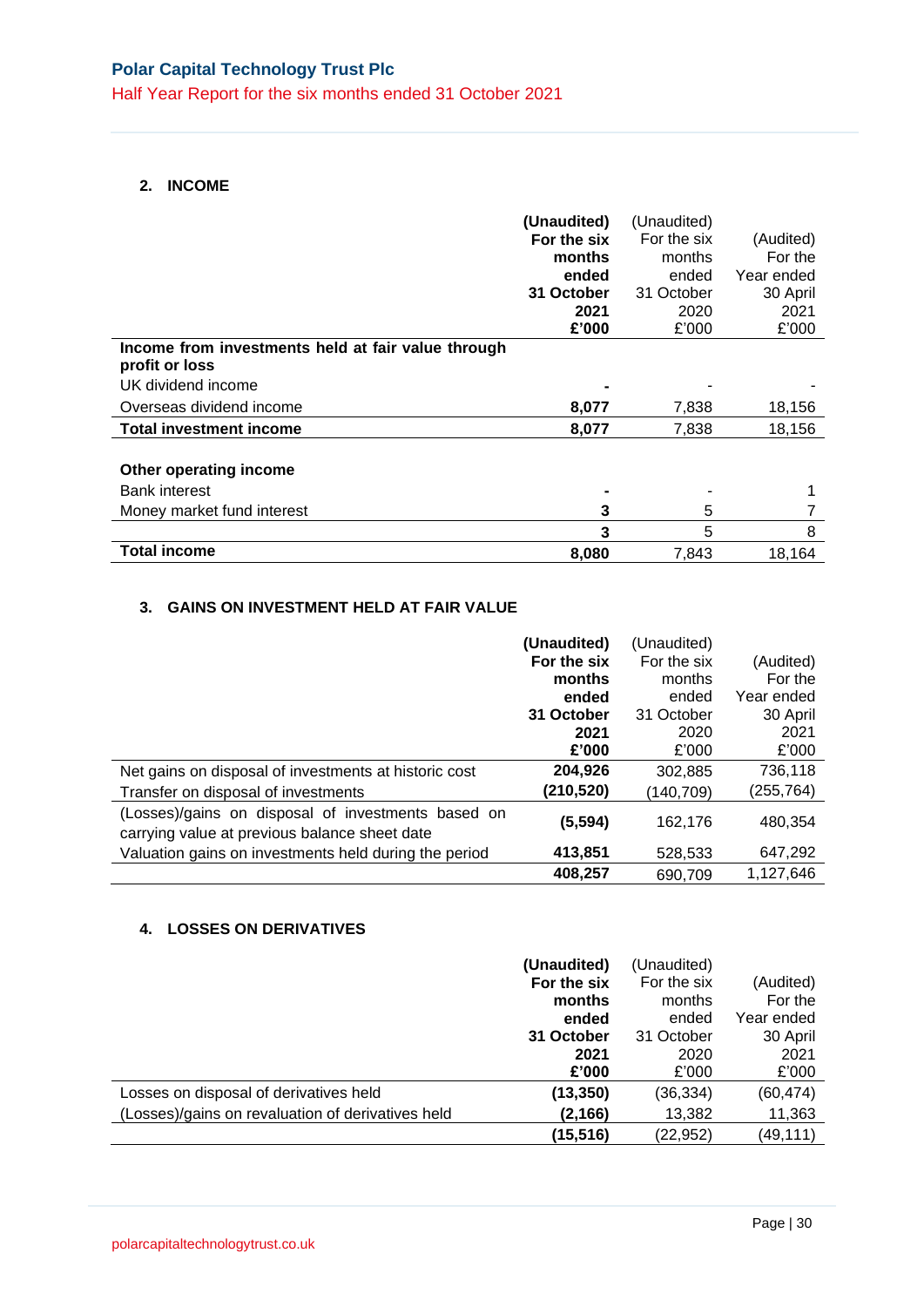The derivative financial instruments represent the call and put options, which are used for the purpose of efficient portfolio management. As at 31 October 2021, the Company held NASDAQ 100 Stock Index put options, and the market value of the open put option position was £3,319,000 (31 October 2020: NASDAQ 100 Stock Index put options with a market value of £ 8,738,000. 30 April 2021: NASDAQ 100 Stock Index put options with a market value of £2,793,000). As at 31 October 2021, the Company held Apple Inc. Call options, and the market value of the open call option position was £2,705,000 (31 October 2020: No call options were held. 30 April 2021: Apple Inc. open call options with a market value of £1,297,000).

#### **5. OTHER CURRENCY GAINS/(LOSSES)**

|                                                | (Unaudited) | (Unaudited) |            |
|------------------------------------------------|-------------|-------------|------------|
|                                                | For the six | For the six | (Audited)  |
|                                                | months      | months      | For the    |
|                                                | ended       | ended       | Year ended |
|                                                | 31 October  | 31 October  | 30 April   |
|                                                | 2021        | 2021        | 2021       |
|                                                | £'000       | £'000       | £'000      |
| Exchange gains/(losses) on currency balances   | 1,471       | 3,493       | (9,863)    |
| Exchange losses on settlement of loan balances |             | (3,517)     | (3,517)    |
| Exchange gains on translation of loan balances | 535         | 4,157       | 9,001      |
|                                                | 2.006       | 4.133       | (4, 379)   |

#### **6. INVESTMENT MANAGEMENT AND PERFORMANCE FEES**

#### INVESTMENT MANAGEMENT FEE

The investment management fee, which is paid by the Company quarterly in arrears to the Investment Manager, is calculated on the Net Asset Value ("NAV") on a per share basis as follows:

- Tier 1: 1 per cent. for such of the NAV that exceeds £0 but is less than or equal to £800 million;
- Tier 2: 0.85 per cent. for such of the NAV that exceeds £800 million but is less than or equal to £1.6 billion;
- Tier 3: 0.80 per cent. for such of the NAV that exceeds £1.6 billion but is less than or equal to £2 billion; and
- Tier 4: 0.70 per cent. for such of the NAV that exceeds £2 billion.

Any investments in funds managed by Polar Capital are excluded from the investment management fee calculation.

#### PERFORMANCE FEE

The Investment Manager is entitled to a performance fee based on the level of outperformance of the Company's net asset value per share over its benchmark, the Dow Jones World Technology Index (total return, Sterling adjusted, with the removal of relevant withholding taxes) during the relevant performance period. A fuller explanation of the performance and management fee arrangements is given in the Annual Report.

At 31 October 2021, there was no accrued performance fee (31 October 2020: £10,690,000 and 30 April 2021: £nil). The quantum of any performance fee will be based on the audited net asset value at the year end on 30 April 2022.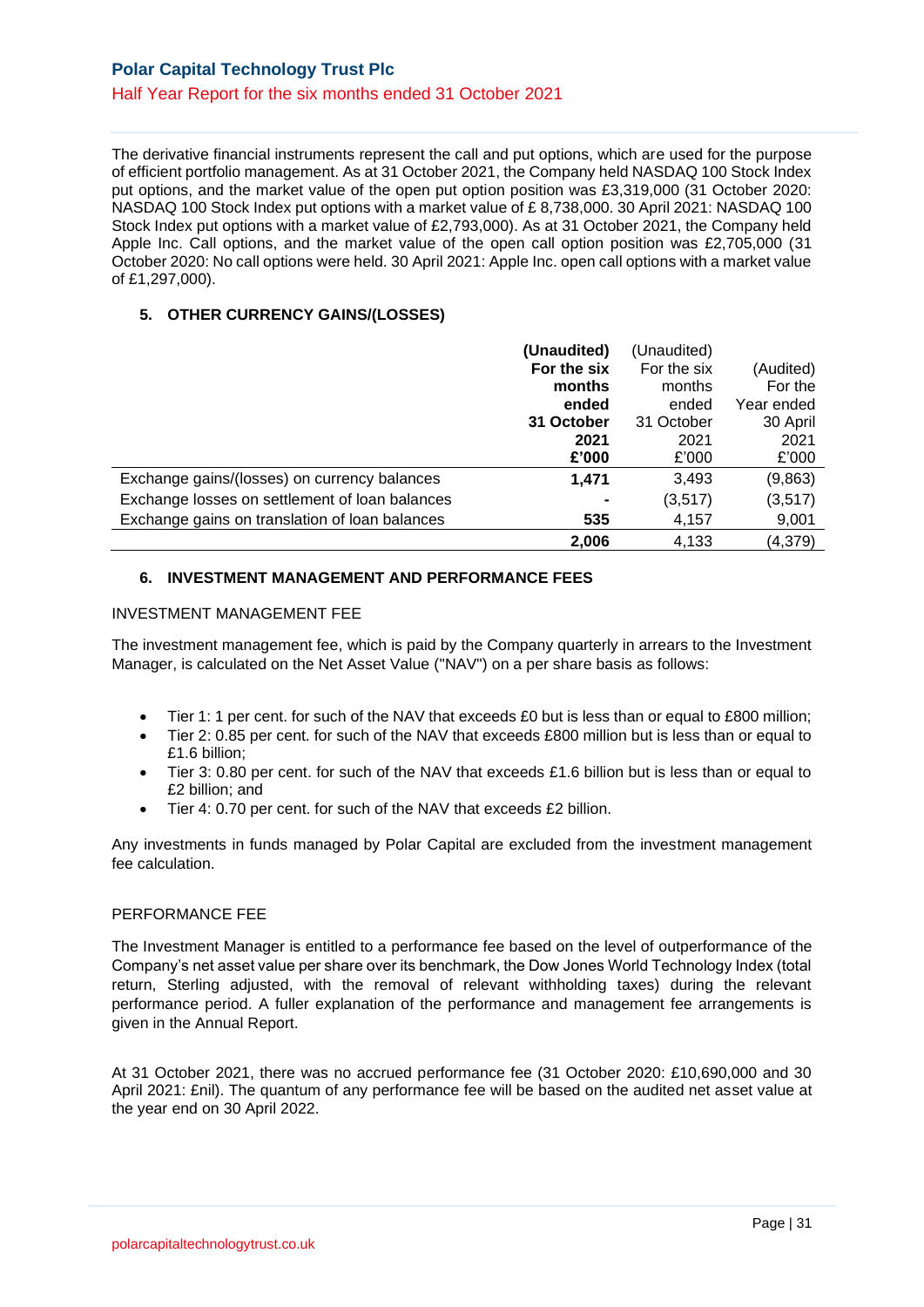#### **7. OTHER ADMINISTRATIVE EXPENSES**

At 31 October 2021, the Company's other administrative expenses were £700,000 (31 October 2020: £509,000 and 30 April 2021: £1,071,000).

#### **8. CASH AND CASH EQUIVALENTS**

|                              | (Unaudited) | (Unaudited) |            |
|------------------------------|-------------|-------------|------------|
|                              | For the six | For the six | (Audited)  |
|                              | months      | months      | For the    |
|                              | ended       | ended       | Year ended |
|                              | 31 October  | 31 October  | 30 April   |
|                              | 2021        | 2020        | 2021       |
|                              | £'000       | £'000       | £'000      |
| Cash held at bank and broker | 152,862     | 159,871     | 165,952    |
| Money market funds           | 80,738      | 91,999      | 50,253     |
| Cash and cash equivalent     | 233,600     | 251,870     | 216,205    |
| Bank overdraft               |             |             | (3, 473)   |
| <b>Total</b>                 | 233,600     | 251,870     | 212,732    |

As at 31 October 2021, the Company held BlackRock's Institutional Cash Series plc – US Treasury Fund with a market value of £80,738,000 (31 October 2020: £91,999,000 and 30 April 2021: £50,253,000), which is managed as part of the Company's cash and cash equivalents as defined under IAS 7.

#### **9. (LOSSES)/EARNINGS PER ORDINARY SHARE**

|                                                                 | (Unaudited)<br>For the six<br>months<br>ended<br>31 October<br>2021<br>£'000 | (Unaudited)<br>For the six<br>months<br>ended<br>31 October<br>2020<br>£'000 | (Audited)<br>For the<br>Year ended<br>30 April<br>2021<br>£'000 |
|-----------------------------------------------------------------|------------------------------------------------------------------------------|------------------------------------------------------------------------------|-----------------------------------------------------------------|
| Net (loss)/profit for the period:                               |                                                                              |                                                                              |                                                                 |
| Revenue                                                         | (8,898)                                                                      | (5,318)                                                                      | (10, 469)                                                       |
| Capital                                                         | 394,747                                                                      | 660,921                                                                      | 1,074,156                                                       |
| Total                                                           | 385,849                                                                      | 655,603                                                                      | 1,063,687                                                       |
|                                                                 |                                                                              |                                                                              |                                                                 |
| Weighted average number of shares in issue during<br>the period | 136,038,501                                                                  | 136,796,098                                                                  | 136,938,993                                                     |
| Revenue                                                         | (6.54)p                                                                      | (3.89)p                                                                      | (7.65)p                                                         |
| Capital                                                         | 290.17p                                                                      | 483.14p                                                                      | 784.40p                                                         |
| Total                                                           | 283.63p                                                                      | 479.25p                                                                      | 776.75p                                                         |

#### **10. SHARE CAPITAL**

At 31 October 2021 there were 135,225,396 Ordinary Shares in issue (31 October 2020: 137,315,000 and 30 April 2021: 136,544,764). During the six months ended 31 October 2021, the Company issued no Ordinary Shares (31 October 2020 and 30 April 2021: 2,749,000 Ordinary Shares, nominal value £688,000 were issued to the market to satisfy demand, for a total net consideration of £53,715,000), During the same period, a total of 1,319,368 (31 October 2020: nil and 30 April 2021: 770,236) Ordinary Shares were repurchased and placed into treasury for a total consideration of £31,332,000 ( (31 October 2020: £nil and 30 April 2021: £16,966,000).

Subsequent to the period end, and to 10 December 2021 (the latest practicable date), 691,383 Ordinary Shares were repurchased and placed into treasury at an average price of 2657.29p per share.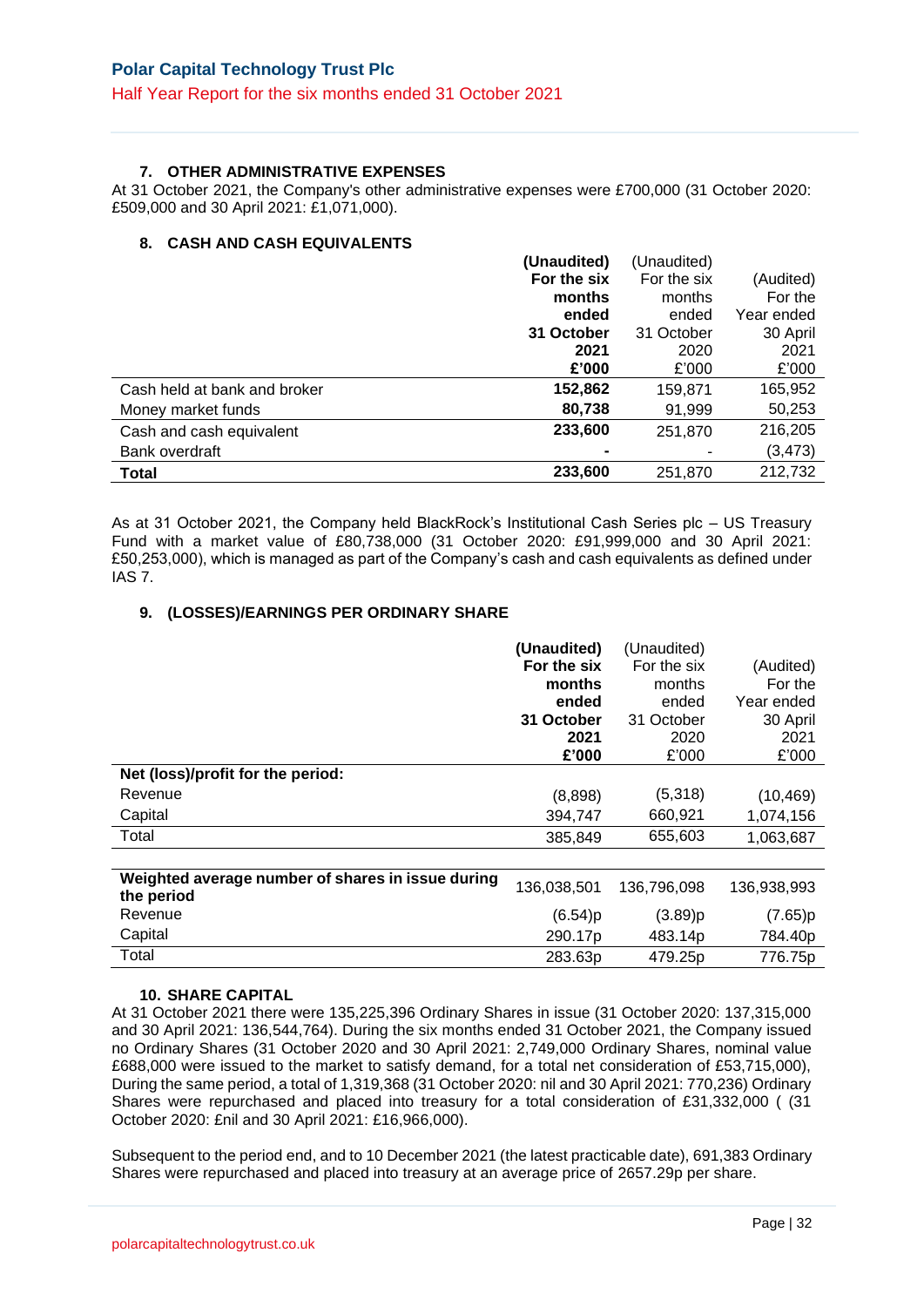Half Year Report for the six months ended 31 October 2021

#### **11. NET ASSET VALUE PER ORDINARY SHARE**

|                                                          | (Unaudited) | (Unaudited) | (Audited)   |
|----------------------------------------------------------|-------------|-------------|-------------|
|                                                          | 31 October  | 31 October  | 30 April    |
|                                                          | 2021        | 2020        | 2021        |
|                                                          | £'000       | £'000       | £'000       |
| Undiluted:                                               |             |             |             |
| Net assets attributable to ordinary shareholders (£'000) | 3,763,061   | 3,017,730   | 3.408.763   |
| Ordinary shares in issue at end of period                | 135,225,396 | 137,315,000 | 136,544,764 |
| Net asset value per ordinary share                       | 2782.81p    | 2197.67p    | 2496.44p    |

#### **12. DIVIDEND**

No interim dividend has been declared for the period ended 31 October 2021 nor the period ended 31 October 2020 or 30 April 2021.

#### **13. RELATED PARTY TRANSACTIONS**

There have been no related party transactions that have materially affected the financial position or the performance of the Company during the six-month period to 31 October 2021.

#### **14. POST BALANCE SHEET EVENTS**

Subsequent to the period end, and to 10 December 2021, 691,383 Ordinary Shares were repurchased and placed into treasury at an average price of 2657.29p per share.

There are no other significant events that have occurred after the end of the reporting period to the date of this report which require disclosure.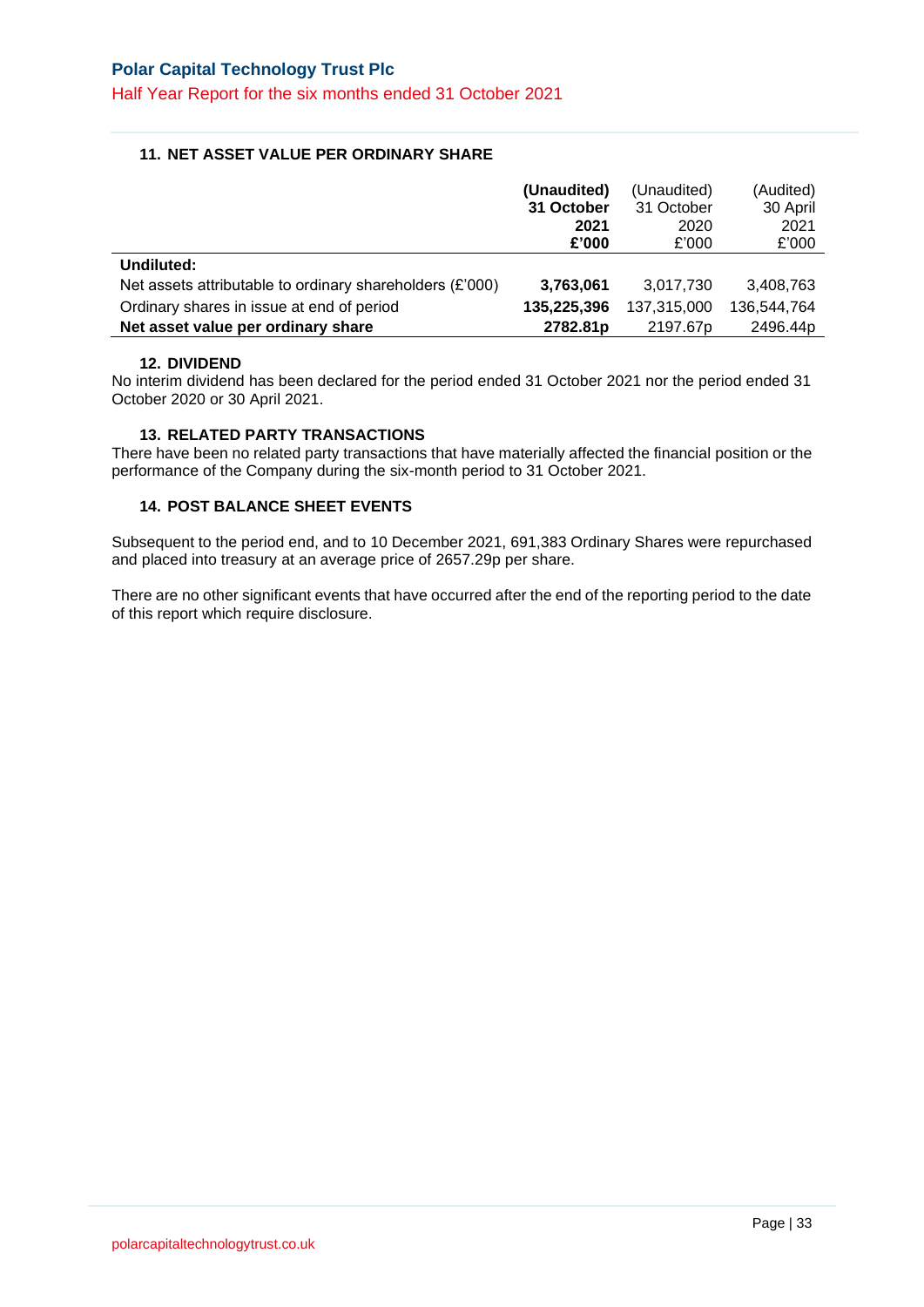## **Alternative Performance Measures (APMs)**

#### **Net Asset Value (NAV) and NAV per share**

The NAV is the value attributed to the underlying assets of the Company less the liabilities, presented either on a per share or total basis.

The value of the Company's assets, principally investments made in other companies and cash being held, minus any liabilities. The NAV is also described as 'Shareholders' funds' per share. The NAV is often expressed in pence per share after being divided by the number of shares which have been issued. The NAV per share is unlikely to be the same as the share price which is the price at which the Company's shares can be bought or sold by an investor. See Note 11 on above for detailed calculations. The NAV per ordinary share is published daily.

#### **(Discount)/Premium (APM)**

A description of the difference between the share price and the net asset value per share usually expressed as a percentage (%) of the net asset value per share. If the share price is higher than the NAV per share the result is a premium. If the share price is lower than the NAV per share, the shares are trading at a discount.

|                                               |         | (Unaudited) | (Audited) |
|-----------------------------------------------|---------|-------------|-----------|
|                                               |         | 31 October  | 30 April  |
|                                               |         | 2021        | 2021      |
|                                               |         | £'000       | £'000     |
| Closing share price                           | а       | 2514.00p    | 2364.00p  |
| Closing NAV per share                         | b       | 2782.81p    | 2496.44p  |
| (Discount)/premium of ordinary share price to |         |             |           |
| the NAV per ordinary share                    | (a/b)-1 | (9.7%)      | (5.3%)    |